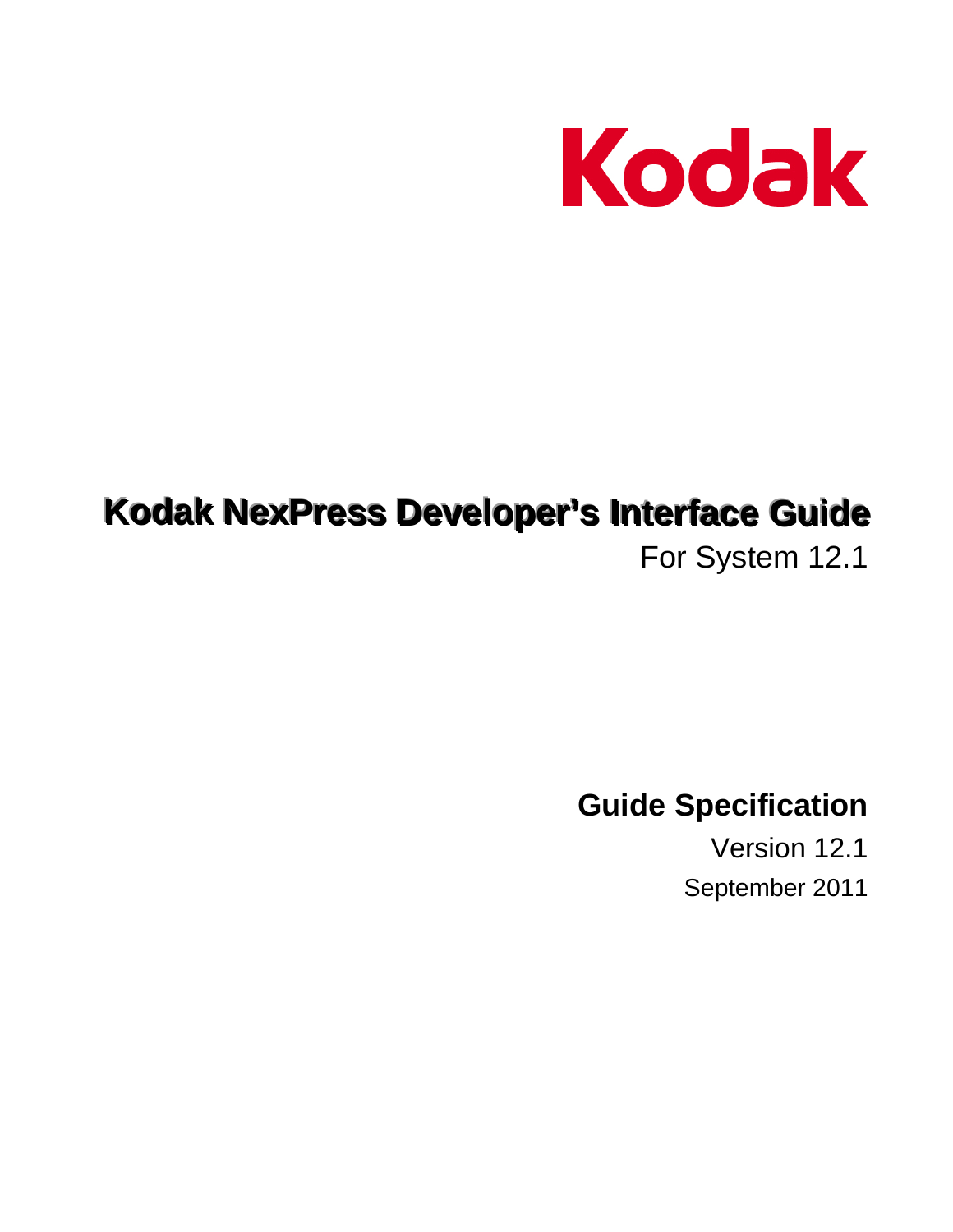# **LEGAL**

All rights reserved. No part of this work may be reproduced or transmitted in any form or by any means, electronic or mechanical, including photocopying, recording, or by any information storage or retrieval system, without the prior written permission of the copyright owner.

The information contained in this document and the accompanying written materials is provided "as is" without warranty of any kind, expressed or implied. Eastman Kodak Company specifically disclaims the warranties of fitness for a particular purpose and merchantability.

Eastman Kodak Company believes that the information contained within this document and the accompanying material to be correct. However, Eastman Kodak Company does not make any warranties of any kind, either express or implied, as to the correctness of this document or the accompanying material. Eastman Kodak Company specifically reserves the right to make any changes to the material contained in this document or the accompanying material without notice.

The information contained in this document and the accompanying material shall not by oral or written information or advice given by publisher, its dealers, distributors, agents, or employees create a warranty and you may not rely upon such information provided in this document and the accompanying material alone or in combination with advise given by Eastman Kodak Company related to the information provided in this document and the accompanying material to create any such warranty.

NEITHER EASTMAN KODAK COMPANY NOR ANYONE ELSE WHO HAS BEEN INVOLVED IN THE CREATION, PRODUCTION OR DELIVERY OF THIS DOCUMENT AND ACCOMPANYING DOCUMENTS SHALL BE LIABLE FOR ANY DIRECT, INDIRECT, CONSEQUENTIAL, OR INCIDENTAL DAMAGE (INCLUDING DAMAGE FOR LOSS OF BUSINESS PROFIT, BUSINESS INTERRUPTION, LOSS OF DATA, AND THE LIKE) ARISING OUT OF THE USE OF OR INABILITY TO USE THE INFORMATION CONTAINED IN THIS DOCUMENT AND ACCOMPANYING DOCUMENTS EVEN IF EASTMAN KODAK COMPANY HAS BEEN ADVISED OF THE POSSIBILITY OF SUCH DAMAGE.

Trademarked names may appear in this document. Rather than use a trademark symbol with every occurrence of a trademarked name, we use the names only in an editorial fashion and to the benefit of the trademark owner, with no intention of infringement of the trademark.

> Eastman Kodak Company 2600 Manitou Road Rochester, NY 14653 USA

© Kodak. 2006-2011. Kodak, NexPress, and NexTreme are trademarks of Kodak.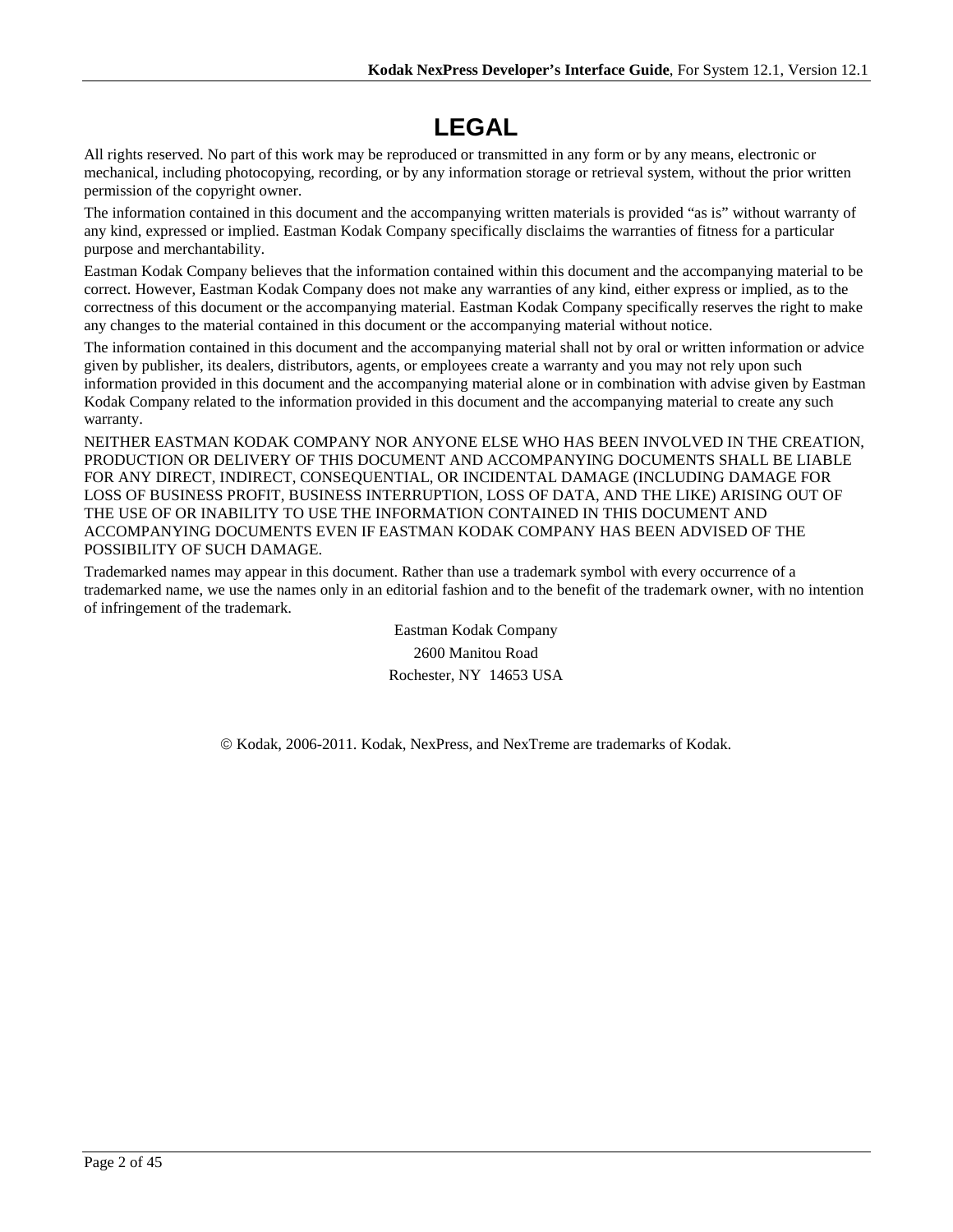# **Table of Contents**

| $\mathbf{1}$            |     |                |         |  |  |  |  |  |  |
|-------------------------|-----|----------------|---------|--|--|--|--|--|--|
|                         | 1.1 |                |         |  |  |  |  |  |  |
|                         | 1.2 |                |         |  |  |  |  |  |  |
|                         | 1.3 |                |         |  |  |  |  |  |  |
|                         | 1.4 |                |         |  |  |  |  |  |  |
|                         | 1.5 |                |         |  |  |  |  |  |  |
| $\overline{2}$          |     |                |         |  |  |  |  |  |  |
|                         | 2.1 |                |         |  |  |  |  |  |  |
|                         | 2.2 |                |         |  |  |  |  |  |  |
|                         | 2.3 |                |         |  |  |  |  |  |  |
|                         |     | 2.3.1          |         |  |  |  |  |  |  |
|                         | 2.4 |                |         |  |  |  |  |  |  |
|                         |     | 2.4.1          |         |  |  |  |  |  |  |
|                         | 2.5 |                |         |  |  |  |  |  |  |
|                         |     | 2.5.1          |         |  |  |  |  |  |  |
|                         | 2.6 |                |         |  |  |  |  |  |  |
|                         |     | 2.6.1          |         |  |  |  |  |  |  |
|                         | 2.7 |                |         |  |  |  |  |  |  |
|                         | 2.8 |                |         |  |  |  |  |  |  |
|                         | 2.9 |                |         |  |  |  |  |  |  |
| $\overline{\mathbf{3}}$ |     |                |         |  |  |  |  |  |  |
|                         | 3.1 |                |         |  |  |  |  |  |  |
|                         |     | 3.1.1<br>3.1.2 |         |  |  |  |  |  |  |
|                         | 3.2 |                |         |  |  |  |  |  |  |
|                         |     |                |         |  |  |  |  |  |  |
|                         | 3.3 | 3.2.1          |         |  |  |  |  |  |  |
|                         | 3.4 |                |         |  |  |  |  |  |  |
|                         |     | 3.4.1          |         |  |  |  |  |  |  |
|                         |     | 3.4.2          |         |  |  |  |  |  |  |
|                         |     | 3.4.3          |         |  |  |  |  |  |  |
|                         |     |                | 3.4.3.1 |  |  |  |  |  |  |
|                         |     |                | 3.4.3.2 |  |  |  |  |  |  |
|                         |     |                | 3.4.3.3 |  |  |  |  |  |  |
|                         |     |                | 3.4.3.4 |  |  |  |  |  |  |
|                         |     | 3.4.4          |         |  |  |  |  |  |  |
|                         |     |                | 3.4.4.1 |  |  |  |  |  |  |
|                         |     |                | 3.4.4.2 |  |  |  |  |  |  |
|                         |     |                | 3.4.4.3 |  |  |  |  |  |  |
|                         |     | 3.4.5          |         |  |  |  |  |  |  |
|                         |     |                | 3.4.5.1 |  |  |  |  |  |  |
|                         |     |                | 3.4.5.2 |  |  |  |  |  |  |
|                         |     |                | 3.4.5.3 |  |  |  |  |  |  |
| 4                       |     |                |         |  |  |  |  |  |  |
|                         | 4.1 |                |         |  |  |  |  |  |  |
|                         |     | 4.1.1          |         |  |  |  |  |  |  |
|                         | 4.2 |                |         |  |  |  |  |  |  |
|                         |     | 4.2.1          |         |  |  |  |  |  |  |
|                         |     | 4.2.2          |         |  |  |  |  |  |  |
|                         | 4.3 |                |         |  |  |  |  |  |  |
|                         | 4.4 |                |         |  |  |  |  |  |  |
|                         | 4.5 |                |         |  |  |  |  |  |  |
| 5                       |     |                |         |  |  |  |  |  |  |
|                         | 5.1 |                |         |  |  |  |  |  |  |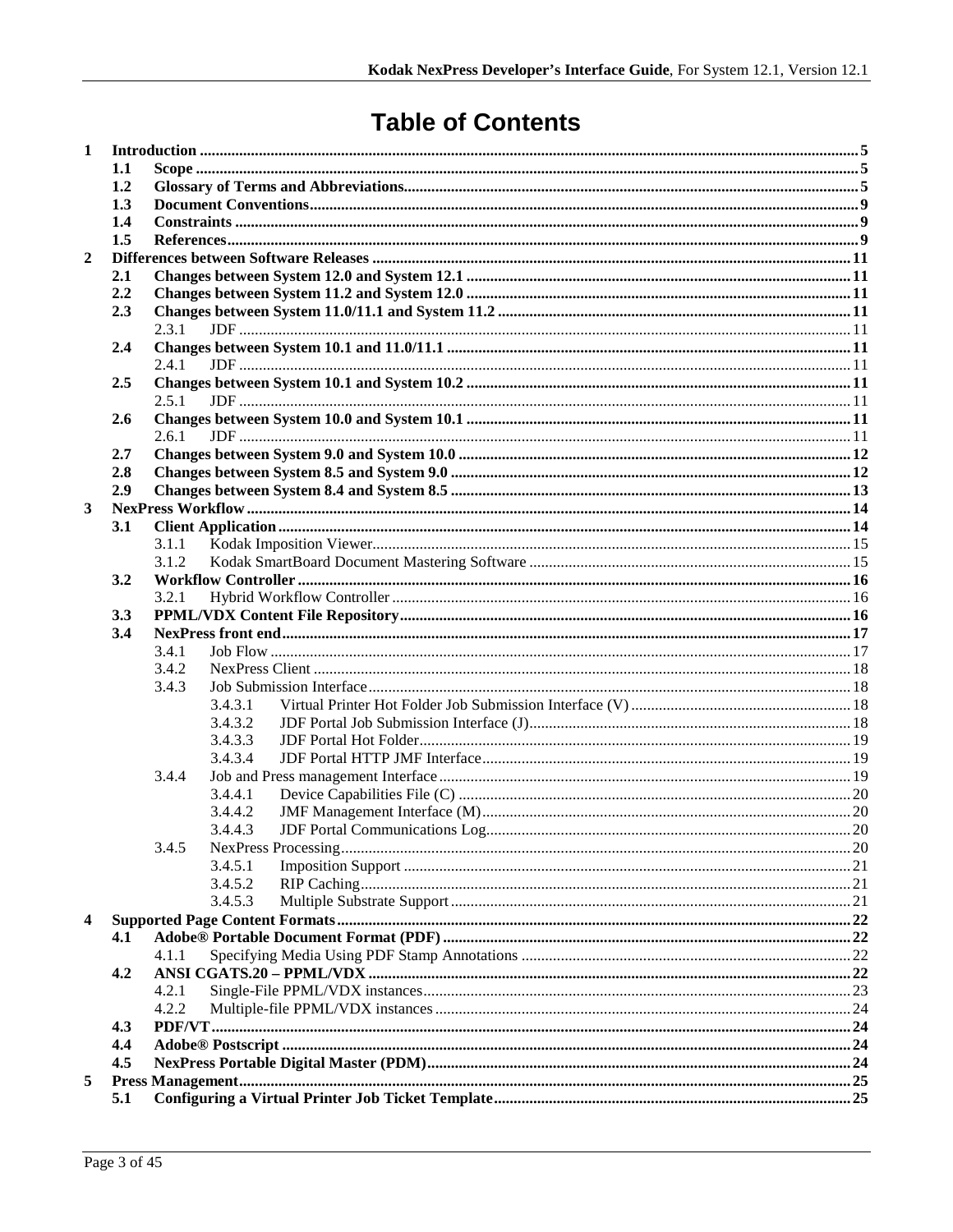|   | 5.2 |       |         |  |  |
|---|-----|-------|---------|--|--|
|   |     | 5.2.1 |         |  |  |
|   |     | 5.2.2 |         |  |  |
|   |     | 5.2.3 |         |  |  |
|   | 5.3 |       |         |  |  |
|   |     | 5.3.1 |         |  |  |
|   |     | 5.3.2 |         |  |  |
|   |     | 5.3.3 |         |  |  |
| 6 |     |       |         |  |  |
|   | 6.1 |       |         |  |  |
|   |     | 6.1.1 |         |  |  |
|   |     | 6.1.2 |         |  |  |
|   |     | 6.1.3 |         |  |  |
|   |     | 6.1.4 |         |  |  |
|   |     | 6.1.5 |         |  |  |
|   | 6.2 |       |         |  |  |
|   |     | 6.2.1 |         |  |  |
|   |     | 6.2.2 |         |  |  |
|   |     | 6.2.3 |         |  |  |
|   |     |       | 6.2.3.1 |  |  |
|   |     | 6.2.4 |         |  |  |
|   |     |       | 6.2.4.1 |  |  |
|   |     |       | 6.2.4.2 |  |  |
|   |     |       | 6.2.4.3 |  |  |
|   |     |       | 6.2.4.4 |  |  |
|   |     | 6.2.5 |         |  |  |
|   |     | 6.2.6 |         |  |  |
|   |     | 6.2.7 |         |  |  |
| 7 |     |       |         |  |  |
|   | 7.1 |       |         |  |  |
|   |     | 7.1.1 |         |  |  |
|   |     | 7.1.2 |         |  |  |
|   |     | 7.1.3 |         |  |  |
|   |     | 7.1.4 |         |  |  |
|   |     | 7.1.5 |         |  |  |
|   | 7.2 |       |         |  |  |
|   |     | 7.2.1 |         |  |  |
|   |     | 7.2.2 |         |  |  |
|   |     | 7.2.3 |         |  |  |
|   |     | 7.2.4 |         |  |  |
|   |     | 7.2.5 |         |  |  |
|   |     | 7.2.6 |         |  |  |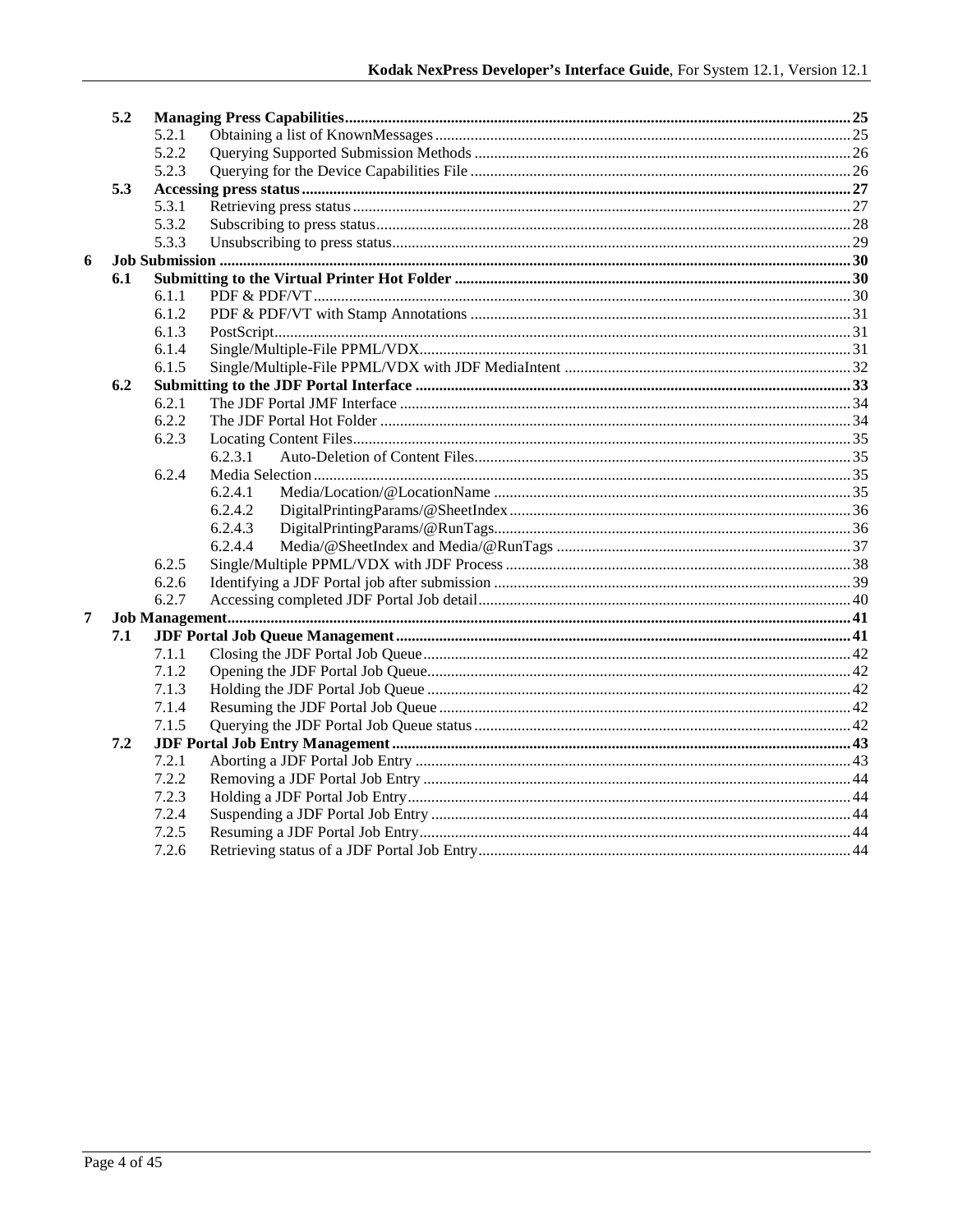# <span id="page-4-0"></span>**1 Introduction**

The NexPress digital production color press is designed to handle a wide range of applications from short-run and quick turnaround, to variable data printing. It uses an open and standards-compliant architecture to integrate existing software applications. The NexPress digital production color press is driven by the NexPress front end controller. The NexPress front end is a scalable and open PDF-based product. It supports hot folder and JDF/JMF-based job submission and JMFbased job and press management.

Some of the key features of the NexPress front end are:

- Built upon Adobe® PDF-based workflow architecture
- **Scalable hardware**
- Accepts Job Definition Format (JDF) Job Tickets
- Supports hot folder submission
- Supports common static page description language (PDL) formats including Adobe® PDF, Adobe® PostScript.
- **Provides JDF/JMF interface for Job Ticket submission, queue management, and status messaging. (Submission** of a JDF Job Ticket can reference either PDF or Postscript content.)
- Supports variable data printing using ANSI Standard PPML/VDX.

# <span id="page-4-1"></span>**1.1 Scope**

This document is one of two used by third party software developers who design software controllers and output drivers that target the NexPress family of digital production color presses. The complete set of documents is:

- Kodak NexPress Developer's Interface Guide [KNDIG] (This document)
- Kodak NexPress Developer's Interface Reference [KNDIR]

The **Kodak NexPress Developer's Interface Guide** is the main user document. It references the [KNDIR], and provides user description of the various job submission, job management and press management operations for the NexPress front end. This guide also identifies the various content formats for the NexPress products, and describes the job submission methods and control interfaces using these content formats. Detail on the specific formats is provided in the [KNDIR].

The **Kodak NexPress Developer's Interface Reference** provides technical detail on interfaces used in JDF and PPML/VDX submission and in control of the JDF portal. This technical companion document to the [KNDIG] is intended as a reference. The syntax and semantics of Device Capabilities, JDF Intent, JDF Process, JMF and PPML/VDX used by the NexPress front end is provided within this reference document.

These documents do not describe the interface between the NexPress front end and print engine. This interface is not intended to be accessible to third-party workflow tool developers.

It is assumed that readers of this document have a working understanding of the Job Definition Format (i.e. JDF), the Adobe® Portable Document Format (i.e. PDF), and the PPML/VDX standard.

# <span id="page-4-2"></span>**1.2 Glossary of Terms and Abbreviations**

The table below explains terms and concepts used throughout this document, which may or may not be unique to the system environment described in this document.

| <b>Term</b>  | <b>Definition</b>                                                                                                                                                                                   |
|--------------|-----------------------------------------------------------------------------------------------------------------------------------------------------------------------------------------------------|
| <b>CGATS</b> | Committee for Graphic Arts Technologies Standards – an ANSI accredited standards<br>body that develops technical standards for the graphic arts industry.<br>http://www.NPES.org                    |
| CIP4         | International Cooperation for Integration of Processes in Prepress, Press, and Postpress.<br>The consortium responsible for creating and maintaining the JDF Specifications.<br>http://www.CIP4.org |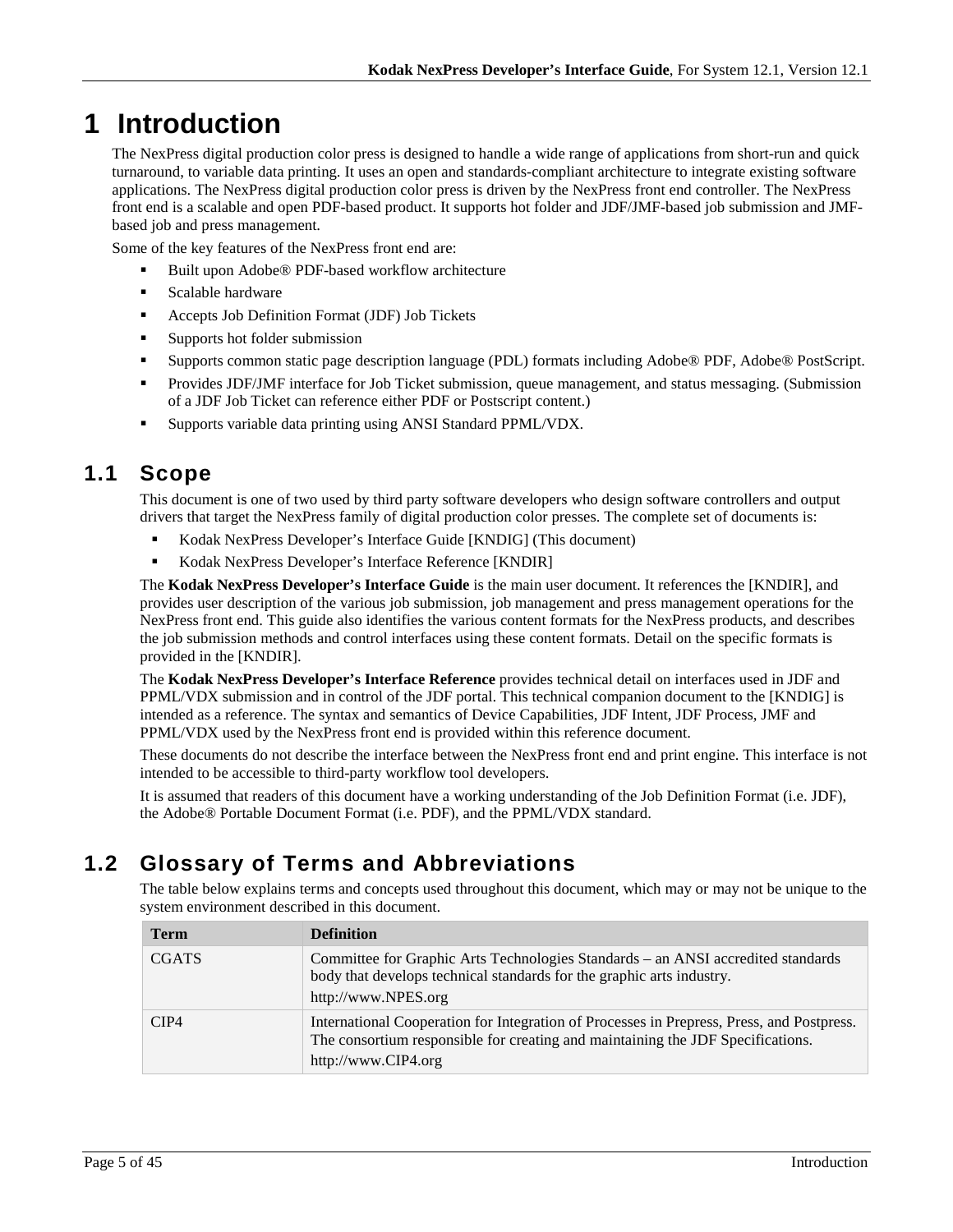| <b>Term</b>                                                | <b>Definition</b>                                                                                                                                                                                                                                                                                                                                                                                                                                                                                                                                                                                                                                                                                      |  |  |
|------------------------------------------------------------|--------------------------------------------------------------------------------------------------------------------------------------------------------------------------------------------------------------------------------------------------------------------------------------------------------------------------------------------------------------------------------------------------------------------------------------------------------------------------------------------------------------------------------------------------------------------------------------------------------------------------------------------------------------------------------------------------------|--|--|
| <b>Combined Process</b><br>node                            | A JDF processes node definition that is an aggregate of several JDF processes. Such<br>combined JDF process node definitions serve to model multiple function devices. See<br><b>NexPress Combined Process Node.</b>                                                                                                                                                                                                                                                                                                                                                                                                                                                                                   |  |  |
| Component                                                  | Various versions or parts of semi-finished print products.                                                                                                                                                                                                                                                                                                                                                                                                                                                                                                                                                                                                                                             |  |  |
| Device Capabilities;<br><b>Device Capabilities</b><br>File | The Device Capabilities file is a proprietary XML data file stored in the NexPress front<br>end. It is named DevCaps.xml. This file provides a mechanism to inform client<br>software applications of the system features and resources available on the NexPress<br>digital production color press. Features include items such as output sheet delivery and<br>finishing capabilities that are dependent on the press configuration. Resources include a<br>complete characterization of all qualified substrates and their names, lists of installed<br>fonts and ICC color profiles, and the names of defined Virtual Printer Hot Folders.                                                         |  |  |
| <b>DFE</b>                                                 | Digital Front End — The device that processes a print job (including impositioning and<br>Ripping) and sends rasterized print data to the NexPress print engine for imaging onto<br>media. It is referred throughout this document as the Kodak NexPress front end.                                                                                                                                                                                                                                                                                                                                                                                                                                    |  |  |
| <b>DIG</b>                                                 | Developer's Interface Guide — A NexPress document that specifies the use of the<br>various interfaces for submitting jobs and managing the press. Provides technical<br>information for third-party application developers to successfully integrate their<br>solution with the Kodak NexPress digital production color press.                                                                                                                                                                                                                                                                                                                                                                         |  |  |
| Document                                                   | A meaningful unit of information. It may be represented in various ways including as a<br>file, as a part of a file, or by printed output from a job.                                                                                                                                                                                                                                                                                                                                                                                                                                                                                                                                                  |  |  |
| <b>DTD</b>                                                 | Data Type Dictionary                                                                                                                                                                                                                                                                                                                                                                                                                                                                                                                                                                                                                                                                                   |  |  |
| Hot Folder                                                 | A hot folder is a file system directory that is monitored by a software process. Files<br>placed into a hot folder are treated as input data and are processed by the software<br>monitoring the hot folder. JDF uses this mechanism for file-based JDF job ticket<br>submission.                                                                                                                                                                                                                                                                                                                                                                                                                      |  |  |
| Internal Job Queue                                         | NexPress Job Queue containing jobs submitted through both the JDF Portal interface<br>and Virtual Printer Hot Folders.                                                                                                                                                                                                                                                                                                                                                                                                                                                                                                                                                                                 |  |  |
| <b>JDF</b>                                                 | The Job Definition Format (JDF) is an evolving industry standard created and<br>maintained by the International Cooperation for the Integration of Processes in<br>Prepress, Press, and Postpress (CIP4). JDF is an extensible, XML-based format built on<br>existing technologies such as the Portable Job Ticket Format (PJTF) from Adobe® and<br>on the Print Production Format (PPF) from CIP3.<br>JDF provides a container for a universal electronic job ticket for all kinds of print<br>production data. A JDF structure can describe both the print product to be produced<br>(intent) and the steps required to produce it (processes). The NexPress front end only<br>consumes JDF process. |  |  |
| JDF device                                                 | As defined in the JDF Specification, a JDF device interprets JDF data, identifies a<br>compatible process node definition, and employs a machine that executes it<br>appropriately.                                                                                                                                                                                                                                                                                                                                                                                                                                                                                                                    |  |  |
| JDF job ticket                                             | An XML data structure that specifies a print job. It may include both a print product<br>description (product intent) and process definition (JDF Process). A JDF job ticket is<br>comprised of one or more JDF nodes. Submission through the NexPress JDF Portal<br>requires a JDF job ticket containing a single JDF process node.                                                                                                                                                                                                                                                                                                                                                                   |  |  |
| <b>JDF</b> Portal                                          | The NexPress front end's job submission interface that conforms to the JDF<br>Specification and accepts JDF job tickets either by file-based submission to a JDF Hot<br>Folder, or by a SubmitQueueEntry JMF message.                                                                                                                                                                                                                                                                                                                                                                                                                                                                                  |  |  |
| <b>JDF</b> Portal Job Queue                                | Queue containing only jobs submitted through the JDF Portal interface.                                                                                                                                                                                                                                                                                                                                                                                                                                                                                                                                                                                                                                 |  |  |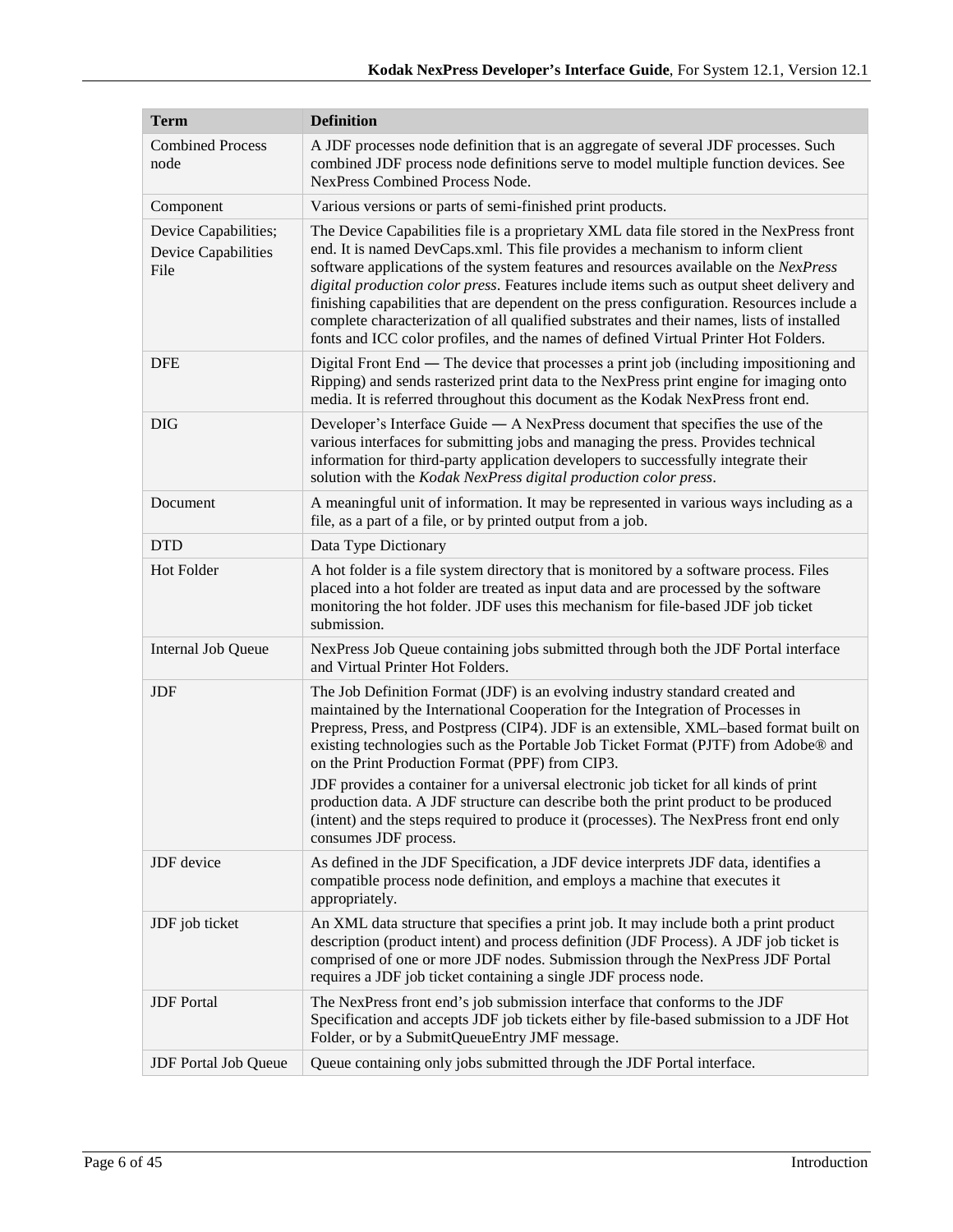| <b>Term</b>                                        | <b>Definition</b>                                                                                                                                                                                                                                                                                                                                                                                                                                                                                                                       |  |  |  |
|----------------------------------------------------|-----------------------------------------------------------------------------------------------------------------------------------------------------------------------------------------------------------------------------------------------------------------------------------------------------------------------------------------------------------------------------------------------------------------------------------------------------------------------------------------------------------------------------------------|--|--|--|
| JDF process                                        | A JDF node that specifies a unit of work or a step in the job workflow. Stitching,<br>DigitalPrinting, Imposition, and LayoutPreparation are examples of JDF Processes. A<br>JDF Process node often specifies the unit of work to be done by a JDF Device. The<br>NexPress front end only supports a single combined process node that lists all the<br>required JDF processes.                                                                                                                                                         |  |  |  |
| <b>JDF</b> resources                               | JDF elements (such as Media, MediaIntent, or Component) that are input to or output<br>from a JDF process or product intent node. JDF resources are always defined as sub-<br>elements of the ResourcePool. The JDF device may consume physical resources that<br>are input to JDF processes (e.g., substrate described by a Media resource input to a<br>digital printing process).                                                                                                                                                    |  |  |  |
| <b>JMF</b>                                         | Job Messaging Format - JDF Specification: "JMF is a subset of JDF that handles<br>communication among JDF controllers and equipment on the shop floor JMF can be<br>used to establish a queue, discover the capabilities of a JDF-enabled device, determine<br>the status of a device, e.g., "RIPing", "Idle", and so on."                                                                                                                                                                                                              |  |  |  |
| Job                                                | A unit of work that can processed separately. A job within a printing system may be a<br>part of a larger job from the perspective of a print shop. JDF specifies what needs to be<br>produced in a job and how it is to be accomplished. Typically, a job consists of work<br>done on one or more files, using a set of resources, to produce output.                                                                                                                                                                                  |  |  |  |
| Media Catalog                                      | A data resource managed by the NexPress front end that contains a profile entry for<br>each substrate, or medium, supported by this NexPress digital production color press.<br>Each profile entry describes physical characteristics of a supported medium, and the<br>medium name.                                                                                                                                                                                                                                                    |  |  |  |
| <b>NCF</b>                                         | NexPress Capabilities Format. See also: Device Capabilities                                                                                                                                                                                                                                                                                                                                                                                                                                                                             |  |  |  |
| NexPress digital<br>production color press         | The Kodak NexPress print engine and front end (DFE).                                                                                                                                                                                                                                                                                                                                                                                                                                                                                    |  |  |  |
| NexPress print engine                              | The printing device component of the NexPress digital production color press                                                                                                                                                                                                                                                                                                                                                                                                                                                            |  |  |  |
| <b>NexPress Combined</b><br>Process node           | A JDF-Combined Process node (value of the Types attribute is <i>Combined</i> ) that<br>conforms to the restrictions identified in the Kodak NexPress Developer's Interface<br>Reference. The NexPress digital production color press Combined Process Node<br>includes LayoutPreparation, Imposition, ColorSpaceConversion, Interpreting,<br>Rendering, Screening, and DigitalPrinting. Beginning with Release 10.1, only<br>DigitalPrinting is required in JDF/@Types, other parameters will use default settings if<br>not specified. |  |  |  |
| <b>NexPress Conforming</b><br><b>Content Files</b> | Content files assembled from composite pages and specified in reader order, including<br>Adobe® PDF documents for static jobs and ANSI CGATS.20 (PPML/VDX) for<br>variable data jobs.<br>NexPress Conforming Content Files may also represent a sequence of pre-imposed<br>sheet surfaces for both static PDF jobs and variable PPML/VDX jobs; each PDF or<br>PPML page definition is a pre-imposed layout to be printed 1-up onto a sheet surface.                                                                                     |  |  |  |
| NexPress front end                                 | The DFE processor of the NexPress digital production color press                                                                                                                                                                                                                                                                                                                                                                                                                                                                        |  |  |  |
| Page                                               | A unit of content that is normally imaged onto a rectangular area of a surface of an<br>output medium. The page is normally the unit of output to which medium selection,<br>imposition, and a variety of other output processing options are applied.                                                                                                                                                                                                                                                                                  |  |  |  |
| <b>PDF</b>                                         | Adobe® Portable Document Format                                                                                                                                                                                                                                                                                                                                                                                                                                                                                                         |  |  |  |
| PDF/VT                                             | Portable Document Format / Variable Transactional                                                                                                                                                                                                                                                                                                                                                                                                                                                                                       |  |  |  |
| <b>PDL</b>                                         | Page Description Language (i.e. Adobe® PostScript).                                                                                                                                                                                                                                                                                                                                                                                                                                                                                     |  |  |  |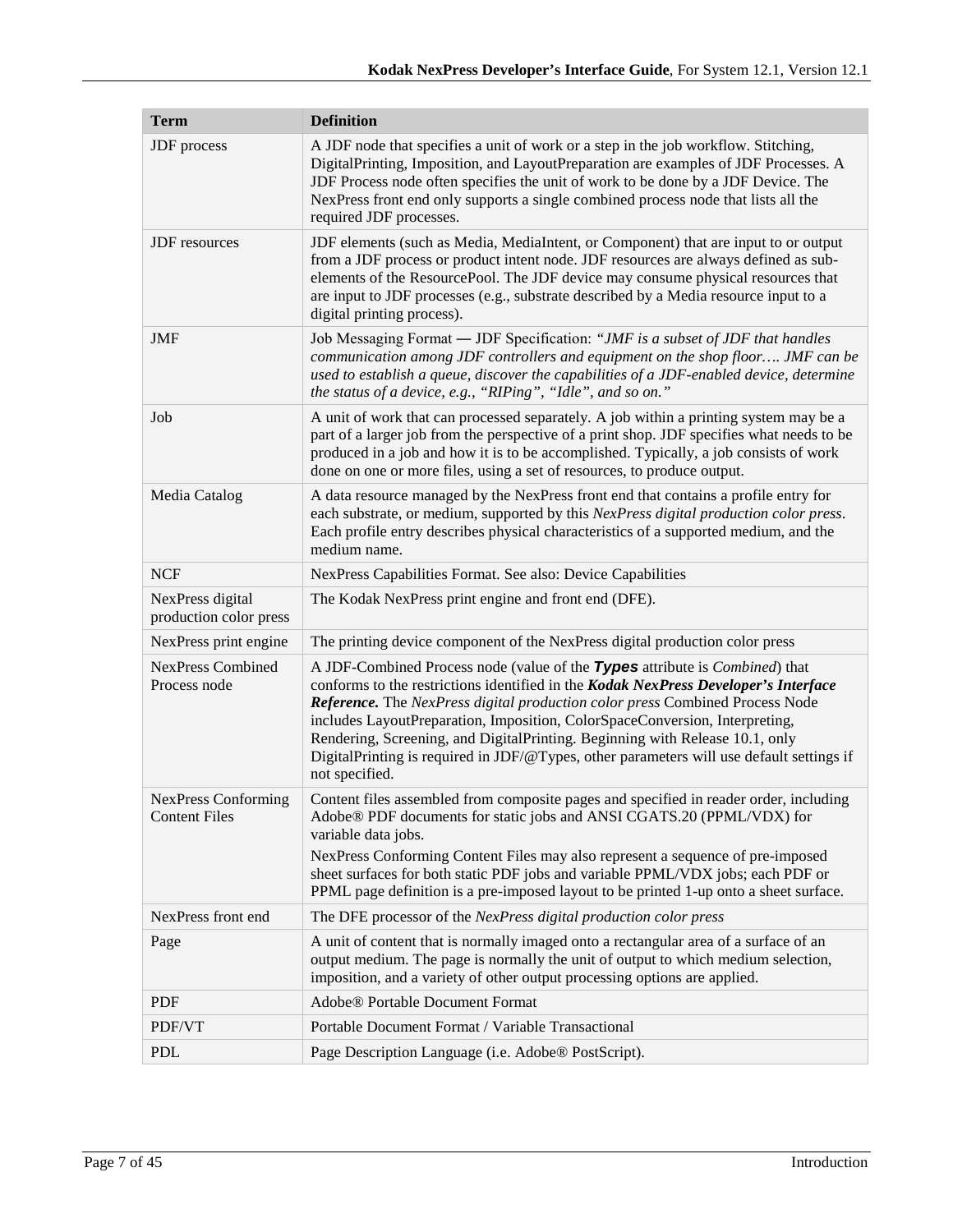| <b>Term</b>                          | <b>Definition</b>                                                                                                                                                                                                                                                                                                                                                                                                                                                                                                                                                                                                                                                                                                           |
|--------------------------------------|-----------------------------------------------------------------------------------------------------------------------------------------------------------------------------------------------------------------------------------------------------------------------------------------------------------------------------------------------------------------------------------------------------------------------------------------------------------------------------------------------------------------------------------------------------------------------------------------------------------------------------------------------------------------------------------------------------------------------------|
| PDM (VDX)                            | <i>Portable Digital Master version 2.01</i> – an early draft of what is now the fully balloted<br>and accredited ANSI CGATS.20-2002 PPML/VDX standard. This is the optimized<br>Structured Document Format used by earlier versions of the NexPress front end for<br>representing the page content of a VDP job. Like PPML/VDX, this also is a PDF-based<br>format that contains PPML data and is used to encode the many Recipient Instances of<br>a VDP job in a highly optimized way. PDM support by the NexPress front end will be<br>deprecated in the future.                                                                                                                                                         |
| <b>PJTF</b>                          | Portable Job Ticket Format — Developed by Adobe®, this is is the internal data format<br>for representing job ticket control information in the NexPress front end. JDF job<br>tickets are converted to PJTF upon submission.                                                                                                                                                                                                                                                                                                                                                                                                                                                                                               |
| <b>PPML</b>                          | Personalized Print Markup Language — Name of the XML-based variable data mark-<br>up language developed by the Print On Demand initiative (PODi). PPML provides<br>semantics for object-level reusability of graphical content. The PDF-based PPML/VDX<br>and PDM formats use PPML data to describe Instance documents and their pages.                                                                                                                                                                                                                                                                                                                                                                                     |
| PPML/VDX                             | Personalized Print Markup Language/Variable Data eXchange — The CGATS.20<br>ANSI standard PDF and PPML-based file format for representing variable content<br>documents. A Structured Document Format that may be device and workflow-<br>independent. It separates the variable data creative design process from the details of<br>the print manufacturing process. This standard was accredited after the first release of<br>the NexPress digital production color press. PDM is closely related to this standard.<br>Like PDM, it is PDF-based and uses PPML data to describe Recipient Instances and<br>their pages. PPML data is embedded within one of the PDF files of the set files that<br>comprise an Instance. |
| <b>Recipient Instance</b>            | The pages of a VDP content data stream that belong to a particular recipient.<br>Represented in the PPML data of a PPML/VDX instance as a JOB element.                                                                                                                                                                                                                                                                                                                                                                                                                                                                                                                                                                      |
| <b>RIP</b>                           | Raster Image Processor – converts vector and sampled image data interpreted from<br>page content formats such as PDF, PostScript, and PPML/VDX into raster image data<br>that is used to drive the print imaging apparatus of the digital printer.                                                                                                                                                                                                                                                                                                                                                                                                                                                                          |
| <b>SDK</b>                           | Software Developer's Kit $-$ A collection of documentation and tools intended to<br>enable third party application developers to successfully integrate their variable data<br>solutions (using ANSI PPML/VDX) with the NexPress digital production color press.                                                                                                                                                                                                                                                                                                                                                                                                                                                            |
| Sheet                                | A unit of a medium, typically a sheet of paper or an area on a continuous roll of roll-fed<br>paper, on which output is printed. Sheets may be cut and folded after printing. For<br>example, a sheet with no folds may contain one or two Pages, one per imaged side; a<br>brochure with one fold may contains four Pages, one located on each side of the fold<br>per side.                                                                                                                                                                                                                                                                                                                                               |
| Structure component                  | A partial component of a print product such as the cover pages, body pages, dust cover,<br>or insert pages of a book. Note that a book may be an assembly of structure<br>components.                                                                                                                                                                                                                                                                                                                                                                                                                                                                                                                                       |
| <b>Structured Document</b><br>Format | Page content definition format that is structured such that the data that makes up<br>graphical page definitions are defined independent of each other (e.g. Adobe® PDF and<br>ANSI PPML/VDX). The pages of a document using Structured Document Format may<br>be indexed and the data can be efficiently accessed in random fashion.                                                                                                                                                                                                                                                                                                                                                                                       |
| <b>URI</b>                           | Uniform Resource Identifier as defined in RFC 2396: Uniform Resource Identifiers<br>(URI)                                                                                                                                                                                                                                                                                                                                                                                                                                                                                                                                                                                                                                   |
| <b>URL</b>                           | Uniform Resource Locator as defined in RFC 2396: Uniform Resource Identifiers<br>(URI)                                                                                                                                                                                                                                                                                                                                                                                                                                                                                                                                                                                                                                      |
| <b>VDP</b>                           | Variable Data Printing — The concept of customizing each print (or Instance) of a run<br>of a digital print job.                                                                                                                                                                                                                                                                                                                                                                                                                                                                                                                                                                                                            |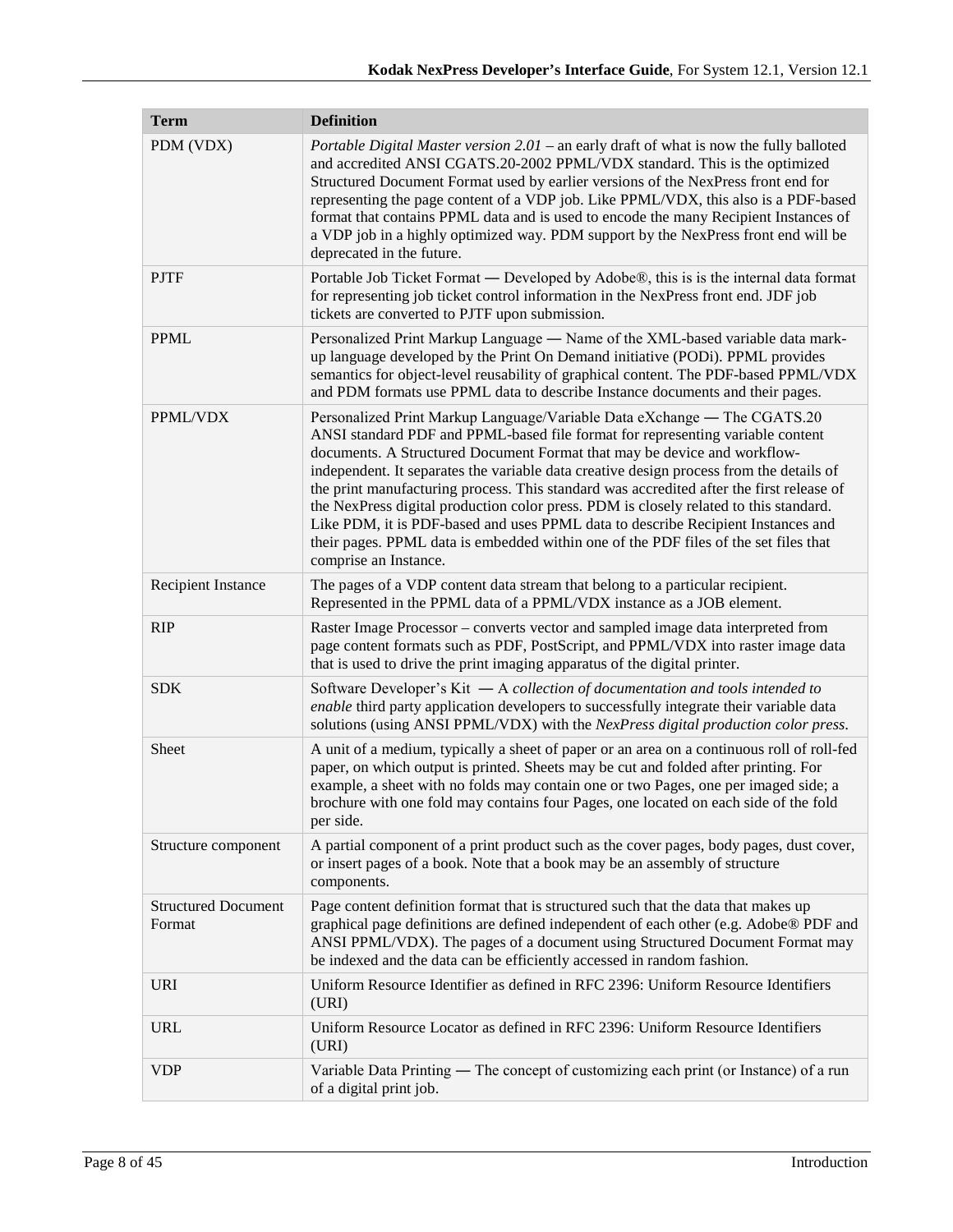| <b>Term</b>                   | <b>Definition</b>                                                                                                                                                                                                                                                                                                               |
|-------------------------------|---------------------------------------------------------------------------------------------------------------------------------------------------------------------------------------------------------------------------------------------------------------------------------------------------------------------------------|
| <b>VDX</b>                    | Short term for PPML/VDX. See PPML/VDX                                                                                                                                                                                                                                                                                           |
| Virtual Printer Hot<br>Folder | An active operating system folder that provides a mechanism to submit print job data<br>for execution by the NexPress front end. Each Virtual Printer Hot Folder has a pre-<br>assigned Virtual Printer Job Ticket that specifies processing requirements for the PDF,<br>PDM2, PostScript, or PPML/VDX data submitted into it. |
| <b>VPITT</b>                  | Virtual Printer Job Ticket Template – Specifies settings required by NexPress front end<br>to process content files submitted into a Virtual Printer Hot Folder. The NexPress<br>Client software is used to specify its settings.                                                                                               |
| XML                           | Extensible Markup Language                                                                                                                                                                                                                                                                                                      |

# <span id="page-8-0"></span>**1.3 Document Conventions**

This section identifies the standard conventions used in this document. Following these conventions will help ensure consistency throughout the document.

- 1) PDF operators, PDF keywords, the names of keys in PDF dictionaries, and other predefined names are written in a bold sans serif type font; for example, the **ID** key.
- 2) Operands of PDF operators or values of dictionary keys are written in an italic sans serif font, for example the */Catalog* key.
- 3) PPML and JDF element and XML element names in general are written in a bold sans serif type font, for example the **DOCUMENT** element.
- 4) Values of attributes of XML elements are written in an italic sans serif font. For example: *LineArt.*
- 5) Attribute names of PPML and XML elements are written in a bold italic sans serif font. For example, the *ProcessColorModel* attribute of the **ColorColorantControl** element.
- 6) In some cases the Xpath notation may also be used when showing the relationship of an XML element attribute or sub-element to an element. For example: *ColorantControl/@ProcessColorModel*.
- 7) Placeholders for normally variable information are written in an italic serif font. For example: "The first value specifies the number of *columns* of page cells and the second value specifies the number of *rows* of page cells in the multi–up grid".
- 8) Within examples, use of bold font has no technical significance and is used for emphasis only.

# <span id="page-8-1"></span>**1.4 Constraints**

- 1) Similar to the CIP4 Interoperability Conformance Specification (ICS) documents, all NexPress front end supported elements, sub-elements, and attributes are presented in this document in a tabular format with the following column headings: "Name or Value", "Manager", "Worker", and "Description". Please refer to [BICS] for how to read ICS documents if further understanding of notations and format is needed.
- 2) NexPress front end also conforms to the size limits for attribute values as specified in [BICS].
- 3) Refer to [JDF] for additional detail on specific JDF references mentioned in this document. Information from the JDF Specification will not be duplicated in this document whenever possible. This will help in maintenance of this document and help to eliminate any discrepancies with [JDF].
- 4) NexPress front end, System 9.0 uses JDF 1.3.

# <span id="page-8-2"></span>**1.5 References**

- [ 1 ] Adobe® Portable Document Format Reference Manual, Version 1.6, 2004, Adobe® Systems Incorporated, [PDF]
- [ 2 ] Adobe Portable Job Ticket Format Technical Note #5620, Version 1.1, April 1999, Adobe Systems Incorporated, http://partners.adobe.com/asn/developer/PDFS/TN/5620.pdf, [PJTF]
- [ 3 ] JDF Specification, Release 1.3, September 2005, www.cip4.org, [JDF]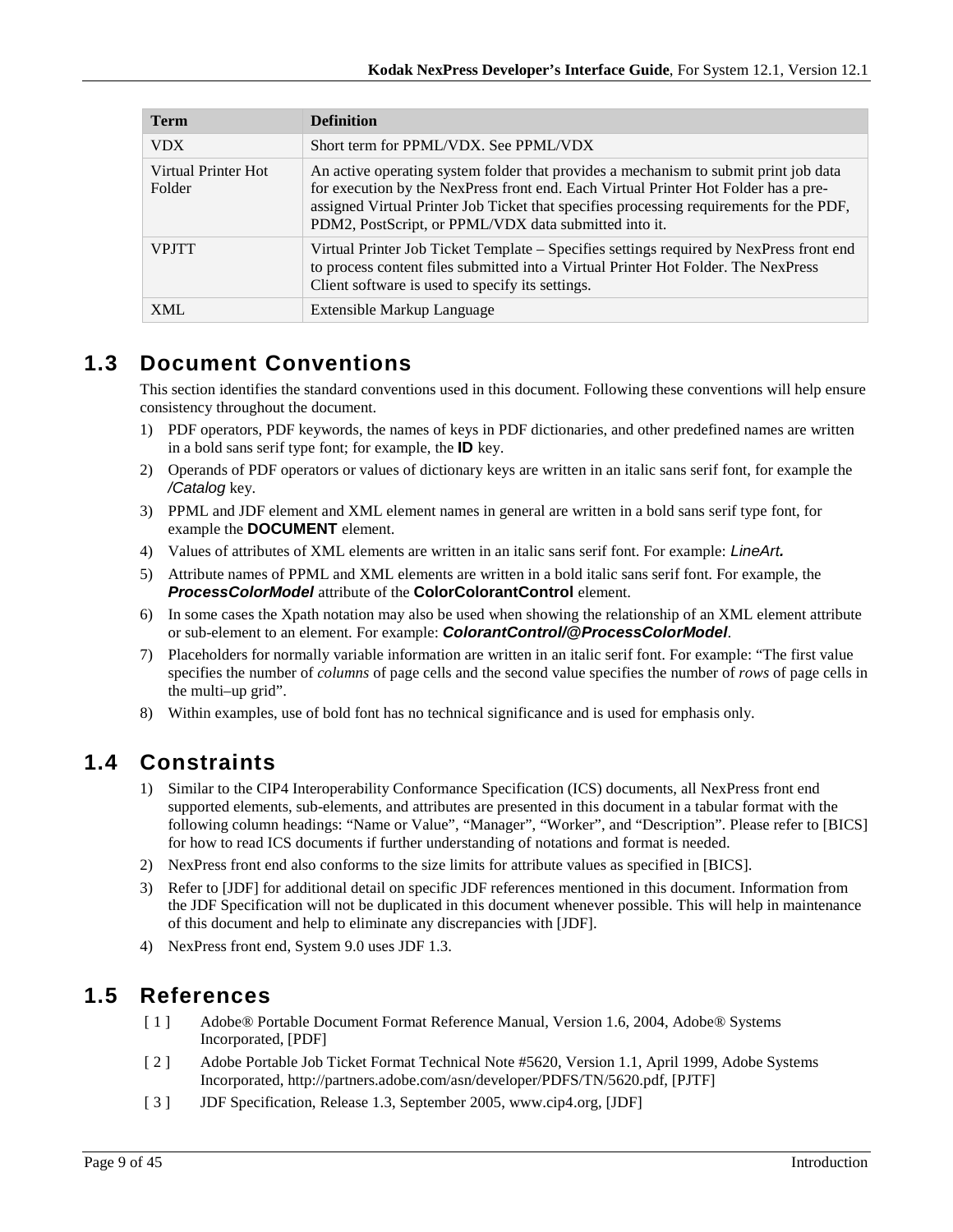- [ 4 ] XML Specification, Version 1.0, February 1998[, www.w3.org,](http://www.w3.org/) [XML]
- [ 5 ] PPML Functional Specification, Version 2.0, 27-March-2002, Print On Demand Initiative (PODi), [PPML]
- [ 6 ] ANSI CGATS.20:2002 Graphic Technology, Variable printing data exchange using PPML and PDF (PPML/VDX), Approval dated 8-July-2002, American National Standards Institute, Inc. available from NPES, [PPML/VDX]
- [ 7 ] Application Notes for CGATS.20-2002, Prepared by CGATS SC6/TF2, August 2004, http://www.npes.org/standards/tools.html, [PPML/VDX-AN]
- [8] Base Interoperability Conformance Specification (ICS), Version 1.0, December 2004, www.cip4.com, [BICS]
- [ 9 ] Kodak NexPress Developer's Interface Guide, for System 9.0, Version 2.0, January 2007, Eastman Kodak Company, [KNDIG]
- [ 10 ] Kodak NexPress Developer's Interface Reference, for System 9.0, Version 2.0, January 2007, Eastman Kodak Company, [KNDIR]
- [ 11 ] Portal Digital Master, Version 1.01, July 2001, NexPress Solutions LLC, [PDM]
- [ 12 ] ISO 16612-2 Graphic Technology Variable Data Exchange Part 2: Using PDF/X-4 and PDF/X5 (PDF/VT-1 and PDF/VT-2) , First Edition, 15-August-2010. [PDF/VT]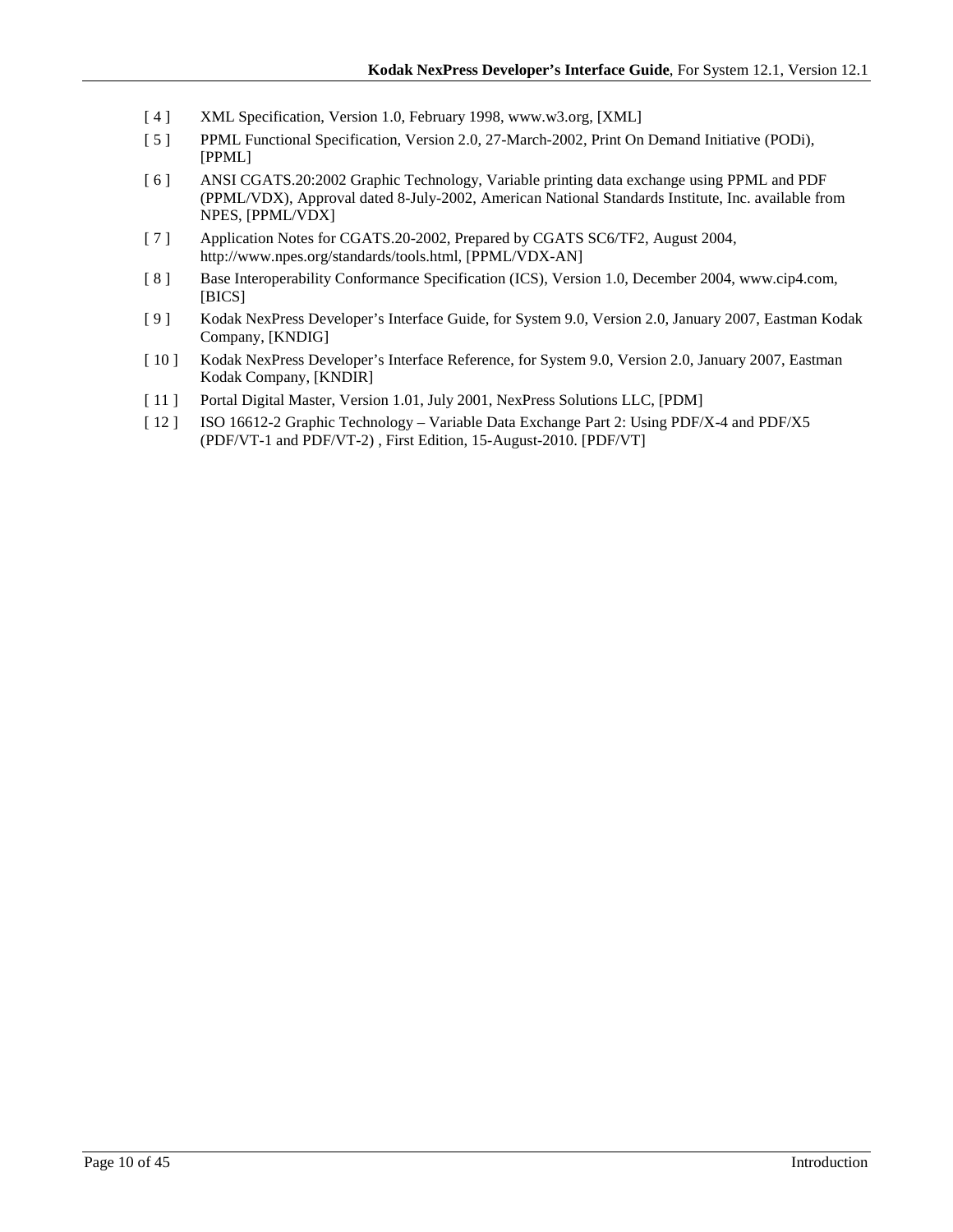# <span id="page-10-0"></span>**2 Differences between Software Releases**

# <span id="page-10-1"></span>**2.1 Changes between System 12.0 and System 12.1**

• There have been no changes to the JDF Portal interface in System 12.1

# <span id="page-10-2"></span>**2.2 Changes between System 11.2 and System 12.0**

• Addition of support for PDF/VT-1, single file Variable Data Exchange.

# <span id="page-10-3"></span>**2.3 Changes between System 11.0/11.1 and System 11.2**

## <span id="page-10-4"></span>**2.3.1 JDF**

Red Fluorescing clear dry ink support.

# <span id="page-10-5"></span>**2.4 Changes between System 10.1 and 11.0/11.1**

## <span id="page-10-6"></span>**2.4.1 JDF**

- Color Management for RGB color spaces may not be disabled.
- Dimensional clear dry ink support.

# <span id="page-10-7"></span>**2.5 Changes between System 10.1 and System 10.2**

## <span id="page-10-8"></span>**2.5.1 JDF**

- **JDF Job Ticket support for M700e finishing options**
- M700e related Preflight messages, warnings, and errors returned via JMF Notifications
- M700e finisher substrate mismatch events reported via JMF Error Notifications

# <span id="page-10-9"></span>**2.6 Changes between System 10.0 and System 10.1**

## <span id="page-10-10"></span>**2.6.1 JDF**

- A multicast locator was added for use by the Creo Prinergy Workflow Controller.
- **Restrictions have been removed that required a specific set of types in the JDF Process combined node.** Now only DigitalPrinting is required.
- Most of the configuration files in \CDFE\_CONFIG\InitialConfig\Printready for use by Heidelberg PrintReady version 2.1 have been removed.
- Dry ink values were defined for micr, raised clear, and xd clear.
- Values added to support iqFlood, iqImage, xdPhoto, and xdGraphic.
- DeviceCondition and StatusDetails are reported for press condition "NeedsAttention".
- Resource Check warnings and errors are reported in JobPhase/@Comment for queued jobs.
- Reports descriptions and availability of media and dry ink resources.
- Custom attribute NXP:StopPoints created to stop job during processing.
- **JDFStorage directory (See Section [6.2.7\)](#page-39-0) –** Use of the JDFStorage directory for completed JDF tickets has been deprecated.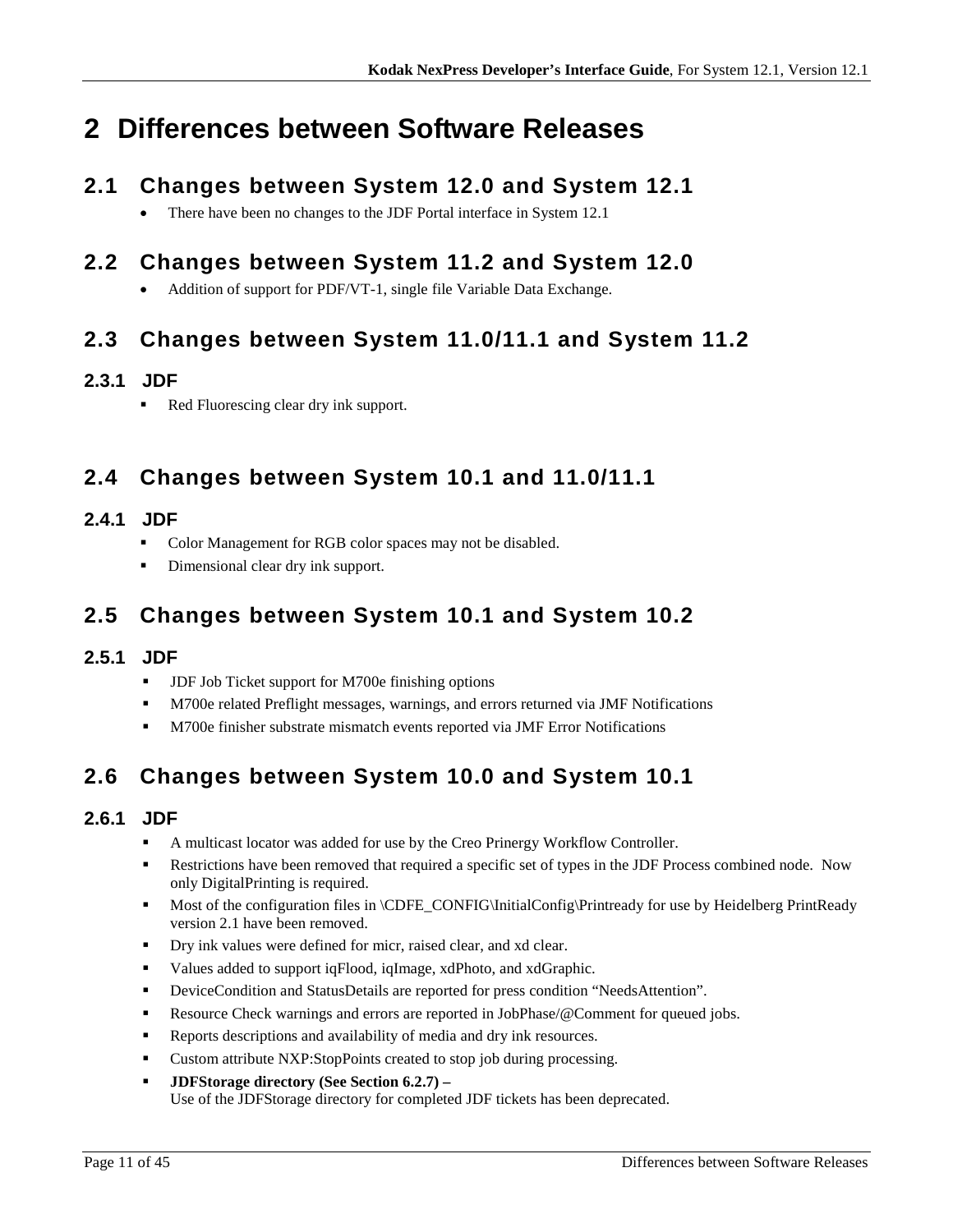- **Logfile location (See Section [3.4.4.3\)](#page-19-2) –** Location of JDF Portal communications log is now specified by environment variable %CDFE\_LOGFILES%.
- References to "NexStation" have been replaced with "NexPress".
- **Removed HDM:Shutdown (See Section 5.3.1)** Removed JMF commands HDM:Shutdown and HDM:CheckFolderAccess. "Shutdown" is equivalent to HDM:Shutdown, and continues to be supported.

# <span id="page-11-0"></span>**2.7 Changes between System 9.0 and System 10.0**

- JDFHotFolder is available as a network share whenever the JDF Portal Queue is open.
- **No content filesize restriction in 3-part MIME attachments (See Sectio[n 6.2.1\)](#page-33-0) –** PDF content files accompanying JMF SubmitQueueEntry in 3-part MIME are now spooled directly to a file to eliminate the filesize restrictions of earlier releases. To enable this behavior, the content-file part must be identified within the MIME header using "Content-Disposition: Attachment" and "Content-Type: application/pdf".
- "DeviceDefault" is now interpretated as "Gradation" for the following attributes within RenderingParams/NXP:CLCDDIQParams: HTTextBW, HTGraphicsBW, HTImageBW, HTTextCMYK, HTLineCMYK, HTGraphicsCMYK, HTImageCMYK.
- Support for "ftp:" added to QueueSubmissionParams/@URL.

# <span id="page-11-1"></span>**2.8 Changes between System 8.5 and System 9.0**

- Postscript support has been added for content files in a JDF runlist. In previous releases only PDF was supported.
- Content-Type in the HTTP header of a JMF response will use application/vnd.cip4-jmf+xml if this type is used in the request.
- When the JDF queue is closed or blocked, any JDF Tickets dropped onto the JDF hot folder are deleted. In the previous release, these files remained in the hot folder directory until the queue was opened.
- Support was added for URI scheme "FTP:" in **RunList/Layout/FileSpec/@URL**. This allows content files on an FTP server to be referenced within a JDF JobTicket.
- **Runlist/@Directory** is supported. It can be used to identify a base path for FILE: URLs containing a relative path. Previously relative paths had to be located within the JDF Hotfolder.
- **Runlist/@Directory** can also be used to designate a search path for VDX PDL content. In this case the URL must be either a local path (drive letter required if not on the C: drive) or a UNC path. For example:

```
<RunList Directory="/parentDirectory/theDirectory" …/>
<RunList Directory="d:/parentDirectory/theDirectory" …/>
<RunList Directory="//servername/sharename" …/>
```
- Whenever applicable, failed JMF commands return one of the standard exception codes defined in the JDF 1.3 specification.
- **Restrictions on media definition have been loosened so that <b>Location/@LocationName** is not always required. If omitted from the JDF, LocationName for body and cover medias will be determined from the media partitioning.
- Additional values in **Media/Location/@LocationName** are supported.
- **QueueFilter** is now supported on incoming JMF commands and queries.
- **Persistent JMF messages that are sent to registered subscribers will include <b>Notification/@JobID** and **Notification/@NXP:QueueEntryID** when these values are known.
- JMF KnownMessages response includes SubmissionMethods query.
- **When Device/@DeviceID** is supplied in a JDF ticket, it is matched against the **SenderID** reported by the device in JMF responses.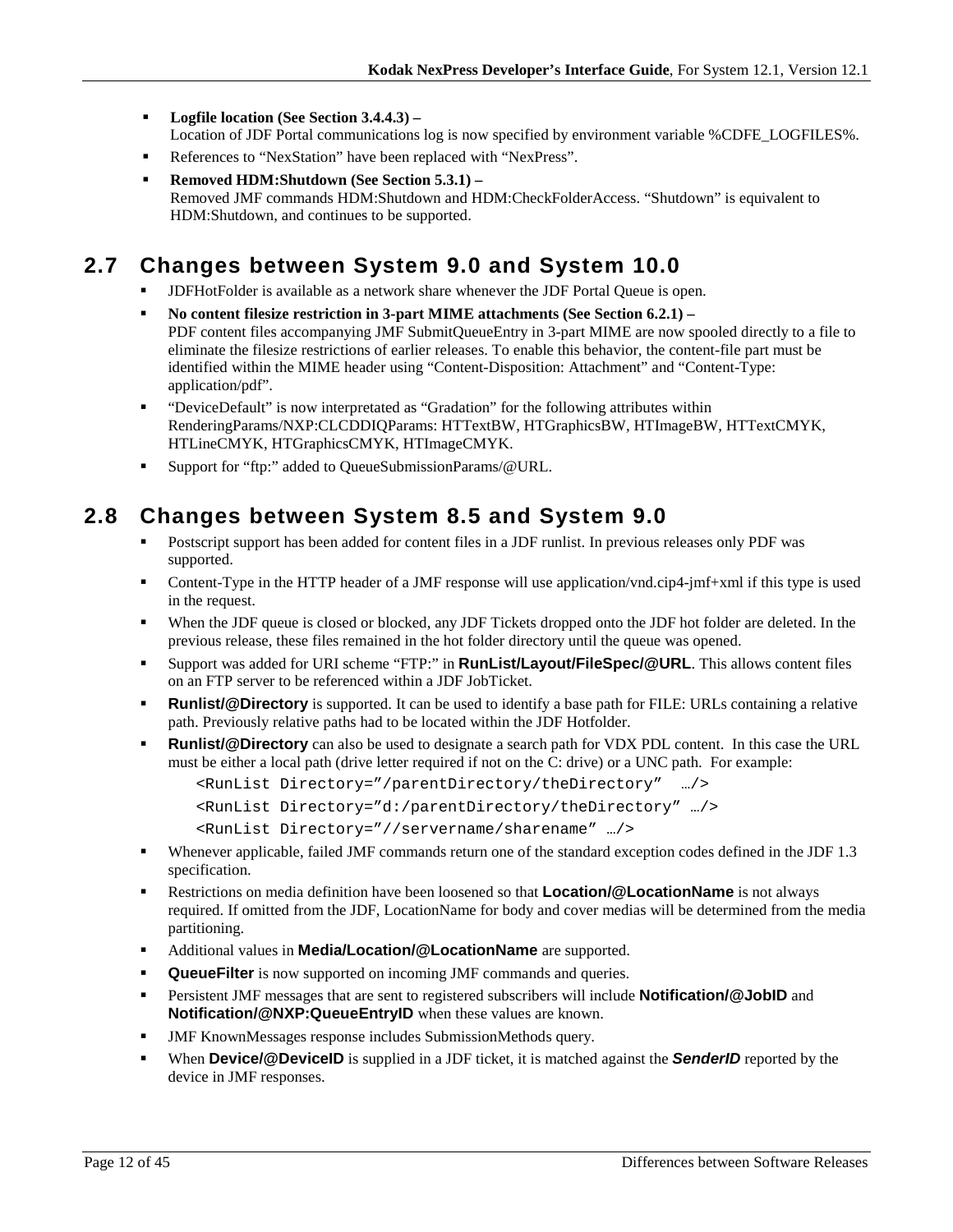- **JDF/NodeInfo** was moved to a resource in the JDF 1.3 specification. It is used to designate **@TargetRoute** for the completed JDF. The deprecated notation continues to be supported as well.
- Support was added for **JDF/@Activation**. A value of "Held" in a job ticket will set the initial state of the submitted job to "Held".
- **DigitalPrintingParams/@NXP:ColorFlow** has been added to identify jobs that should adhere to the ColorFlow policy of the press.
- **RenderingParams** with selected proprietary attributes has been added.
- **ColorSpaceConversionOp/@ConvRGBGrayToBlack** and **ColorSpaceConversionOp/@RGBGrayToBlackThreshold** have been added to control use of black colorant in RGB Graphics images.
- Proprietary attribute **NodeInfo/@NXP:DeleteWhenDone** has been added to the JDF ticket so that hotfolder jobs can designate whether to be automatically removed upon completion or abort.
- The JDF Portal Configuration file is not new, but the configuration file was not previously referenced in this document. For System 9.0, usage of the configuration value bDeleteWhenDone has been enhanced to control auto-delete behavior when submitted JDF hotfolder jobs reach completion or are aborted.
- **Device/ModelName** has been defined to facilitate rejection of a JDF ticket for situations in which the JDF was written using device-specific attributes and values that may be interpreted incorrectly on other JDF device. No action is taken in System 9.0 from this attribute.

# <span id="page-12-0"></span>**2.9 Changes between System 8.4 and System 8.5**

The primary development goal for the NexPress JDF Portal in System 8.4 was to support Base ICS Level 2. The Base ICS (Interoperability Conformance Specification)[BICS] is published by CIP4. In System 8.5, development focused on aspects of ICS Level 3 support that were thought to have the greatest benefit for users of the NexPress.

- The NexPress Combined Process node does not have to be the root node. Any JDF product intent nodes in a job ticket received through the JDF Portal Interface are ignored, but the ticket will be processed if a NexPress Combined Process Node is found.
- The JMF **SubmitQueueEntry** command can use "CID:", "HTTP:", or "FILE:" access to reference a file containing the JDF Process job ticket.
- Support was added for MIME packaging of content files. MIME packaged submissions using a MIME file to the JDF Portal Hot Folder, or a 3-part MIME with JMF SubmitQueueEntry are both supported.
- The location of the JDF Portal Hot Folder has changed to \\<servername>\HotFolder\JDFHotfolder.
- Support for JMF Query SubmissionMethods was added; it returns the hot folder location.
- Support for **FileSpec/Disposition** was added to provide automatic deletion of content files. By default, the content file is preserved.
- Support was added for **QueueSubmissionParams/Disposition**. Any job without this Disposition element will be automatically deleted when the job status becomes *Completed* or *Aborted.*
- The completed JDF file can be sent to a web server by specifying "HTTP://servername:PORT#/" in the URI for *TargetRoute* or *ReturnURL*.
- Support is extended for PDF version 1.6 as produced by Adobe® Acrobat® 7.
- To assist developers who are integrating a controller with the JDF Portal, all JMF communications received and sent by the NexPress front end are logged. Only JMF messages and MIME-encoded JDF job tickets are written to the log; received PDF content is not saved.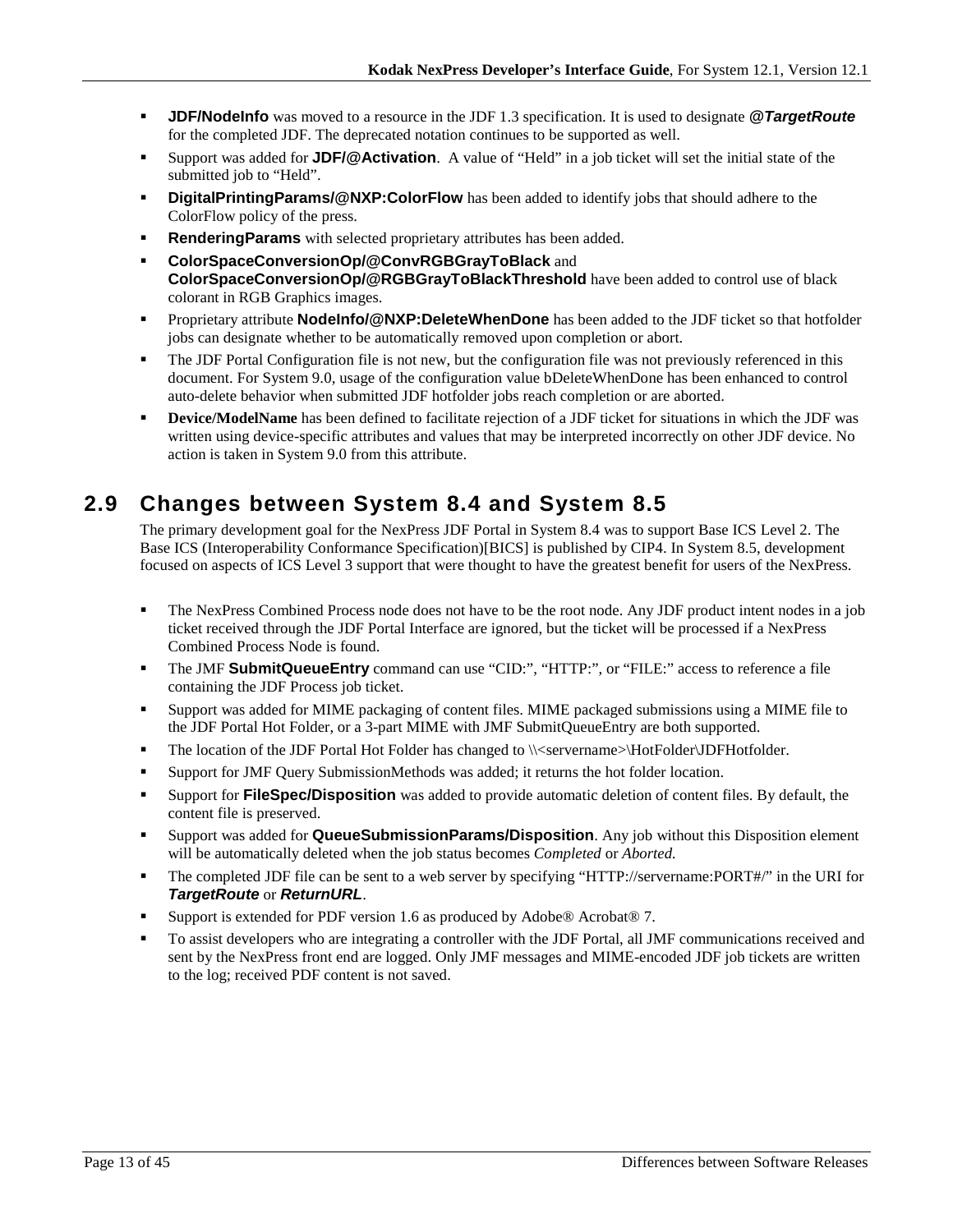# <span id="page-13-0"></span>**3 NexPress Workflow**

The diagram shows the NexPress workflow. There are Client Applications generating content files and optional Workflow Controllers receiving some of this content, transforming it into JDF Process-based content, and providing other value-added functions. The NexPress front end provides a rich set of interfaces to submit and manage jobs and to print the content files on the NexPress digital production color press.



# <span id="page-13-1"></span>**3.1 Client Application**

The box in the diagram labeled **Client Application** represents the functionality of prepress applications used to create static and variable page content data. **Client Applications** create Structured Document Formats for consumption by Workflow Controllers (through W interface), the NexPress front end (through V or J interfaces), and by other **Client Applications** including NexPress workflow tools. The Structured Document Formats created by such applications should generally be device and production-workflow independent. They may include print product description data (also referred to as Product Intent data) that describe the basic intent of the final print product but not the production processes required to produce the final print product.

To create a document that uses a variable Structured Document Format (e.g. PPML/VDX), the **Client Application** would contain a Composition Engine to combine a layout template, recipient database records, digital assets (e.g. PPML/VDX-Content Files) and composition rules. It creates the Structured Document Format that best represents the print product, as shown in the following diagram. Note that there are differences in the PPML/VDX supported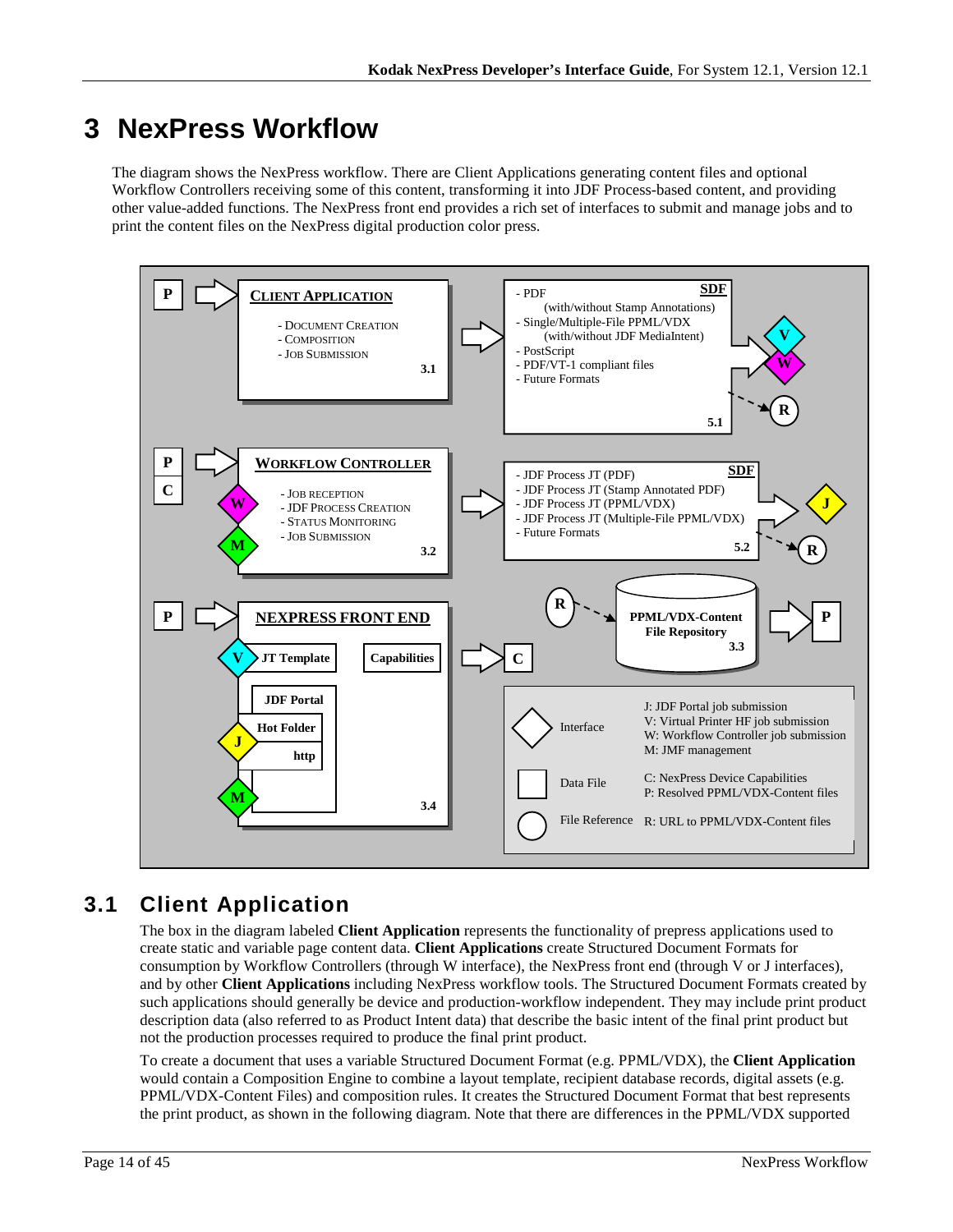by interfaces V and J. Interface J does not support JDF intent (including JDF MediaIntent that is supported by interface V).



To create a document that uses a static Structured Document Format (e.g. PDF), the **Client Application** would utilize a software application such as Adobe® Acrobat Professional, or another creative application that uses a print driver capable of generating the static Structured Document Format.

### <span id="page-14-0"></span>**3.1.1 Kodak Imposition Viewer**

The Kodak Imposition Viewer is a NexPress workflow tool. It is an Adobe® Acrobat Plug-in provided with the NexPress digital production color press. This tool allows a prepress operator to open and view both PDF and PPML/VDX-Layout files, define a job ticket, embed a JDF Process ticket into the PDF, and submit the file to the Virtual Printer Hot Folder (Interface V) of the NexPress front end. It does not submit JDF Intent, and will convert imposition parameters specified in JDF Intent into JDF Process prior to submission.

The Kodak Imposition Viewer extends the Virtual Printer Hot Folder interface by allowing an operator to examine PDF or PPML/VDX instances, and prepare the file for printing on the NexPress digital production color press.

For PPML/VDX content, the JDF Product Intent data embedded within the PPML/VDX-Layout file can be displayed by the tool, and can be used as guidance to the operator in specifying the job ticket. The Kodak Imposition Viewer will also convert the JDF Intent elements of BindingIntent, LayoutIntent, and MediaIntent into JDFProcess prior to submission. The tool's job ticket editor functionality allows selection of perfecting, imposition, and media requirements. It produces a JDF Process job ticket that is embedded within the content file (PDF or PPML/VDX-Layout file). Even though a job ticket can be exported from the Kodak Imposition Viewer as a JDF Process file, this JDF Process data cannot be subsequently used for submission to the JDF Portal Interface. In particular, *RunList/LayoutElement/FileSpec/@URL* references the content file as an embedded JDF.

It is important to note that because the Kodak Imposition Viewer only supports submission into the Virtual Printer Hot Folder (Interface V), jobs submitted to the NexPress front end from the Imposition Viewer cannot subsequently be managed using the JDF Portal JMF management interface (M).

For more details on the use and features of this NexPress workflow tool, refer to the online Help guide provided with the product.

### <span id="page-14-1"></span>**3.1.2 Kodak SmartBoard Document Mastering Software**

Kodak SmartBoard Document Mastering software is another NexPress workflow tool. It works in conjunction with Adobe® Acrobat to provide a powerful make-ready solution for digital print-on-demand. It is available for the Windows PC platform for use with the NexPress digital production color press. SmartBoard allows a prepress operator to open and view both PDF and PPML/VDX-Layout files, define a JDF Process job ticket, and submit the file to the Virtual Printer Hot Folder (Interface V) or JDF Portal (Interface J).

Kodak SmartBoard document mastering software:

 Provides a powerful "make-ready" production workflow tool that improves user productivity by reducing job setup time, and by reducing errors in job reprints because the job ticket is attached to the content.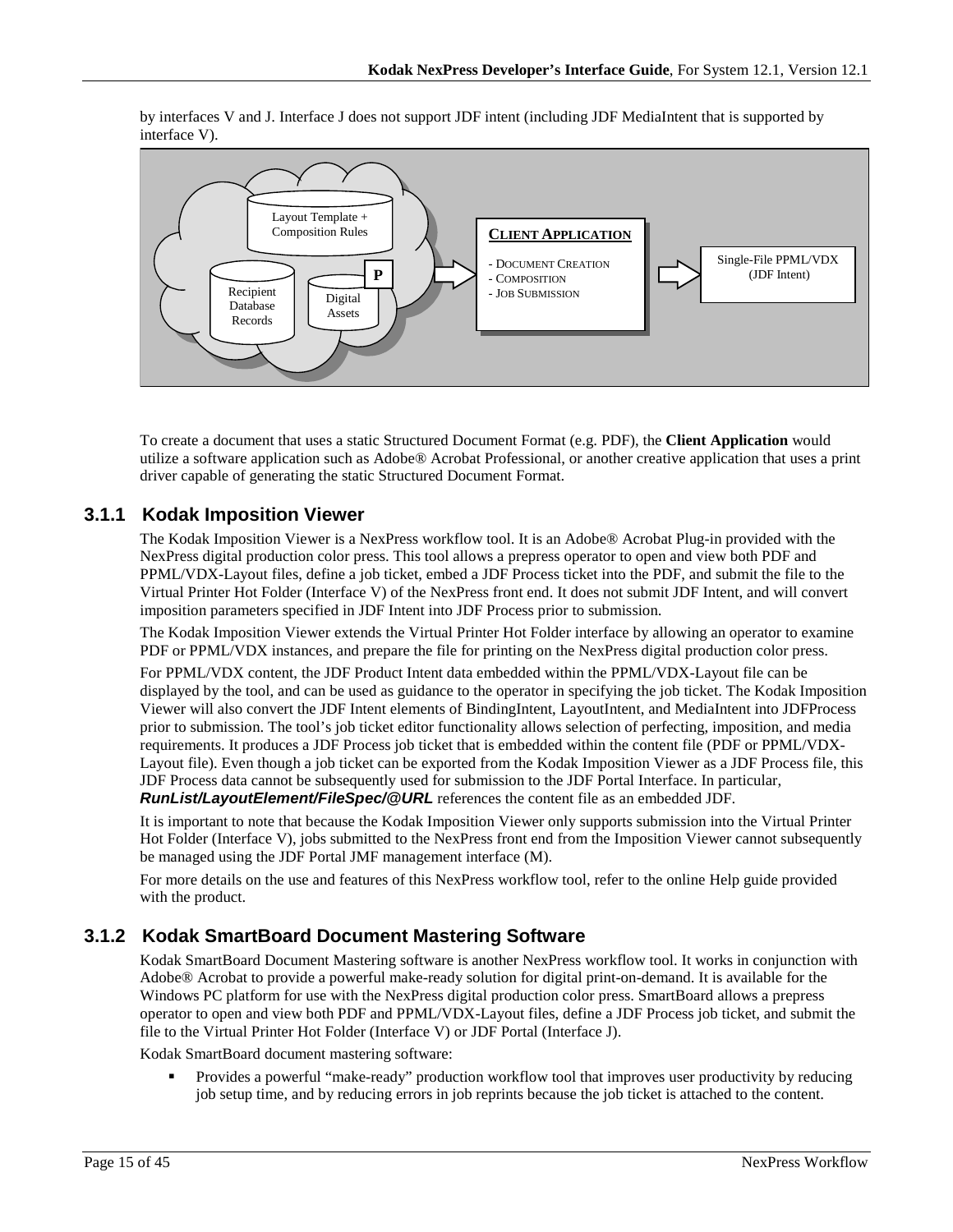- **Provides powerful tools to assemble jobs, ticket jobs, and direct print or batch print jobs resulting in** efficient operations and lower costs through a state-of-the-art PDF workflow within the production workflow.
- Allows addition of third party software to extend capabilities specific to customer needs while retaining purchase and training investment because of its open architecture and adherence to industry standards such as Acrobat, PDF, and Twain.
- Offers multiple configurations to maximize flexibility in the pre-print environment.
- Provides a full range of content repurposing features such as tab creation, color editing and imposition.

For more details on the use and features of this NexPress workflow tool, refer to the online Help guide provided with the product.

# <span id="page-15-0"></span>**3.2 Workflow Controller**

The box in the diagram labeled **Workflow Controller** represents the class of software applications characterized by [JDF] as a Controller/Agent. A Controller/Agent creates and submits JDF Process Job Tickets to JDF devices such as the NexPress front end (using interface J). It may also monitor the status of the execution of jobs it submits (using interface M).

Included with the data submitted to interface (W) may be a JDF Product Intent Job Ticket that describes the finished print product in terms of its binding style, media styles, and finished page size and layout. A **Workflow Controller** that supports submission and management of Multiple-file PPML/VDX jobs may need to resolve URL references to the PPML/VDX-Content files. This access is represented in the diagram by input data file (P) fetched from the PPML/VDX Content File Repository.

A **Workflow Controller** that targets a NexPress digital production color press must create a JDF Process Job Ticket using information supplied by JDF Product Intent and/or from other product description information. The **Workflow Controller** must add the NexPress Combined Process Node it has created to the JDF job ticket, and submit the JDF job ticket to the NexPress front end's JDF Portal Interface (J) through one of the identified mechanisms.

Although the NexPress Combined Process Node can be added to a JDF job ticket that already contains JDF Product Intent data, a complete JDF job ticket including both Product and Intent does not have to be submitted to the JDF Portal Interface. Spawning, as defined in [JDF], may be an implemented feature of the **Workflow Controller**. In this case the controller would only submit a spawned JDF job ticket containing a NexPress Combined Process Node to the JDF Portal Interface (J) for execution.

## <span id="page-15-1"></span>**3.2.1 Hybrid Workflow Controller**

Some prepress applications and tools may have the combined functionality of both **Client Application** and **Workflow Controller**. Such tools prepare page content data, and create a JDF Process job ticket containing a NexPress Combined Process Node. This ticket is then directly submitted to the NexPress front end's JDF Portal Interface (J). Software applications that have this combined functionality are referred to in this document as **Hybrid Workflow Controllers**.

These workflow tools are commonly used in variable data printing environments. In such environments, the authoring tools are given specific knowledge of the target production workflow, and are tightly coupled to (or directly target) a particular digital printing device. A hybrid workflow controller functions as both the design application and composition engine, and creates both the VDP page content data files and a JDF Process job ticket. It must have complete awareness of the print production workflow and printing device. Product Intent information is often not required, so converting from JDF Product Intent to JDF Process is usually not necessary.

# <span id="page-15-2"></span>**3.3 PPML/VDX Content File Repository**

The element in the diagram labeled **PPML/VDX Content File Repository** represents the workflow functionality of a PDF content repository or file system that stores PPML/VDX-Content files external to the NexPress front end. A repository is useful in Multiple-file PPML/VDX workflows that are designed to maximize efficiencies related to the management of recurring, and/or segmented VDP jobs with shared PPML/VDX-Content files.

The **PPML/VDX Content File Repository** may be a file system or a digital asset management system that is directly accessible to the NexPress front end, **Client Application**, and/or **Workflow Controller**. It should be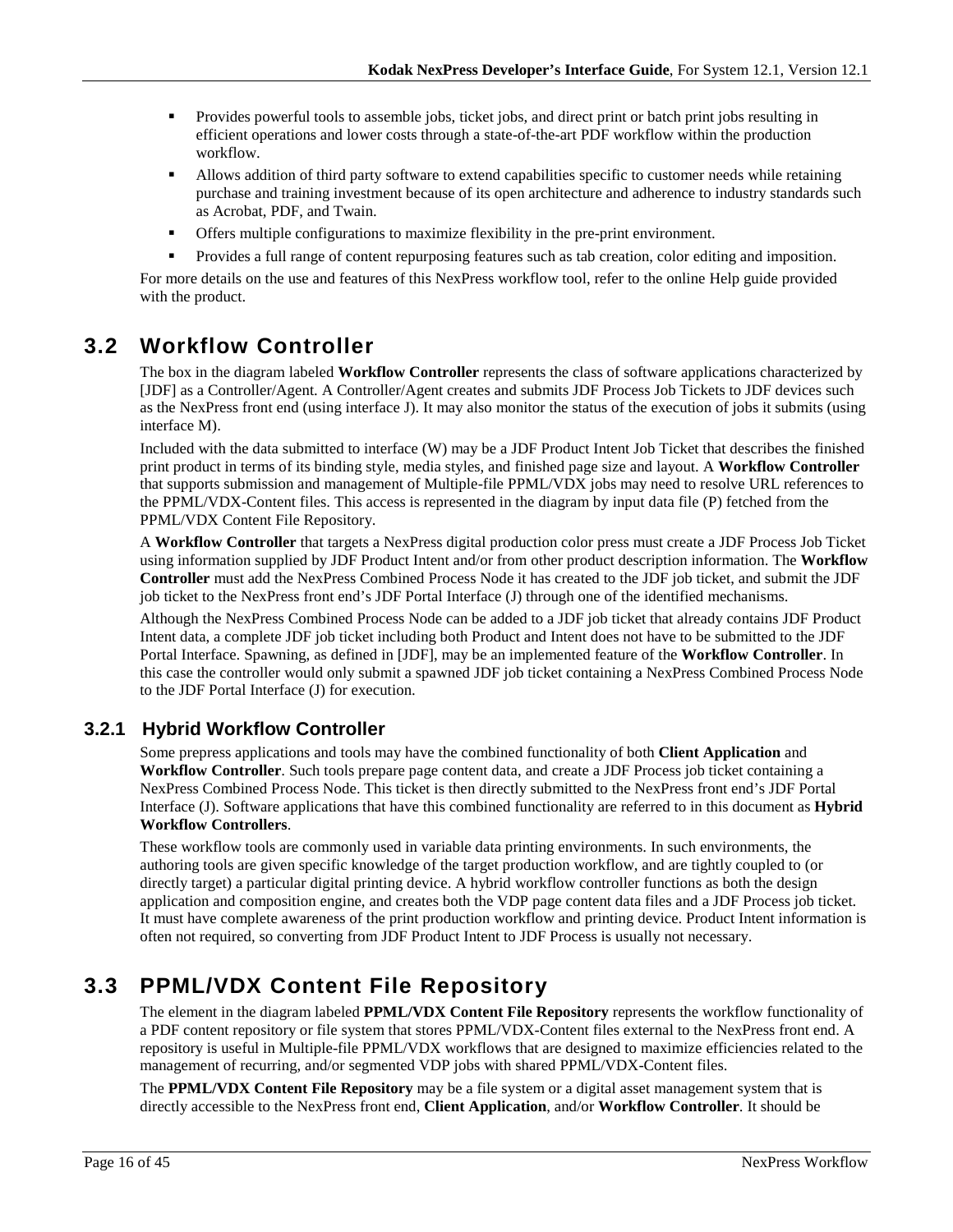accessible as a network share or have http server functionality. The repository contains PPML/VDX-Content files used by Multiple-file PPML/VDX Instances. For adequate performance with Multiple-file PPML/VDX jobs utilizing a significant number of large image files, a high-performance file system and network connection are required. File access and data transfer efficiency have a direct impact on job processing performance.

The data files (P), shown as input to the various workflow processors, represent support for resolving and actively fetching PPML/VDX-Content files referenced from the PPML/VDX-Layout file.

The NexPress front end provides support for Multiple-file PPML/VDX jobs, and can resolve URL references (R) to PPML/VDX-Content files for jobs submitted using either of its job submission interfaces, (V) or (J). When using URL access of type "file," the NexPress front end, the Workflow Controller, and the Client Application all require sufficient network permissions to access the Content File Repository.

# <span id="page-16-0"></span>**3.4 NexPress front end**

The NexPress digital production color press is comprised of a NexPress front end and a NexPress digital production color print engine. The NexPress front end functions as both a prepress workflow controller and scalable raster image processor (RIP) to the NexPress digital production color print engine. Print job submission and print job processing workflow can be controlled through the JDF Portal Interfaces (J and M). Print jobs can also be submitted using the Virtual Printer Hot Folder Interface (V), and monitored or controlled using the NexPress Client. Only jobs submitted through the JDF Portal interface can be subsequently monitored or controlled using the JDF Portal Interface (M). Print job resources can only be managed using the NexPress Client.

### <span id="page-16-1"></span>**3.4.1 Job Flow**

Multiple job submission interfaces to the NexPress front end are simultaneously active. The flow of jobs through the NexPress front end is shown in the following diagram.



Regardless of the submission interface, all jobs are placed into the Internal Job Queue for processing. Jobs in the Internal Job Queue are referred to as Internal Queue Entries. Internal Queue Entries are RIPped and printed in the order of their arrival. Because job processing capabilities overlap within the NexPress front end, multiple jobs will execute simultaneously depending upon the availability of processing resources.

Jobs submitted to a Virtual Printer Hot Folder are directly placed into the Internal Job Queue; jobs submitted to the JDF Portal interface first enter the JDF Portal Job Queue, and are subsequently placed into the Internal Job Queue by the JDF Portal. JDF jobs in the JDF Portal Job Queue are referred to as JDF Portal Queue Entries. Each job in the Internal Job Queue is identified by a unique CDFE Job Identifier. Portal Queue Entries have an additional QueueEntryID that is required for job identification in JMF messaging on Interface (J).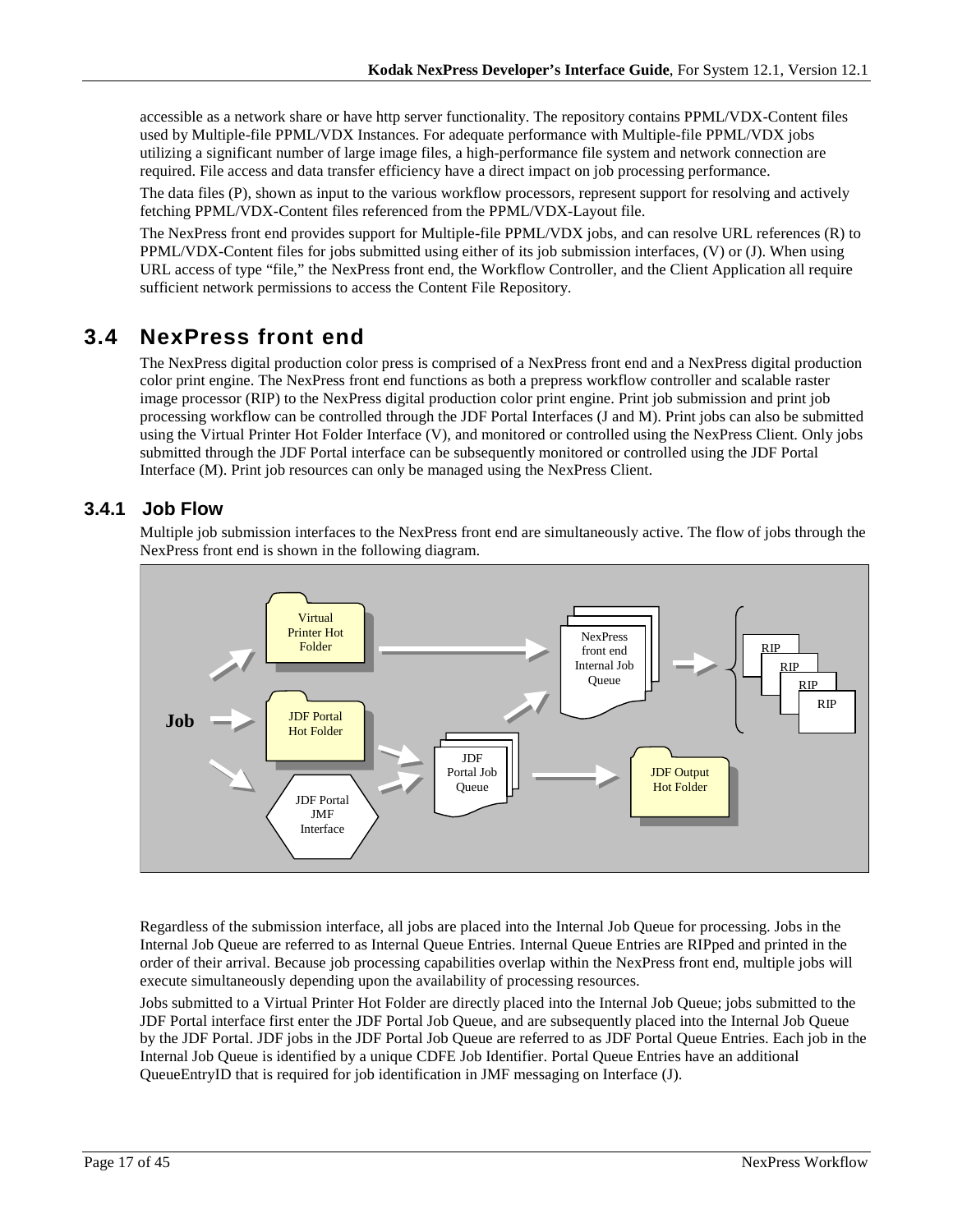A completed JDF ticket is created for each job submitted to the JDF Portal Interface. This ticket can be written to an explicit location by specifying *JDF/NodeInfo/@TargetRoute* in the job ticket or

*QueueSubmissionParams/@ReturnURL* in the JMF SubmitQueueEntry. If a TargetRoute or ReturnURL is not specified, the completed ticket is instead written to c:\HotFolder\JDFHotfolder\Unmerged. This completed JDF is written only if the job has been submitted by the portal into the NexPress front end's Internal Queue; a JDF job removed prior to processing will not produce an output JDF ticket. JDF job tickets accumulate in \\HotFolder\JDFHotfolder\Unmerged until deleted by the user.

Only the NexPress Combined Process Node is updated within the output JDF. The status of a finished job is reported in *JDF/@Status*; the value is "Completed" or "Aborted". Entries are added to **JDF/AuditPool** for significant processing events. *JDF/ResourcePool/Component/@Status* becomes *Available* when the job is completed successfully.

### <span id="page-17-0"></span>**3.4.2 NexPress Client**

The NexPress front end has its own operator interface and management application, referred to as the NexPress Client. The NexPress Client allows qualified front end operators to setup and control the baseline processing capabilities and operational state of the NexPress digital production color press. A NexPress Client is available locally on the NexPress front end; it can also be installed and run on additional networked computers if remote access is desired. The NexPress Client does not provide a programmatic interface that can be utilized by a Workflow Controller.

The NexPress Client provides functionality to

- Create a Virtual Printer Hot Folder and configure the folder's Job Ticket Template
- Manage all resource data including installation and management of fonts, media profiles, and ICC profiles stored on the NexPress front end
- **Monition and control jobs that have been submitted to the Internal Job Queue**

### <span id="page-17-1"></span>**3.4.3 Job Submission Interface**

The NexPress front end has two available job submission interfaces through which print jobs may be submitted. These interfaces are the Virtual Printer Hot Folder (V) and the JDF Portal (J). Refer to section [6](#page-29-0) for details on supported content that can be submitted through each interface.

#### <span id="page-17-2"></span>**3.4.3.1 Virtual Printer Hot Folder Job Submission Interface (V)**

The NexPress front end's Virtual Printer Hot Folder Job Submission Interface (V) is file-based and proprietary. It accepts a single data file in one of the Structured Document Formats listed previously in the NexPress workflow diagram. Submission is performed using a desktop GUI drag-and-drop, or a software application that writes the data file directly to the Virtual Printer Hot Folder.

Multiple Virtual Printer Hot Folders can be created and active. Virtual Printer Hot Folders are managed using the NexPress Client; each folder is identified by a unique, user-defined name. When creating a new Virtual Printer Hot Folder, it is recommended that the identifying name be descriptive of the Virtual Printer Job Ticket Template configuration. It is also recommended that the hot folder name conform to any namespace scheme defined by the hosting enterprise. A list of available Virtual Printer Hot Folders is reported in the Device Capabilities File. Refer to section [5.2](#page-24-2) for more information.

Each Virtual Printer Hot Folder has its own Virtual Printer Job Ticket Template to define the default processing settings for page content files (e.g. PDF files) submitted to the hot folder. An operator uses the NexPress Client to configure this Virtual Printer Job Ticket Template.

#### <span id="page-17-3"></span>**3.4.3.2 JDF Portal Job Submission Interface (J)**

The NexPress front end's JDF Portal Job Submission Interface, or JDF Portal Interface (J), supports two submission methods: a JDF Portal Hot Folder and an HTTP JMF Interface. The JDF Portal Interface is independent of the Virtual Printer Hot Folder Job Submission Interface (V).

Unlike the Virtual Printer Hot Folder that accepts submission of PDL files directly, the JDF Portal Interface only accepts JDF job ticket files. Each job ticket file must contain exactly one NexPress Combined Process Node as identified by the value of attribute *JDF/@Types*. The submitted JDF job ticket data should specify all parameters for processing the print job, and identify by URL reference the structured document data file that provides page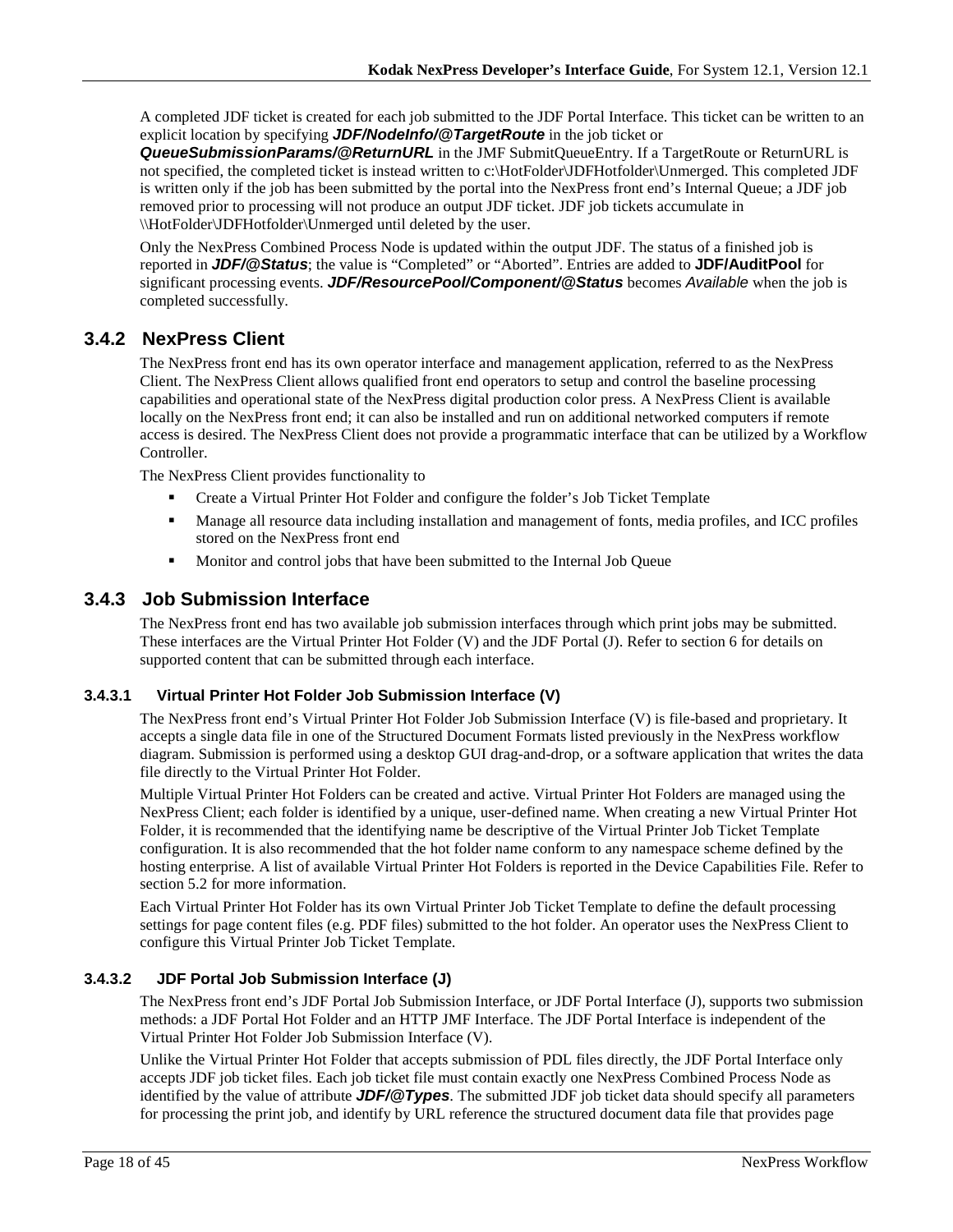content for the job. Default values for Job Ticket attributes are fixed and cannot be viewed nor configured by an operator.

The syntax and semantics of the JDF job ticket, including the definition of a NexPress Combined Process Node, are detailed in [KNDIR]. Any JDF product intent nodes in a job ticket received through the JDF Portal Interface (J) are ignored; the ticket will only be processed if a NexPress Combined Process Node is found.

#### <span id="page-18-0"></span>**3.4.3.3 JDF Portal Hot Folder**

The JDF Portal Hot Folder supports drag and drop submission of JDF job tickets as defined by [KNDIR] and [JDF]. In contrast to Virtual Printer Hot Folders, there is only a single JDF Portal Hot Folder, and there is no configurable Virtual Printer Job Ticket Template assigned to that hot folder. A submitted JDF job ticket is merged with the system default job ticket during job processing.

The NexPress expects workflows that use hot folder submission to be "Drop and Forget", and will automatically remove a JDF ticket from the portal queue upon completion or when aborted through the JMF interface. This behavior is configurable; see "JDF Portal Configuration File" in [KNDIR] for more information.

#### <span id="page-18-1"></span>**3.4.3.4 JDF Portal HTTP JMF Interface**

The JDF Portal JMF Interface supports HTTP based submission of JDF job tickets as defined by [KNDIR] and [JDF]. The NexPress JDF Portal uses port 49700. The JDF Portal HTTP server provides only limited HTTP support. In particular, the following restrictions must be observed:

- Only the HTTP POST command is supported.
- **IFFLUE IS NOT supported.**
- Content-Length is required; Chunked Transfer-Encoding is NOT supported.
- All HTTP messages are sent to Port 49700.
- Content-Type may be text/xml or application/vnd.cip4-jmf+xml. The same type will be used by the JDF Portal in its response.

#### **Example: HTTP POST**

POST \* HTTP/1.1 Content-Type: text/xml User-Agent: NxpJdfTest Host: KP-GDF00:49700 Content-Length: 329 Cache-Control: no-cache

```
<?xml version="1.0" encoding="UTF-8" standalone="no" ?>
```
<JMF xmlns="http://www.CIP4.org/JDFSchema\_1\_1" SenderID="NxpJdfTest" TimeStamp="2006-06-20T09:28:57- 04:00" Version="1.1">

 <Query ID="m060620092857\_0036" Type="KnownMessages" xmlns:xsi="http://www.w3.org/2001/XMLSchemainstance" xsi:type="QueryKnownMessages"/>

</JMF>

To submit a job using JMF SubmitQueueEntry, the JDF job ticket can be attached as a MIME package, or referenced as a URI using a scheme of HTTP or FILE.

The JDF Portal also supports MIME packaging of content files to either the JDF Portal Hot Folder or to the HTTP interface. MIME encoding is not recommended for content files larger than 150MB.

Refer to section [6.2](#page-32-0) for details about submission to the JDF Portal Interface.

#### <span id="page-18-2"></span>**3.4.4 Job and Press management Interface**

The NexPress front end packages the press configuration into an XML file using a proprietary schema. This Device Capabilities File (C) can be obtained directly from the press at \CDFE\_DATA\CDFExchg\DevCaps.xml. It is also available via http as cdfeUisAccess/devcaps.xml. Alternatively, this same device capabilities can be requested using a proprietary JMF query of type "NXP:DeviceCapabilities".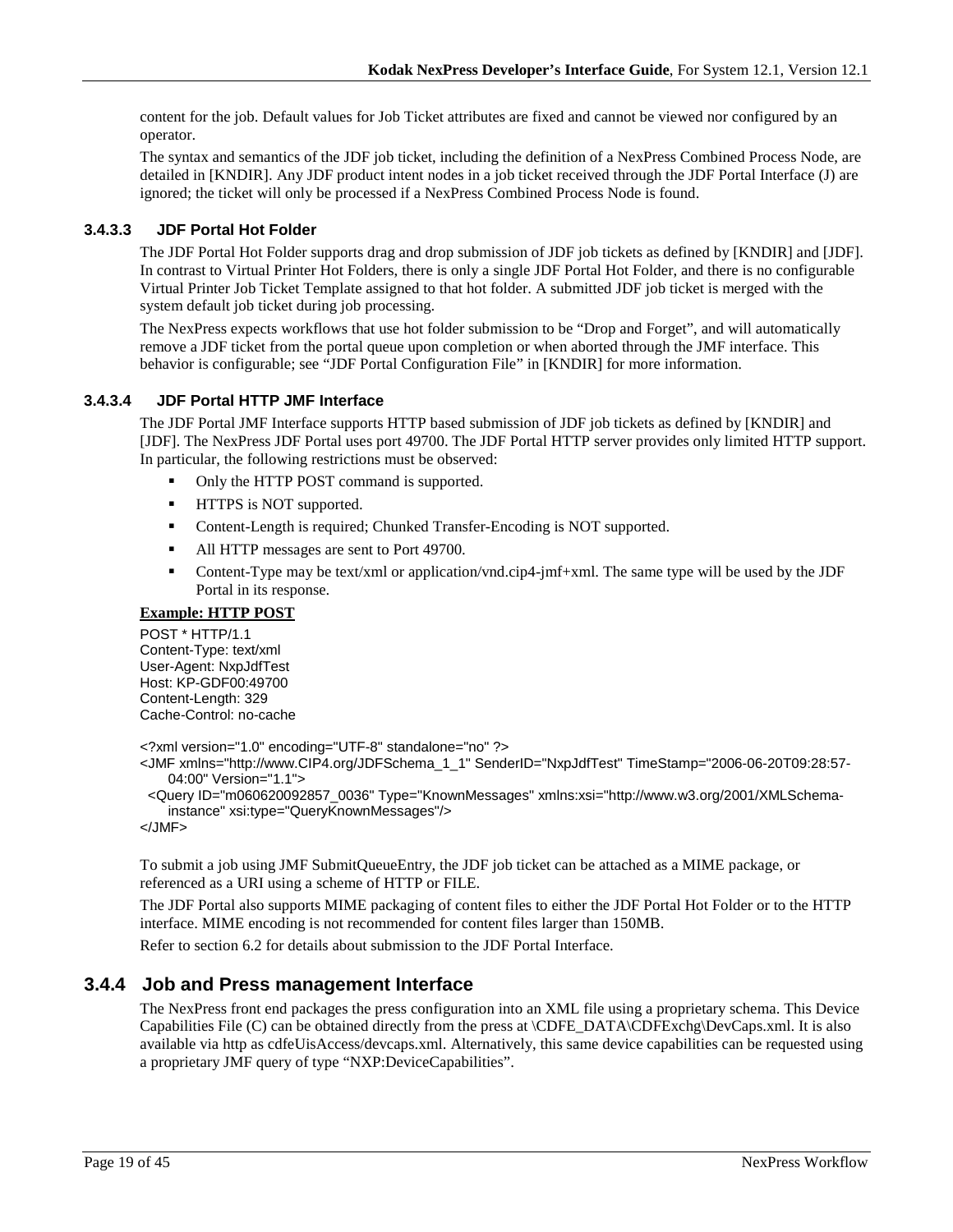Remote job control and monitoring is performed using the JMF Management Interface (M). JDF jobs that have been submitted by the JDF portal to the Internal Job Queue can also be monitored and controlled using the NexPress Client.

#### <span id="page-19-0"></span>**3.4.4.1 Device Capabilities File (C)**

The NexPress digital production color press provides a mechanism for describing its basic device capabilities to an external client application. The Device Capabilities File expresses press capabilities using the NexPress Capabilities Format (NCF). Refer to [KNDIR] for a complete definition of NCF including a listing of the NCF data type dictionary (DTD) used to define its XML syntax. NCF is NexPress proprietary; it is not related to the device capabilities defined by [JDF] even though some of the semantics overlap.

The NexPress front end maintains the Device Capabilities File. The file is updated dynamically as resources are added or deleted; it contains the following information:

- The network name of NexPress digital production color press.
- The names of all Virtual Printer Hot Folders defined for the press. A human-readable comment describing each Virtual Printer Hot Folder is also provided. The parameter settings of a Virtual Printer Job Ticket Template are not communicated in the Device Capabilities File.
- The media catalog for the press. Media entries include the substrate name, type, size, and other characteristics. The Device Capabilities file does not provide the currently loaded media.
- Other system resources including the fonts, imposition templates, ICC profiles, spot color tables, and screening options.
- The physical characteristics of substrate supply locations.
- The available finishing options and physical characteristics of delivery locations.

The operating state and status of a NexPress digital production color press is not described in the Device Capabilities File.

#### <span id="page-19-1"></span>**3.4.4.2 JMF Management Interface (M)**

The JDF Portal JMF Interface (M) responds to HTTP POST commands directed at port 49700. Using this interface, **Client Applications** can manage the JDF Portal queue and monitor all jobs submitted to the JDF Portal. Because only jobs submitted through the JDF Portal Interface (J) can be monitored or controlled using the JMF Interface (M), the JMF Interface is primarily used by **Workflow Controllers** that are utilizing the NexPress front end as a remotely controlled and monitored printing device.

The NextPress front end supports most of the functionality required for Level 2 compliance of the JDF Base ICS. In addition, it also supports many of the JMF messages required for Level 3 compliance. Refer to specifications [JDF] and [KNDIR ] for detail on specific JDF syntax and semantics. Refer to Sections [5](#page-24-0) and [6](#page-29-0) for general information on Job Submission and Management using the JMF Interface.

#### <span id="page-19-2"></span>**3.4.4.3 JDF Portal Communications Log**

To assist developers who are integrating a controller with the JDF Portal, all JMF communications received and sent by the NexPress front end are logged. Only JMF messages and MIME-encoded JDF job tickets are written to the log; received PDF content is not saved. A timestamp and a tag with the text "INCOMING" or "OUTGOING" precede each entry in the log file.

The logging mechanism rotates between 20 log files; each file targeted at 256KB. After addition of an entry that writes beyond this targeted size, the log file is closed. A new log file is opened with the next entry. These logs are created in %CDFE\_LOGFILES%\JDFPortal\. Logs are named ServerLog1.txt, ServerLog2.txt, … ServerLog20.txt.

By default, logging is enabled. Logging can be disabled by modifying the file %CDFE\_LOGFILES%\JDFPortal\LogConfig.txt. It contains a single line; the first field designates the logging option. Valid values are ALL, IN, OUT, and NONE. The JDF Portal must be restarted for the configuration changes to take effect.

### <span id="page-19-3"></span>**3.4.5 NexPress Processing**

The NexPress front end is a high-powered server capable of multiple, simultaneous, resource intensive tasks. It is scalable in terms of processing capability and performance. The base configuration consists of a single server with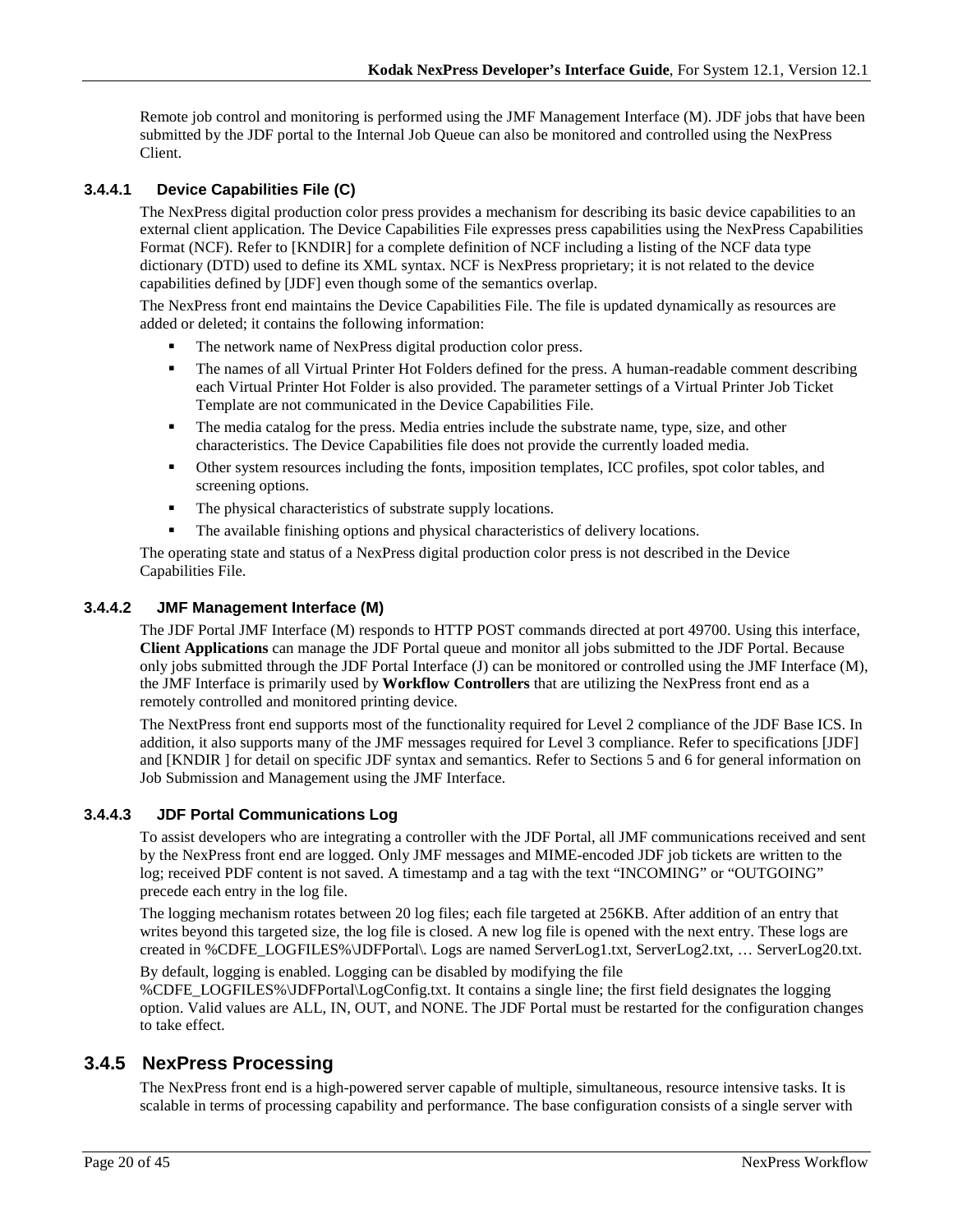dual CPUs and a multiple-RIP processor. Additional server nodes can be added to the base configuration to provide more RIP processors. In this multi-node configuration, one of the servers is designated as the primary node. All jobs and JMF communication are directed to the primary node. In many cases prepress processing of multiple jobs will occur in parallel.

#### <span id="page-20-0"></span>**3.4.5.1 Imposition Support**

The NexPress front end provides a parameterized method for specifying an imposition layout of a print run; this method is known as In-RIP Imposition. During In-RIP Imposition, the NexPress front end will determine the final layout for each surface sheet based on the following job characteristics:

- aspects of the selected media,
- trim size,
- the number of rows and columns of pages per sheet surface,
- perfecting requirements,
- page distribution scheme (i.e. saddle, perfect, sequential).

The NexPress front end automatically generates sheet marks as controlled by the job ticket. Such marks are specified relative to the parameterized imposition layout.

For jobs submitted through the JDF Portal interface, the imposition requirements are specified in the JDF job ticket's NexPress Combined Process Node definition.

#### <span id="page-20-1"></span>**3.4.5.2 RIP Caching**

The NexPress front end supports complex variable data print (VDP) jobs. The pages of a conventional print job are generally RIPped only once regardless of the number of copies. In contrast, only a single copy of a VDP job is usually printed because the content on each page is unique. This additional processing makes VDP jobs very RIPintensive.

Even though page content of VDP jobs is unique, much of the graphical content is recurring. The NexPress front end attempts to minimize the need for redundant RIPping of page-content data that recurs in an equivalent rendering context (across multiple pages). Previously RIPped recurring content of the job is cached and reused in its rendered state for the duration of the job context. The cache is flushed once the job completes. This cache, however, is limited in size; the number of pre-RIPped elements from the NexPress front end's cache memory will be reduced if capacity is reached. The NexPress front end will automatically re-fetch and RIP recurring source data as needed if renditions are reduced from its cache. Performance may be diminished if significant re-RIPping occurs due to insufficient cache memory.

The NexPress front end does not provide tools to manage its VDP raster cache memory. Raster-caching is accomplished automatically, and is transparent to the operator and to any submitter. No operator knowledge is required of the content elements to be cached.

#### <span id="page-20-2"></span>**3.4.5.3 Multiple Substrate Support**

The NexPress digital production color press supports multiple substrates, or media, in a print job. Some workflows specify page to medium mapping by tagging pages within the content file. These tags are stored as symbolic name strings in the content file meta-data. In a PDF document, stamp annotation is used to tag the pages. The mapping of a symbolic name within the page content file to a substrate on the press is specified in the process job ticket. The software that creates the process job ticket data (Virtual Printer Job Ticket, or JDF job ticket) generally provides the user a way to specify the mapping of content-file tags to substrates.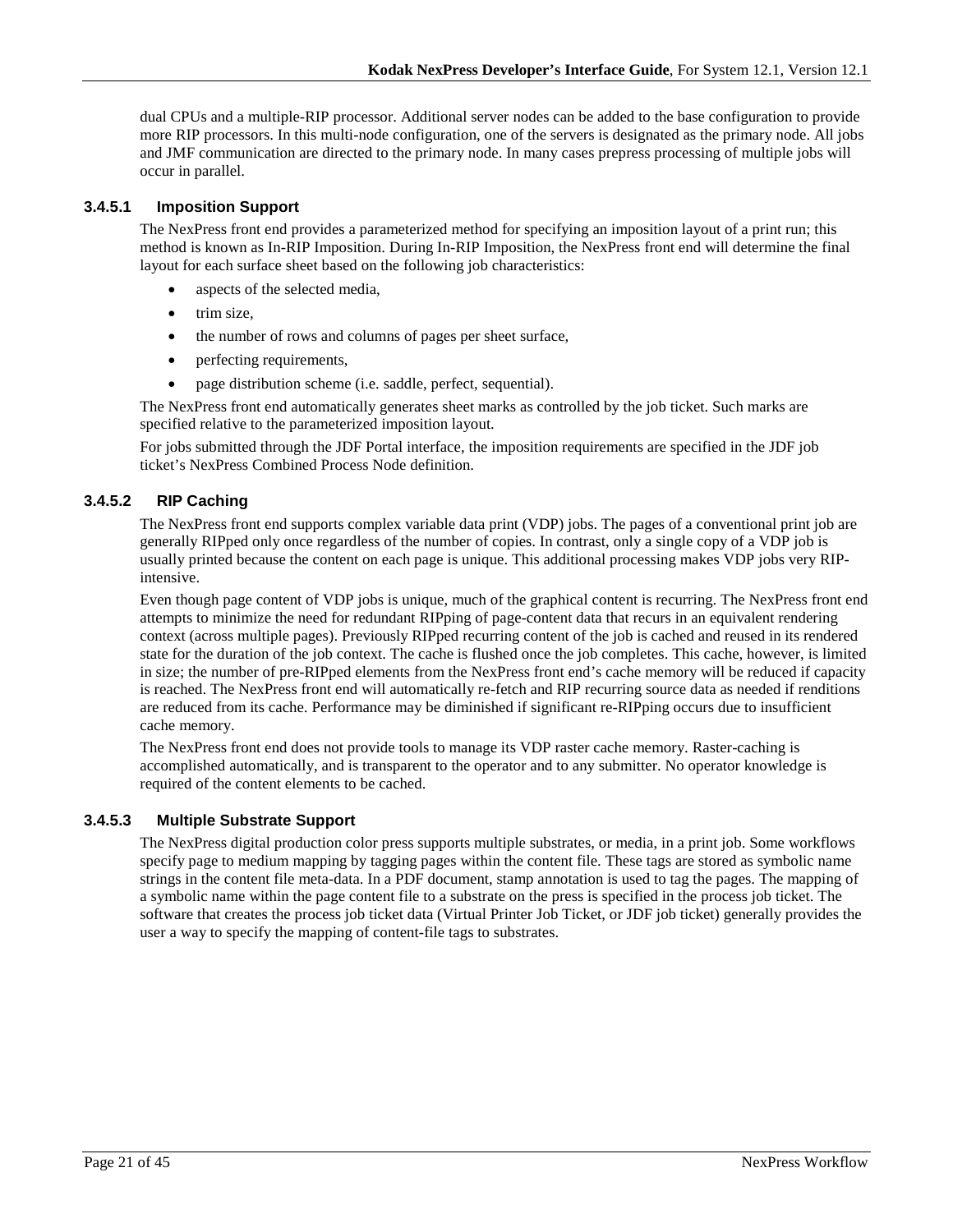# <span id="page-21-0"></span>**4 Supported Page Content Formats**

The page content formats currently supported by the NexPress front end include the following *Structured Document Formats:*

- Adobe® Portable Document Format [PDF].
- ANSI CGATS.20 (PPML/VDX) Standard [PPML/VDX].
- ISO 16612-2 Part 2: Portable Document Format/Variable Transactional [PDF/VT]

The *PDL* formats currently supported include:

- Adobe® PostScript 3.0 (and earlier versions)
- NexPress Portal Digital Master as defined by the PDM Specification [PDM]

This document only provides details on support for the Adobe® PDF and ANSI PPML/VDX file formats. These two content file format are the only ones supported by the NexPress JDF Portal interface.

# <span id="page-21-1"></span>**4.1 Adobe® Portable Document Format (PDF)**

The NexPress front end is capable of consuming PDF data that conforms to the Adobe® Systems Inc. version 1.7 and earlier Adobe® PDF specifications.

# <span id="page-21-2"></span>**4.1.1 Specifying Media Using PDF Stamp Annotations**

The pages of PDF files may be "rubber stamped" with special *Stamp Annotations*. These annotations provide metainformation to a Workflow Controller or to the NexPress front end that can be mapped to a specific media.

Multiple substrates are supported in a print job. The NexPress front end supports two methods to identify the substrate for a PDF page. As an alternative to *PDF Stamp Annotations*, *Cover Mode* can be selected in the job ticket to select substrates for the first and last pages*.* A job will fail resource check if a required substrate is not installed.

The PDF Stamp Annotation method is job-ticket based, but also requires specific meta-data to be present in the PDF. Semantically, the use of PDF Stamp Annotations is simple. Using stamp annotations, the pages of a PDF file can be mapped to one of the logical media: *Body*, *Cover*, *Insert, or Insert[n], where n=2-8*. Substrates are specified in the process job ticket as a mapping from logical media to a physical medium from the NexPress front end's media catalog.

The creator of the process job ticket (i.e. Workflow Controller) specifies this mapping. When using a Virtual Printer Hot Folder, the Virtual Printer Job Ticket Template defines the mapping. When using the JDF Portal job submission interface, this mapping is defined in the NexPress Combined Process node.

Pages within a PDF file that have no stamp annotation are implicitly mapped to *Body* media. Consequently a singlesubstrate PDF-based job does not need to be stamp-annotated; it will use *Body* media. Explicit *Cover* ,*Insert, and Insert*[2-8] stamp annotations are required only when multiple media are used.

Stamp Annotations are visible and printable if their graphical representation overlaps any part of the page content area displayed by the Adobe® Acrobat viewer application. They are also visible in the Acrobat viewer when located in the gray area off of the page content area. If the stamp annotation overlaps the page area it may print as part of the page content; this is likely to be undesirable. It is recommended that stamp annotations used to identify logical substrates be placed in the gray area beside the page image so the annotation will never be printed regardless of the setting of the *Annotations* check box within the Adobe® Acrobat print window.

# <span id="page-21-3"></span>**4.2 ANSI CGATS.20 – PPML/VDX**

The PPML/VDX format is a structured VDP content file format. It is supported by the Virtual Printer Hot Folder and JDF Portal interfaces. ANSI PPML/VDX is a structured document format that guarantees page independence and device independence. This means that like Adobe® PDF, it is possible to produce a PPML/VDX instance in a creative design workflow that is indifferent to the print production workflow used to manufacture it.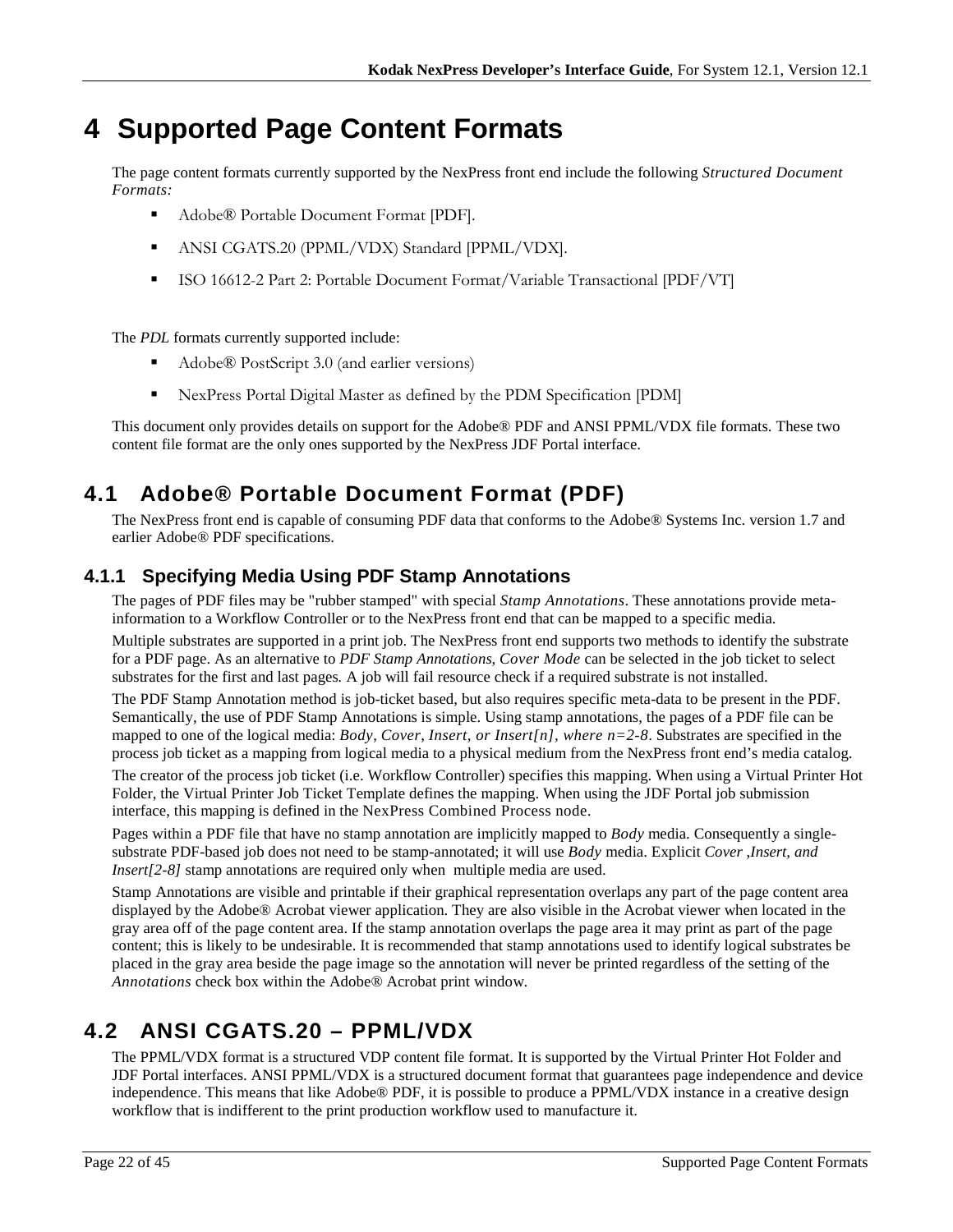#### PPML/VDX specifies two conformance levels known as PPML/VDX-Strict and PPML/VDX-Relaxed.

- **PPML/VDX-Strict** requires all PDF files to conform to either the PDF/X-1a or PDF/X-3 standards, and requires the PPML data to be embedded within the PPML/VDX layout file. It also requires that all **Binding** references in the **ContentBindingTable** specify MD5 checksums and unique IDs for all referenced PPML/VDX-content files. The purpose of this conformance level is to allow the specifier of the PPML/VDX job to maximize control over the integrity of the PPML/VDX instance. This relieves the receiver of the exchanged data from most liability issues related to the correctness of the exchanged data. The receiver is guaranteed that all color data is identified and that the completeness of the file set can be verified.
- **PPML/VDX-Relaxed** relaxes many of the restrictions of PPML/VDX-Strict. For example, the PPML data may be specified in a separate XML data file, and the MD5 Checksum and unique ID in **Binding** references in the **ContentBindingTable** are optional. The use of PDF is not limited to PDF/X-1a and PDF/X-3; any PDF data can be used. The purpose of this conformance level is to enable the use of PPML/VDX data in trusted exchange scenarios, as well as within environments with more controlled and integrated authoring and print production workflows. The degree of integrity verification support depends upon the liability requirements of the VDP application, and how tightly integrated the workflow.

The NexPress front end is capable of consuming PPML/VDX data that conforms to both the *PPML/VDX-Strict* and *PPML/VDX-Relaxed* conformance levels as defined by the PPML/VDX standard (for more details on the PPML/VDX conformance levels refer to the [PPML/VDX] and [PPML/VDX-AN]). The NexPress front end consumes PDF; however, in the case of PDF/X conforming PDF data, it does not interpret output rendering intents.

In VDP applications, the structure of the data format used must enable consuming devices, such as workflow tools and digital printer raster image processors (RIP*)*, to perform at or above the rated speed of the digital printer. In the past this has been accomplished through the use of proprietary page description languages (PDL). PPML/VDX, a structured document format based on a subset of the PODi Personalized Print Markup Language (PPML), incorporates the same features for enabling RIP efficiency as other proprietary (i.e. PostScript-based) VDP formats.

PPML/VDX data specifies reader order sequences of independent pages with no implied print production ordering. Print production information such as imposition layout, page distribution scheme, and printing device parameterization is specified in JDF job ticket data external to the PPML/VDX data. Alternatively, PPML/VDX can be used in workflows in which the composition system itself specifies production parameters via the job ticket.

The ability to late-stage target a PPML/VDX job in a production workflow places additional requirements on the structure of the PPML/VDX data. These requirements include the need to guarantee page independence and efficiency of access to each PPML page definition and its associated PDL content data in order for it to be efficiently manipulated and reordered in preparation for print production. This is important because the order in which pages are utilized on a sequence of imposed sheets (printer spreads) is usually different from the reader order in which the PPML data specifies them. VDP languages that combine layout information with actual content data cannot guarantee efficient parsing and manipulation as required by an imposition process. This is why embedding graphical content data within the PPML data (using the PPML **INTERNAL\_DATA** element) is prohibited by the PPML/VDX standard. For similar reasons, PDF is used to specify graphical content data.

# <span id="page-22-0"></span>**4.2.1 Single-File PPML/VDX instances**

Single-file PPML/VDX data is supported by the NexPress front end and supporting workflow tools. A single-file PPML/VDX instance consists of the PPML/VDX-Layout file with the PPML data embedded. This is the most compact and portable form of a PPML/VDX instance; no external PDF file references need to be resolved to obtain dependent PPML/VDX-content files or PPML data. The PDF pages used as page content referenced by

**EXTERNAL\_DATA\_ARRAY** elements in the PPML data are completely contained within the PPML/VDX-Layout file itself.

In accordance with the PPML/VDX Standard [PPM/VDX], the **ContentBindingTable** element must only contain a *Self* sub-element whose *Src* attribute value must exactly match that of the *Src* attribute of all PPML **EXTERNAL\_DATA\_ARRAY** elements.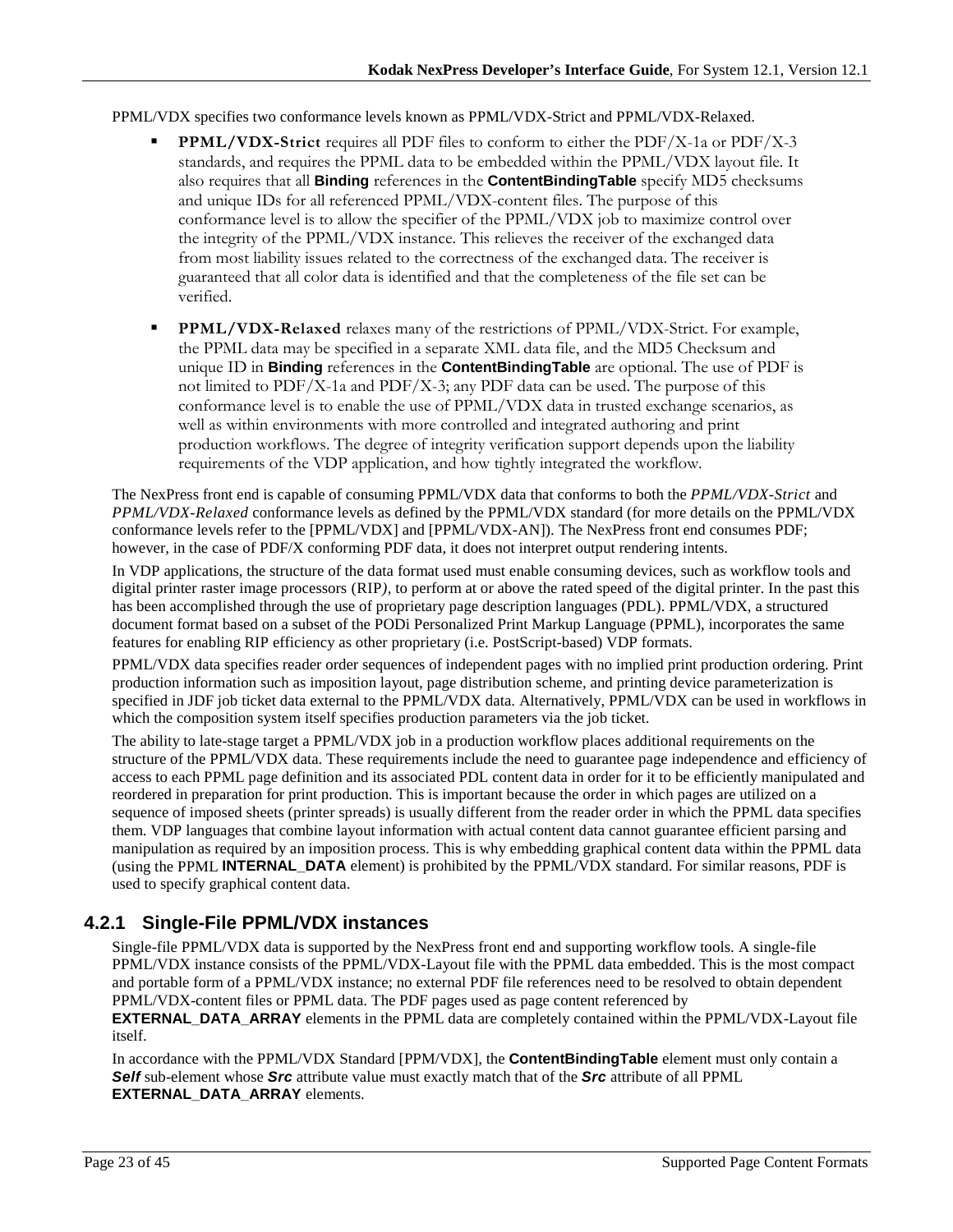## <span id="page-23-0"></span>**4.2.2 Multiple-file PPML/VDX instances**

Multi-file PPML/VDX data is supported by the NexPress front end and supporting workflow tools. A multiple-file PPML/VDX instance consists of a single PPML/VDX-layout file and one or more additional PPML/VDX-content files.

As required by the PPML/VDX Standard, the **ContentBindingTable** of the PPML/VDX-Layout file must contain a **Binding** sub-element for each unique PPML/VDX content file that is referenced by **EXTERNAL\_DATA\_ARRAY** elements in the PPML data.

For PPML/VDX-Strict conformance, the PPML/VDX Standard requires that the *MD5\_Checksum* and *UniqueID* attributes of each **Binding** element are specified. This permits the receiver of the data to verify completeness of all data comprising the PPML/VDX instance. These attribute values should be tested against those determined from the resolved PPML/VDX-content files prior to submission; however, the NexPress front end ignores the *MD5\_Checksum* and *UniqueID* attributes of each **Binding** element.

The VDP composition engine generates PPML/VDX instance data and writes **Binding/@***Src* elements that reference PPML/VDX-content files. **The URL reference of the** *Src* **attribute must be resolvable in the receiving environment.** Specifically, the controller (such as the NexPress front-end) receiving the PPML/VDX-Layout file must have access to any referenced PPML/VDX-content files.

The NexPress front end and accompanying workflow tools support the URL schemes *file:, ftp:,* and *http:* for the *Src* attribute of **Binding** elements. Use of *file*: can be problematic because the NexPress must have non-authenticated access to the specified files. This requirement is especially difficult to satisfy in a Windows 2003 Server environment if the NexPress is not a member of the domain. For this reason, usage of *ftp*: or *http*: is recommended.

# <span id="page-23-1"></span>**4.3 PDF/VT**

The NexPress front end is capable of consuming PDF data conforming to the ISO 16612-2 standard for PDF/VT-1 (single file) documents. The implementation is similar in some respects to VDX support (printing record ranges, display of records in Imposition Viewer/Content Edit) and similar to PDF in other respects (media selection using stamps).

The NexStation uses records as the only means of segmentation in its PDF/VT support. If the record layer indicator is missing the NexStation will treat the PDF/VT document as a single record.

Content editing of a PDF/VT file is disabled as the NexStation Content Edit plug-in is not able to update the *DPartRoot*  dictionary.

Existing NexStation media stamp annotations are available for any page in the PDF/VT file and are processed accordingly (see section 4.1.1 above). No other media selection mechanism is available.

# <span id="page-23-2"></span>**4.4 Adobe® Postscript**

The NexPress front end only supports Adobe® Postscript through the Virtual Printer Hot Folder interface. Postscript is converted to PDF prior to printing, and is not supported in JDF Job Tickets.

# <span id="page-23-3"></span>**4.5 NexPress Portable Digital Master (PDM)**

The NexPress legacy format known as the *NexPress Portable Digital Master* (*PDM*) format is an earlier version of the draft standard that eventually became the ANSI-accredited CGATS.20-2002 (PPML/VDX) standard in July of 2002. Although PDM is suitable for VDP applications, the use of PPML/VDX is recommended instead due to the workflow advantages its features enable, as well as its support by the NexPress front end's JDF Portal job submission interface **J** (section [3.4.3.2\)](#page-17-3). PDM has been deprecated; support may be removed in future releases of the NexPress front end.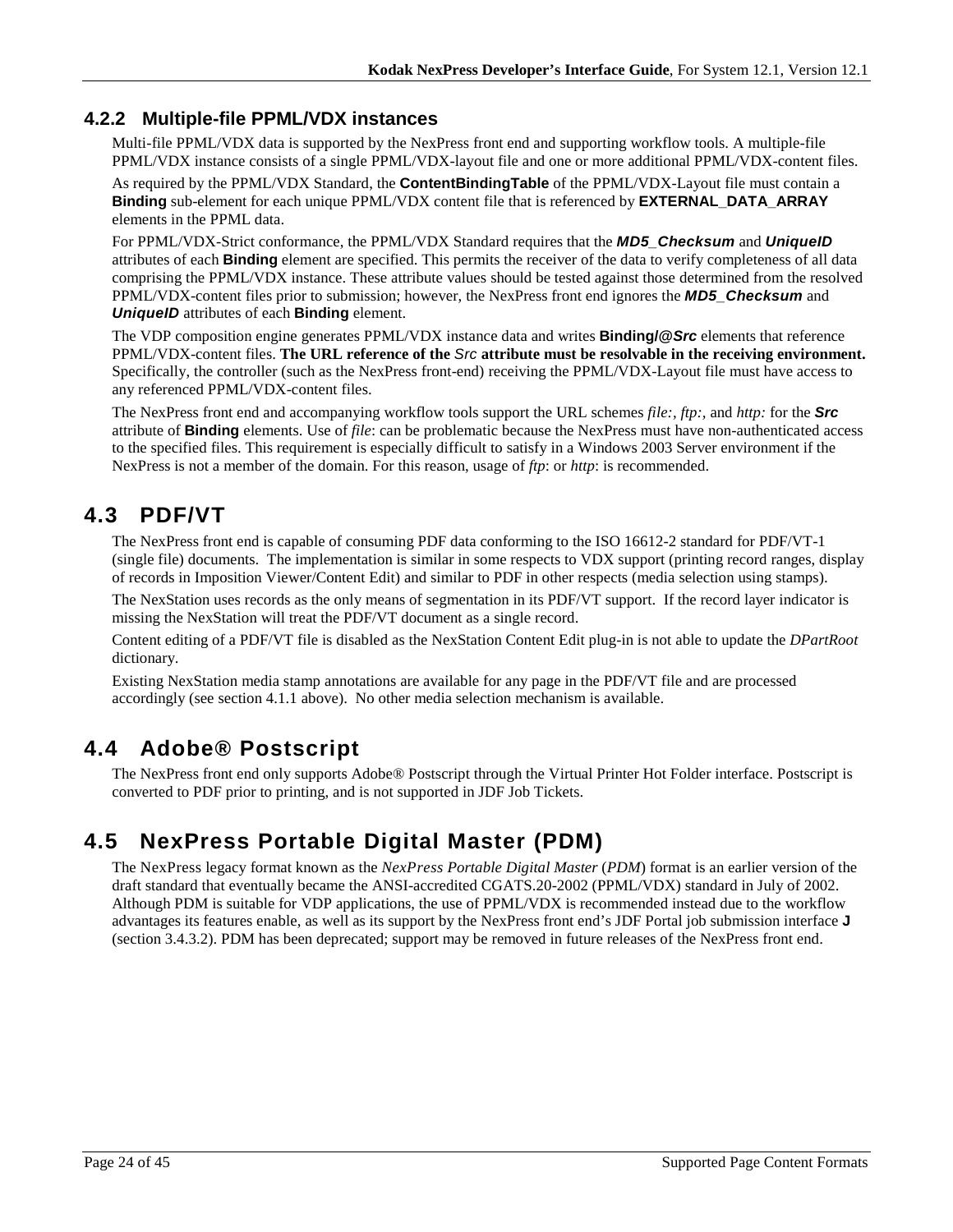# <span id="page-24-0"></span>**5 Press Management**

The NexPress front end supports press management using the NexPress Client and the JMF Management Interface (M). Not all management functions are available through both interfaces. The NexPress Client provides a more complete interface; all press management functions are supported except those specifically controlling the JDF Queue. It is described in Sectio[n 3.4.2.](#page-17-0) The JMF Interface is primarily limited to control of the JDF Queue and jobs submitted through the JDF Portal. It is defined in Section [3.4.3.4.](#page-18-1)

Chapter 5 of the JDF specification [JDF] provides a complete description of JMF and its use. Because the NexPress does not support all the messages and their attributes defined in [JDF], refer to [KNDIR] for details of the syntax and semantics of the NexPress front end's conformance to JMF. It is also important to note that the NexPress only provides limited JMF subscription support. Unless otherwise noted, it should be assumed that subscription to specific queries is not available.

# <span id="page-24-1"></span>**5.1 Configuring a Virtual Printer Job Ticket Template**

The NexPress Client provides the only way to configure a Virtual Printer Job Ticket Template. The Job Ticket Editor (JTE) within the NexPress Client supports creation and management of Virtual Printer Hot Folders. The JTE specifies settings for a Virtual Printer Job Ticket Template. These settings include media selection and the mapping of a PDF stamp annotation-identified medium to an entry in theNexPress front end's media catalog, imposition layout, disjointing, and collating. The Virtual Printer Job Ticket Template is a complete workflow process specification; content files submitted to a Virtual Printer Hot Folder do not require additional job ticket parameterization as well.

# <span id="page-24-2"></span>**5.2 Managing Press Capabilities**

JMF provides a query to obtain a list of supported JMF commands.

Press capabilities cannot be modified through the JMF Management Interface. Where applicable, capabilities can be modified using the NexPress Client. The JMF Management Interface provides a proprietary mechanism for obtaining the NexPress Device Capabilities File; however, the NexPress does not provide support for the DevCaps element defined in the JDF 1.3 Specification [JDF]

# <span id="page-24-3"></span>**5.2.1 Obtaining a list of KnownMessages**

To obtain a list of JMF messages supported by the NexPress JDF Portal, a JDF Client should send a JMF **KnownMessages** query. The response lists the JMF commands and queries supported by the JDF Portal implementation.

#### **Example:**

```
<?xml version="1.0" encoding="UTF-8" standalone="no" ?>
<JMF xmlns="http://www.CIP4.org/JDFSchema_1_1" SenderID="NxpJdfTest" TimeStamp="2008-01-16T16:17:31-
    05:00" Version="1.1">
     <Query ID="m080116161731_9366" Type="KnownMessages" xmlns:xsi="http://www.w3.org/2001/XMLSchema-
    instance" xsi:type="QueryKnownMessages"/>
</JMF>
…
<?xml version="1.0" encoding="UTF-8" standalone="no" ?>
<JMF xmlns="http://www.CIP4.org/JDFSchema_1_1" SenderID="KP-GDF00" TimeStamp="2008-01-16T16:20:19-
    05:00" Version="1.3">
     <Response ID="m080116162019_0043" ReturnCode="0" Type="KnownMessages" 
    refID="m080116161731_9366" xmlns:xsi="http://www.w3.org/2001/XMLSchema-instance"
```

```
xsi:type="ResponseKnownMessages">
```

```
 <MessageService Command="true" Type="CloseQueue"/>
```

```
 <MessageService Command="true" Type="HoldQueue"/>
```

```
 <MessageService Command="true" Type="OpenQueue"/>
```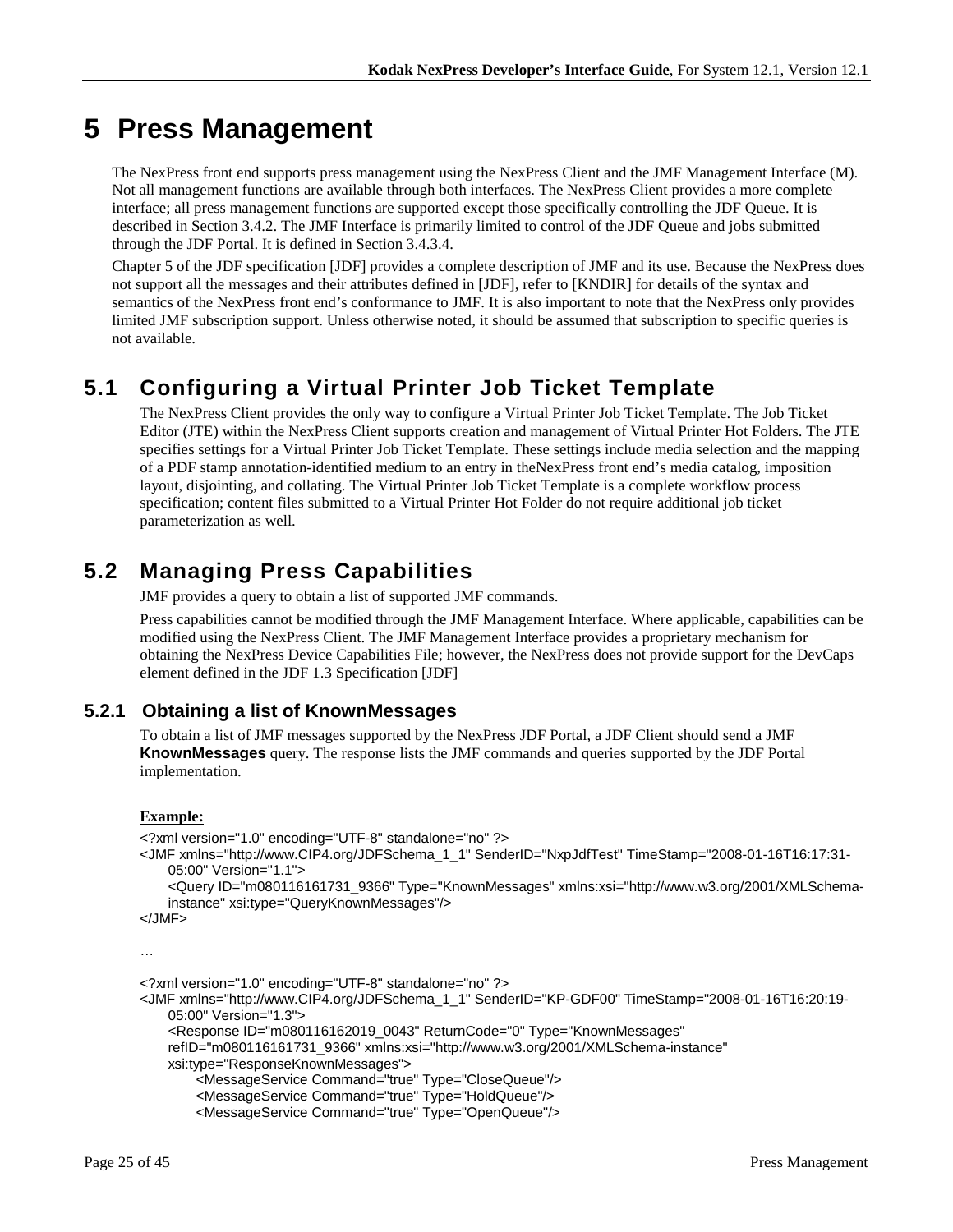```
 <MessageService Command="true" Type="ResumeQueue"/>
        <MessageService Command="true" Type="AbortQueueEntry"/>
 <MessageService Command="true" Type="HoldQueueEntry"/>
 <MessageService Command="true" Type="RemoveQueueEntry"/>
 <MessageService Command="true" Type="ResumeQueueEntry"/>
 <MessageService Command="true" Type="SubmitQueueEntry"/>
 <MessageService Command="true" Type="SuspendQueueEntry"/>
 <MessageService Command="true" Type="StopPersistentChannel"/>
        <MessageService Query="true" Type="KnownMessages"/>
        <MessageService Query="true" Type="QueueStatus"/>
        <MessageService Query="true" Type="Resource"/>
        <MessageService Persistent="true" Query="true" Signal="true" Type="Status"/>
        <MessageService Query="true" Type="SubmissionMethods"/>
        <MessageService Query="true" Type="NXP:DeviceCapabilities"/>
    </Response>
```
</JMF>

### <span id="page-25-0"></span>**5.2.2 Querying Supported Submission Methods**

The JMF SubmissionMethods query is used primarily to determine the JDF Portal Hot Folder location. The hot folder location is  $\|\$ servername> $\He$ OtFolder $\D$ DFHotfolder. The server's response message also indicates support for MIME and URLSchemes. Refer to [JDF] for further details.

#### **Example: Supported Submission Methods query**

```
<?xml version="1.0" encoding="UTF-8" standalone="no" ?>
<JMF xmlns="http://www.CIP4.org/JDFSchema_1_1" SenderID="NxpJdfTest" TimeStamp="2008-01-16T16:20:19-
    05:00" Version="1.1">
     <Query ID="m080116162019_9368" Type="SubmissionMethods" 
    xmlns:xsi="http://www.w3.org/2001/XMLSchema-instance" xsi:type="QuerySubmissionMethods"/>
</JMF>
<?xml version="1.0" encoding="UTF-8" standalone="no" ?>
<JMF xmlns="http://www.CIP4.org/JDFSchema_1_1" SenderID="KP-GDF00" TimeStamp="2008-01-16T16:22:43-
   05:00" Version="1.3">
```

```
 <Response ID="m080116162243_0043" ReturnCode="0" Type="SubmissionMethods" 
refID="m080116162019_9368" xmlns:xsi="http://www.w3.org/2001/XMLSchema-instance" 
xsi:type="ResponseSubmissionMethods">
    <SubmissionMethods HotFolder="file://KP-GDF00/HotFolder/JDFHotfolder" Packaging="MIME" 
    URLSchemes="file http ftp"/>
 </Response>
```
</JMF>

### <span id="page-25-1"></span>**5.2.3 Querying for the Device Capabilities File**

The Device Capabilities File content can be retrieved using the NexPress front end JDF Portal JMF Interface. Refer to section [3.4.4.1](#page-19-0) and [KNDIR] for more detail on the Device Capabilities File.

#### **Example:**

```
<?xml version="1.0" encoding="UTF-8" standalone="no" ?>
<JMF xmlns="http://www.CIP4.org/JDFSchema_1_1" SenderID="NxpJdfTest" TimeStamp="2008-01-16T16:24:22-
   05:00" Version="1.1">
     <Query ID="m080116162422_9369" Type="NXP:DeviceCapabilities"/>
</JMF>
```
…

<?xml version="1.0" encoding="UTF-8" standalone="no" ?>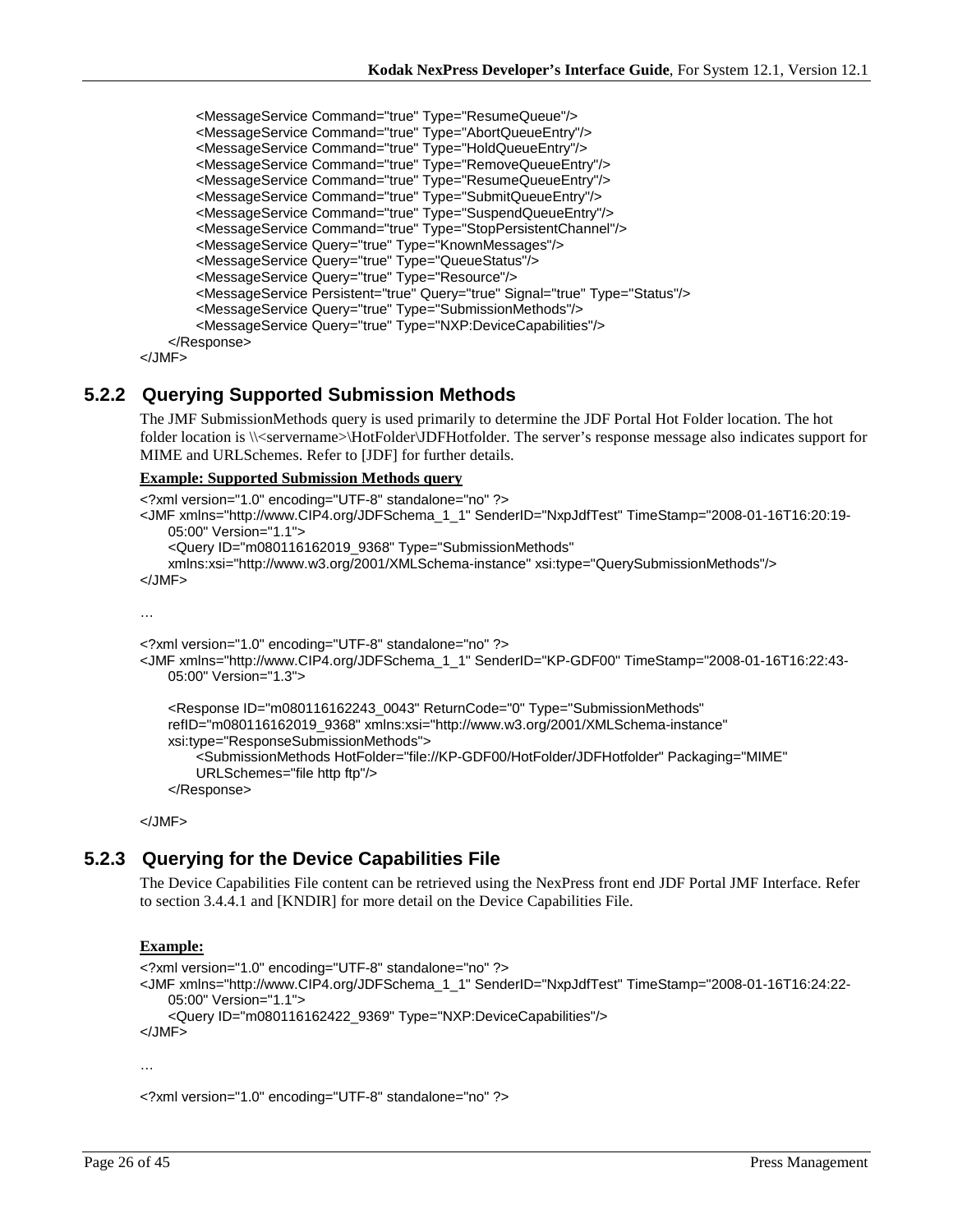```
<JMF xmlns="http://www.CIP4.org/JDFSchema_1_1" SenderID="KP-GDF00" TimeStamp="2008-01-16T16:26:48-
   05:00" Version="1.3">
  <Response ID="m080116162648_0043" ReturnCode="0" Type="NXP:DeviceCapabilities" 
    refID="m080116162422_9369">
```

```
 <ManufacturingCapabilities>
             <DeviceID>KP-GDF00</DeviceID>
            <PrinterList>
                <PrinterDefaults>
                …
                </SubstrateDeliveryList>
                <PageOrderList>
                    <PageOrder Enum="FaceDown"/>
                    <PageOrder Enum="FaceUp"/>
                    <PageOrder Enum="FaceDownReverseOrder"/>
                    <PageOrder Enum="FaceUpReverseOrder"/>
                </PageOrderList>
            </FinishingOptions>
        </ManufacturingCapabilities>
    </Response>
</JMF>
```
# <span id="page-26-0"></span>**5.3 Accessing press status**

### <span id="page-26-1"></span>**5.3.1 Retrieving press status**

Status of the NexPress digital production color press is obtained using the JMF **Status** command. The amount of detail in the response is controlled by the values of *StatusQuParams/@DeviceDetails* ("None", "Brief", or "Full"), *StatusQuParams/@JobDetails*("None", "Brief", or "Full"), and *StatusQuParams/@QueueInfo* ("false", or "true"). If omitted, an attribute will use its default value; refer to the JDF Specification [JDF] for further information.

#### **Example: Full device details, brief job details, include queueInfo**

```
<?xml version="1.0" encoding="UTF-8" standalone="no" ?>
<JMF xmlns="http://www.CIP4.org/JDFSchema_1_1" SenderID="NxpJdfTest" TimeStamp="2008-01-17T10:22:08-
   05:00" Version="1.1">
     <Query ID="m080117102208_9371" Type="Status" xmlns:xsi="http://www.w3.org/2001/XMLSchema-instance" 
    xsi:type="QueryStatus">
         <StatusQuParams DeviceDetails="Full" JobDetails="Brief" QueueInfo="true"/>
     </Query>
</JMF>
…
<?xml version="1.0" encoding="UTF-8" standalone="no" ?>
<JMF xmlns="http://www.CIP4.org/JDFSchema_1_1" SenderID="KP-GDF00" TimeStamp="2008-01-17T11:31:33-
   05:00" Version="1.3">
     <Response ID="m080117113133_0043" ReturnCode="0" Subscribed="false" Type="Status" 
    refID="m080117102208_9371" xmlns:xsi="http://www.w3.org/2001/XMLSchema-instance" 
    xsi:type="ResponseStatus">
         <DeviceInfo CounterUnit="Sheets" DeviceStatus="Running">
            <Device Class="Implementation" DeviceID="KP-GDF00" DeviceType="NexPress 10.01.00 BLD0159 / 
            1300 OFFICIAL" Manufacturer="Kodak" ModelName="NexPress_NPP"/>
            <JobPhase JobPartID="n080117102322_8468" PercentCompleted="100" QueueEntryID="KP-
            GDF00_565135" StartTime="2008-01-17T11:31:07-05:00" Status="InProgress" 
            StatusDetails="RIP'ing">
                <Comment Language="en" Name="NxpPreflightWarning">Font: Availability|Helvetica-Bold|Not 
                embedded|Embed fonts completely</Comment>
             </JobPhase>
         </DeviceInfo>
```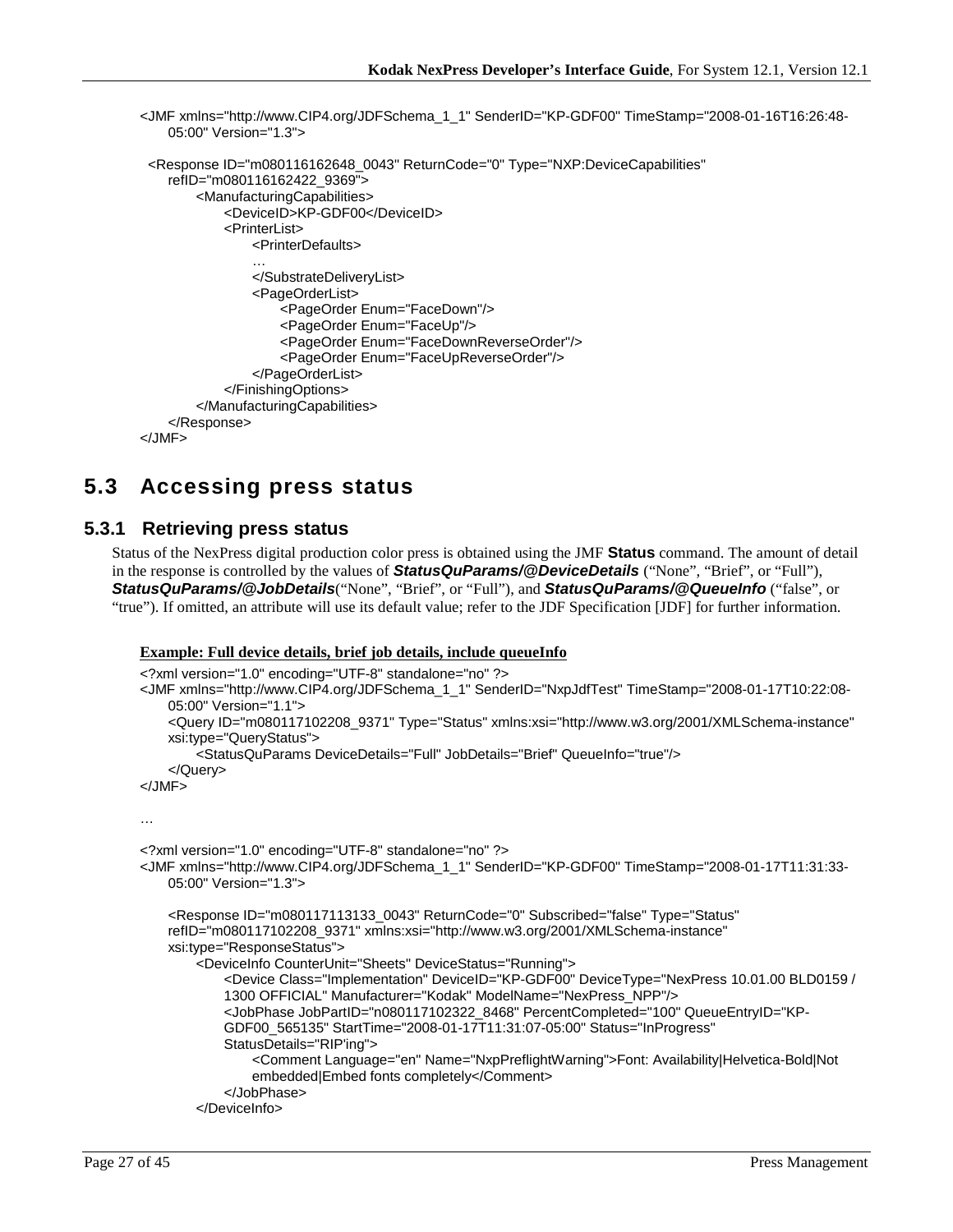```
 <Queue DeviceID="KP-GDF00" Status="Running">
```

```
<QueueEntry JobPartID="n080117102322_8468" xmlns:NXP=www.nexpress.com
       NXP:CDFEJobID="566846" Priority="50" QueueEntryID="KP-GDF00_565135" StartTime="2008-01-
       17T11:31:07-05:00" Status="Running" SubmissionTime="2008-01-17T11:31:06-05:00"/>
     </Queue>
 </Response>
```
</JMF>

The response in the above example indicates that the JDF Portal Job Queue has a status of *Running*, and contains a single job identified by *QueueEntryID*=*KP-GDF00\_565135*. *NXP:CDFEJobID* provides the corresponding id of this job on the NexPress Client. It is important to note that *DeviceInfo/@DeviceStatus* does not correspond to the current operating state of the press, but instead indicates whether any jobs submitted through the JDF Portal Interface are in the Internal Job Queue.

### <span id="page-27-0"></span>**5.3.2 Subscribing to press status**

The NexPress provides JMF Subscription support for the Status Query. To establish a subscription, a JDF Client creates a persistent channel connection over which the NexPress front end can send asynchronous JMF Status messages. These asynchronous messages are known as JMF Signal messages. JMF Signal messages are generated and posted to the persistent channel when there is a change in the status of the JDF Portal Job Queue or in the execution status of a JDF Portal Queue Entry.

To create a persistent channel, a **Subscription** sub-element is added to the Status Query. *Subscription/@URL* defines where JMF **Signal** messages are to be posted. URL must use an *http:* scheme, a port number is optional. The persistent channel is assigned a *refID* that matches *Query/@ID* to which the subscription was attached. This *refID* is required to unsubscribe and close the persistent channel.

#### **Example:**

```
<?xml version="1.0" encoding="UTF-8" standalone="no" ?>
<JMF xmlns="http://www.CIP4.org/JDFSchema_1_1" SenderID="NxpJdfTest" TimeStamp="2008-01-17T12:39:10-
    05:00" Version="1.2">
     <Query ID="m080117123549_9170" Type="Status" xmlns:xsi="http://www.w3.org/2001/XMLSchema-instance" 
    xsi:type="QueryStatus">
         <StatusQuParams DeviceDetails="Full"/>
     <Subscription URL="http://KP-GDF00::40000/"/>
     </Query>
</JMF>
… [RESPONSE] …
<?xml version="1.0" encoding="UTF-8" standalone="no" ?>
<JMF xmlns="http://www.CIP4.org/JDFSchema_1_1" SenderID="KP-GDF00" TimeStamp="2008-01-17T12:44:32-
    05:00" Version="1.3">
     <Response ID="m080117124432_0043" ReturnCode="0" Subscribed="true" Type="Status"
```

```
refID="m080117123549_9170" xmlns:xsi="http://www.w3.org/2001/XMLSchema-instance" 
xsi:type="ResponseStatus">
     <DeviceInfo CounterUnit="Sheets" DeviceStatus="Running">
        <Device Class="Implementation" DeviceID="KP-GDF00" DeviceType="NexPress 10.01.00 BLD0159 / 
        1300 OFFICIAL" Manufacturer="Kodak" ModelName="NexPress_NPP"/>
        <JobPhase JobPartID="n080117102322_8468" PercentCompleted="100" QueueEntryID="KP-
        GDF00_567598" StartTime="2008-01-17T11:40:38-05:00" Status="Stopped" StatusDetails="RIP'ing"/>
     </DeviceInfo>
 </Response>
```

```
</JMF>
```

```
… [SIGNAL] …
```
<?xml version="1.0" encoding="UTF-8" standalone="no" ?>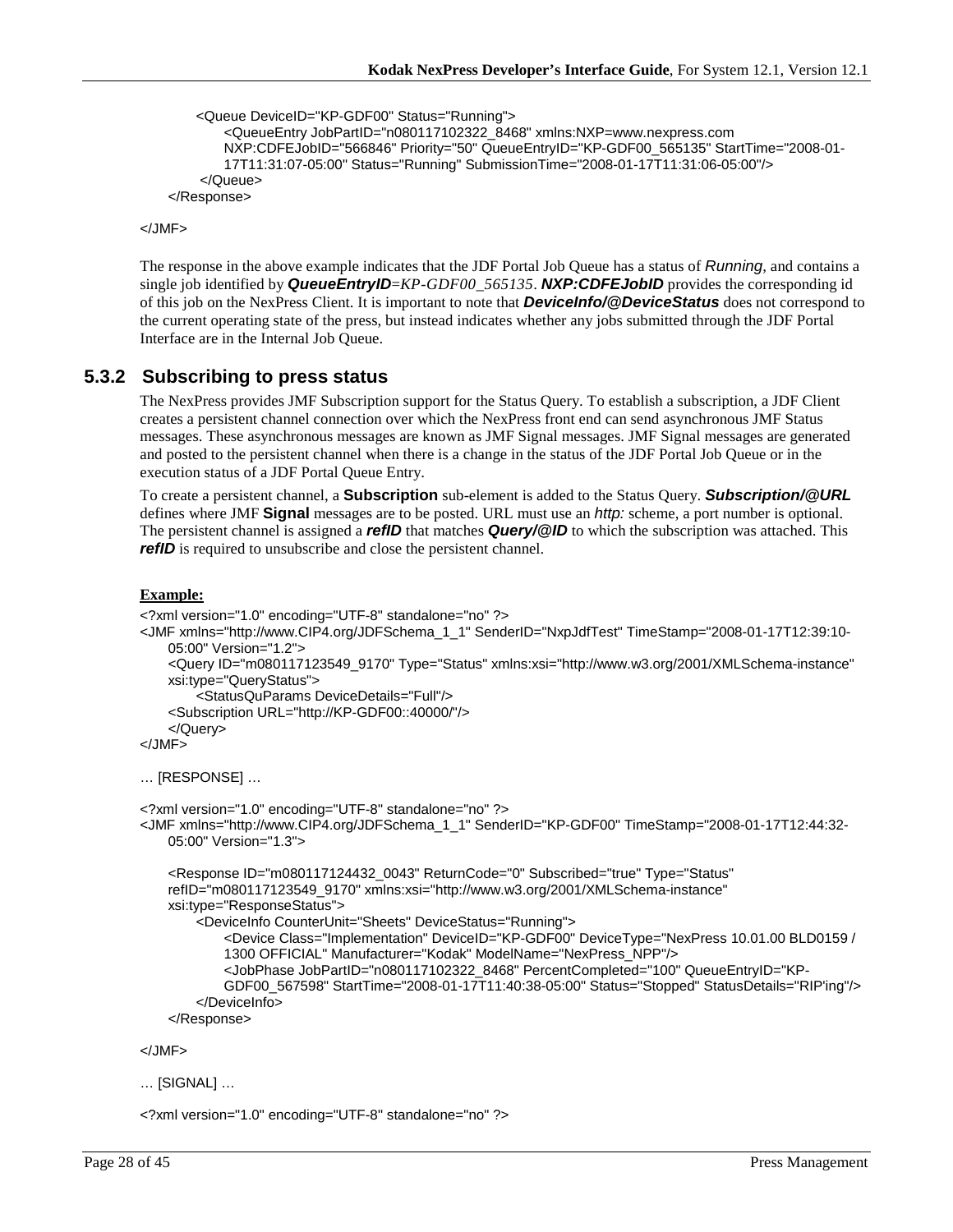<JMF xmlns="http://www.CIP4.org/JDFSchema\_1\_1" SenderID="KP-GDF00" TimeStamp="2008-01-17T12:44:32- 05:00" Version="1.3">

```
 <Signal ID="m080117124432_0044" Type="Status" refID="m080117123549_9170" 
xmlns:xsi="http://www.w3.org/2001/XMLSchema-instance" xsi:type="SignalStatus">
     <DeviceInfo CounterUnit="Sheets" DeviceStatus="Running">
        <Device Class="Implementation" DeviceID="KP-GDF00" DeviceType="NexPress 10.01.00 BLD0159 / 
        1300 OFFICIAL" Manufacturer="Kodak" ModelName="NexPress_NPP"/>
        <JobPhase JobPartID="n080117102322_8468" PercentCompleted="100" QueueEntryID="KP-
        GDF00_567598" StartTime="2008-01-17T11:40:38-05:00" Status="Stopped" StatusDetails="RIP'ing"/>
     </DeviceInfo>
 </Signal>
```

```
</JMF>
```
The example JMF **Query** message above creates a persistent channel for a Status Query with DeviceDetails="Full". *Response/@Subscribed* confirms that the persistent channel was created. The NexPress front end will post asynchronous JMF **Signal** messages to the URL *http://KP-GDF00::40000* over the persistent channel, and identify these signals with a RefID of *m080117123549\_9170*. An initial JMF **Signal** message is posted when the channel is opened. The NexPress does not maintain a mapping of persistent channels with the originating query; all generated signals are sent to every open persistent channel regardless of the subscription request.

### <span id="page-28-0"></span>**5.3.3 Unsubscribing to press status**

To close a persistent channel, the JMF **StopPersistentChannel** command is sent to the JMF Management Interface. The value of *StopPersChParams/@URL* must match the URL of the original subscription; the value of *StopPersChParams/@ChannelID* must match refID assigned to the channel.

#### **Example:**

```
<?xml version="1.0" encoding="UTF-8" standalone="no" ?>
```
<JMF xmlns="http://www.CIP4.org/JDFSchema\_1\_1" SenderID="NxpJdfTest" TimeStamp="2008-01-17T12:41:45- 05:00" Version="1.2">

```
 <Command ID="m080117123549_9170" Type="StopPersistentChannel"
```
xmlns:xsi="http://www.w3.org/2001/XMLSchema-instance" xsi:type="CommandStopPersistentChannel"> <StopPersChParams ChannelID="m080117123549\_9170" URL="http://KP-GDF00::40000/"/>

 </Command>  $<$ /JMF $>$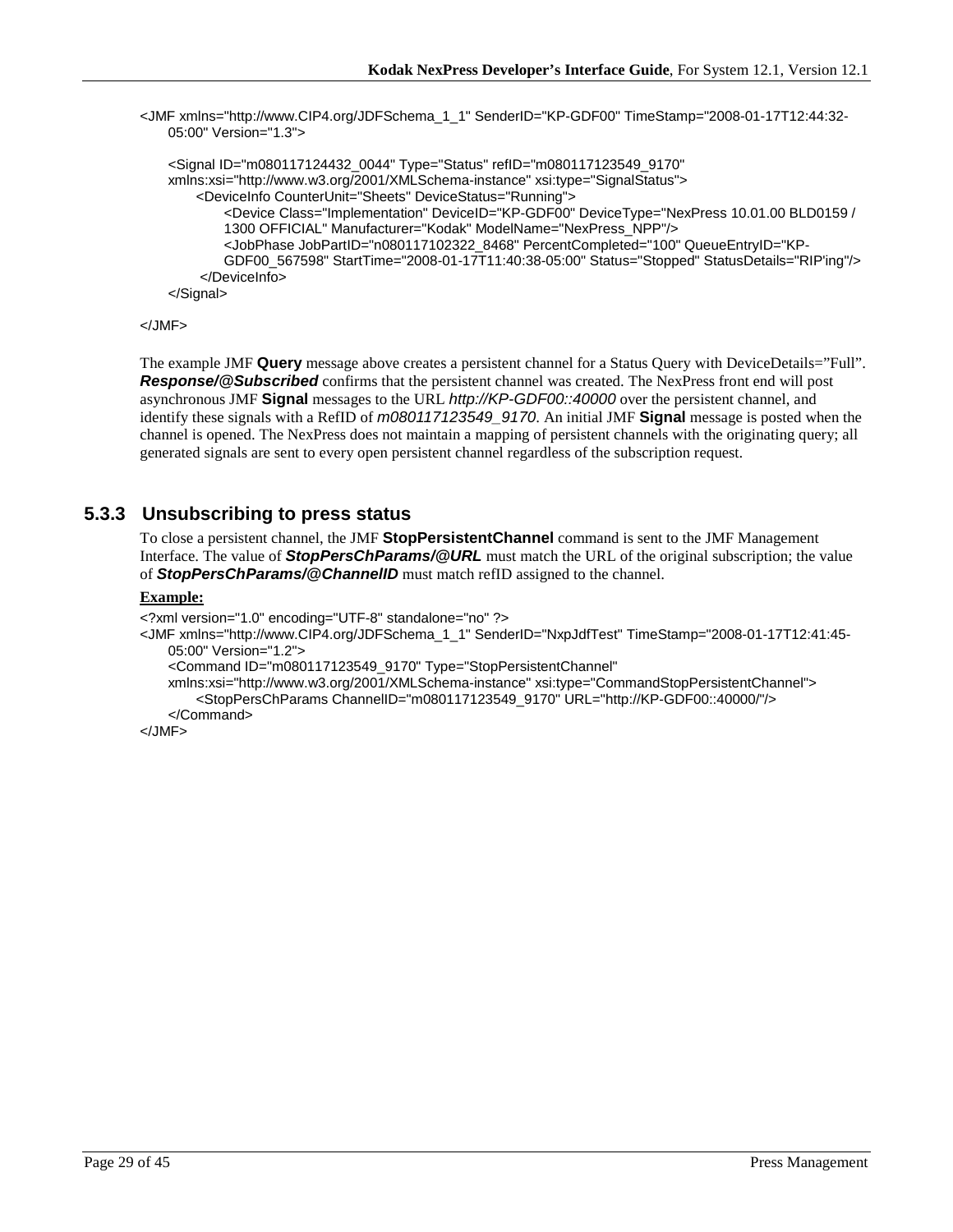# <span id="page-29-0"></span>**6 Job Submission**

The NexPress front end offers two job submission interfaces: the Virtual Printer Hot Folder and the JDF Portal Interface. These interfaces are described in section [3.4.3.](#page-17-1) The choice of job submission interface for a given job depends upon workflow requirements, available workflow tools and Workflow Controller support. The Virtual Printer Hot Folder and the JDF Portal Interface provide different levels of job ticket and PDL support.

# <span id="page-29-1"></span>**6.1 Submitting to the Virtual Printer Hot Folder**

The following table summarizes the Structured Document Formats that can be submitted through the Virtual Printer Hot Folder. VPJTT stands for Virtual Printer Hot Folder Job Ticket Template.

| Format                                                                                          | <b>PDL</b> | <b>Job Ticket</b>                           | <b>Page Composition</b>                      | <b>Media Identification</b>                             |
|-------------------------------------------------------------------------------------------------|------------|---------------------------------------------|----------------------------------------------|---------------------------------------------------------|
| PDF, PDF/VT                                                                                     | <b>PDF</b> | PJTF/VPJTT                                  | <b>PDF</b>                                   | <b>VPJTT</b>                                            |
| PDF, PDF/VT (Stamp<br>Annotated)                                                                | <b>PDF</b> | PJTF/VPJTT                                  | <b>PDF</b>                                   | <b>PDF Stamp Annotations</b>                            |
| Single/Multiple File<br>PPML/VDX                                                                | <b>PDF</b> | <b>VPJTT</b>                                | PPML/VDX                                     | <b>VPJTT</b>                                            |
| PostScript                                                                                      | <b>PS</b>  | <b>VPJTT</b>                                | PDF (produced<br>from PS upon<br>submission) | <b>VPJTT</b>                                            |
| Single/Multiple File<br>PPML/VDX (with<br>embedded JDF MediaIntent,<br>or embedded JDF Process) | <b>PDF</b> | Embedded JDF<br>(MediaIntent or<br>Process) | PPML/VDX                                     | <b>JDF</b> Media Intent or <b>JDF</b><br><b>Process</b> |
| <b>PDF</b>                                                                                      | <b>PDF</b> | Embedded JDF<br>Process                     | <b>PDF</b>                                   | <b>JDF</b> Process                                      |

The table above identifies the PDL, job ticket, page composition and media identification for each Structured Document Format. A PJTF job ticket can be embedded in the PDL for table entries containing PJTF/VPJTT Job Tickets; the embedded ticket will be merged with the VPJTT.

## <span id="page-29-2"></span>**6.1.1 PDF & PDF/VT**

Adobe® PDF files can be submitted directly to the Virtual Printer Hot Folder interface. Each file submission constitutes a single print run. Job ticket settings are determined as follows:

- Merging of PJTF settings embedded in the PDF file with the Virtual Printer Job Ticket Template. Embedded PJTF settings take precedence over a corresponding value from the VPJTT. Refer to [KNDIR] for specific merge rules.
- If the submitted PDF file doesn't contain embedded PJTF, all job ticket settings are obtained from the Virtual Printer Job Ticket Template. Support for embedded PJTF may be deprecated in future releases. NexPress extensions to PJTF are not documented in this interface guide, or in [KNDIR]. Creation of a JDF job ticket, and submission to the JDF Portal interface, is recommended as an alternative to embedded PJTF. A conversion tool has been created for internal use that converts NexPress PJTF tickets into JDF; customer availablity of this conversion library has not been determined. Contact your support representative if you need to convert existing PJTF tickets into JDF.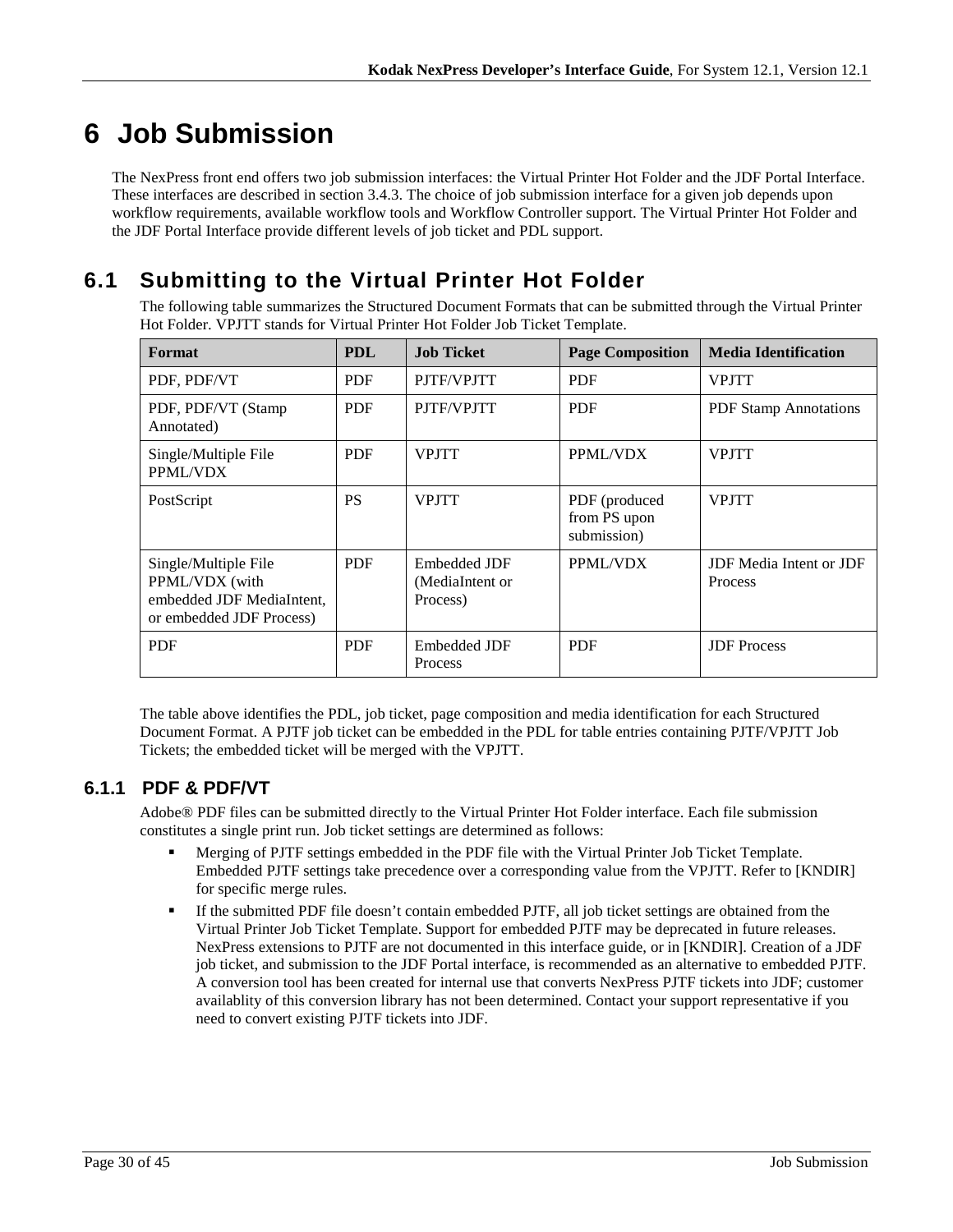### <span id="page-30-0"></span>**6.1.2 PDF & PDF/VT with Stamp Annotations**

The Virtual Printer Hot Folder interface accepts direct submission of Adobe® PDF files that contain stamp annotations for media usage; each file submission constitutes a single print run. Job ticket settings are determined as follows:

- Merging of PJTF settings embedded in the PDF file with the settings specified in the Virtual Printer Job Ticket Template. Embedded PJTF settings take precedence over a corresponding value from the VPJTT. Refer to [KNDIR] for specific merge rules.
- If the submitted PDF file doesn't contain embedded PJTF, all job ticket settings are obtained from the Virtual Printer Job Ticket Template.
- The logical to physical media mapping of PDF stamp annotations is specified by the combined VPJTT and embedded PJTF. Non-stamp annotated pages of a PDF file are treated by the NexPress front end as implicitly mapped to *Body* media. Consequently, a single-substrate PDF-based job does not need to use PDF stamp annotation because all its pages implicitly map to *Body* media. The use of explicit *Cover* and *Insert* PDF stamp annotations is only necessary when a second or third media is required.

### <span id="page-30-1"></span>**6.1.3 PostScript**

Adobe® PS files can be submitted directly to the Virtual Printer Hot Folder interface. Each file submission constitutes a single print run. All PostScript data is converted to PDF within the NexPress front end. In this way, all of the benefits of a PDF based job ticketed workflow are available for jobs initially encoded in PostScript. Prepress processing of the PostScript data is subject to settings specified in the Virtual Printer Job Ticket Template associated with the Virtual Printer Hot Folder. Embedded PJTF and PDF Stamp annotations are not used with PostScript.

### <span id="page-30-2"></span>**6.1.4 Single/Multiple-File PPML/VDX**

A PPML/VDX-Layout file (either Single-File PPML/VDX or Multiple-File PPML/VDX formats) can be submitted directly to the Virtual Printer Hot Folder interface. Each file submission constitutes a single print run. Job ticket settings are specified in the Virtual Printer Job Ticket Template or from the embedded JDF Process Job Ticket. Embedded PJTF is ignored for PPML/VDX submissions.

Submission into the JDF Portal Interface with a fully specified JDF Process job ticket is preferred. Alternatively, JDF Process or JDF MediaIntent can be embedded into the PPML/VDX and submitted into a Virtual Printer Hot Folder.

#### **Example: PPML/VDX**

This example shows a Single-File PPML/VDX. Each **JOB** element shown contains three **DOCUMENT** elements, and each **DOCUMENT** element specifies the reader-ordered content pages.

```
%PDF-1.5
…
587 0 obj
<< /Length … >>
stream
<PPMLVDX>
   <ContentBindingTable> … </ContentBindingTable>
   <Layout>
       <PPML>
           …
           <PAGE_DESIGN TrimBox="0 0 612 792" BleedBox="-18 -18 630 810"/>
           <JOB Label="0"><DOCUMENT Label="FCover">
                   <PAGE0/>
                   <PAGE1/>
               </DOCUMENT>
               <DOCUMENT Label="Body"> 
                   <PAGE2/>
                   <PAGE3/>
                   <PAGE4/>
                   …
```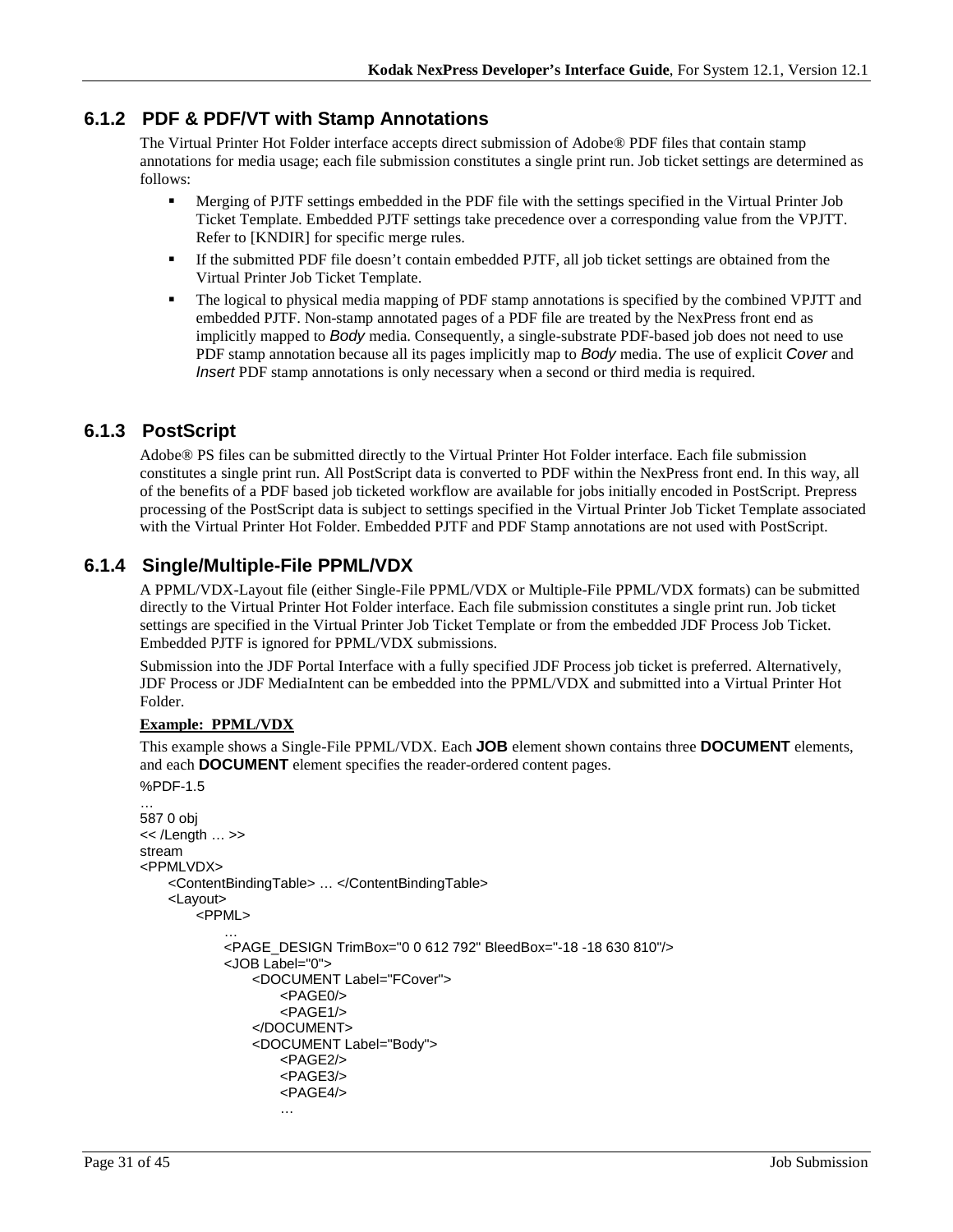```
<PAGEm/>
              </DOCUMENT>
              <DOCUMENT Label="BCover">
                 <PAGEm+1/>
                  <PAGEm+2/>
              </DOCUMENT>
          </JOB>
           …
           <JOB Label="3"">
              <DOCUMENT Label="FCover">
                 <PAGE0/>
                 <PAGE1/>
              </DOCUMENT>
              <DOCUMENT Label="Body"> 
                 <PAGE2/>
                 <PAGE3/>
                 <PAGE4/>
                  …
                 <PAGEn/>
              </DOCUMENT>
              <DOCUMENT Label="BCover">
                  <PAGEn+1/>
                 <PAGEn+2/>
              </DOCUMENT>
          </JOB></PPML>
   </Layout>
</PPMLVDX>
endstream
endobj
…
%%EOF
```
# <span id="page-31-0"></span>**6.1.5 Single/Multiple-File PPML/VDX with JDF MediaIntent**

A PPML/VDX-Layout file (either Single-File PPML/VDX or Multiple-File PPML/VDX formats) containing embedded JDF MediaIntent can be submitted directly to the Virtual Printer Hot Folder interface. Each file submission constitutes a single print run. Job ticket settings are determined as follows:

- Merging of **MediaIntent** resources in JDF Product Intent with the settings specified in the Virtual Printer Job Ticket Template. **MediaIntent** resource settings take precedence over the media settings in the VPJTT. The value of attribute *MediaIntent/StockBrand/@Actual* attribute identifies the logical to physical media mapping. Refer to [KNDIR] for more detail.
- If the submitted PDF file doesn't contain embedded JDF **MediaIntent**, all job ticket settings are obtained from the Virtual Printer Job Ticket Template.
- Virtual Printer Job Ticket Template settings MUST provide appropriate default process parameterization to insure proper processing, since the NexPress front end uses only the **MediaIntent** resource. In general, the VPJTT specifies imposition layout, sheet-loading parameters (i.e. page distribution scheme, etc…), collation, output stack disjointing requirements, and the names of the physical medias corresponding to each of the three possible logical medias.

#### **Example: Embedded JDF MediaIntent**

The following example contains an embedded JDF Product Intent job ticket that could be used with the previous PPML/VDX example.

… 20 0 obj << /Length 21 0 R >>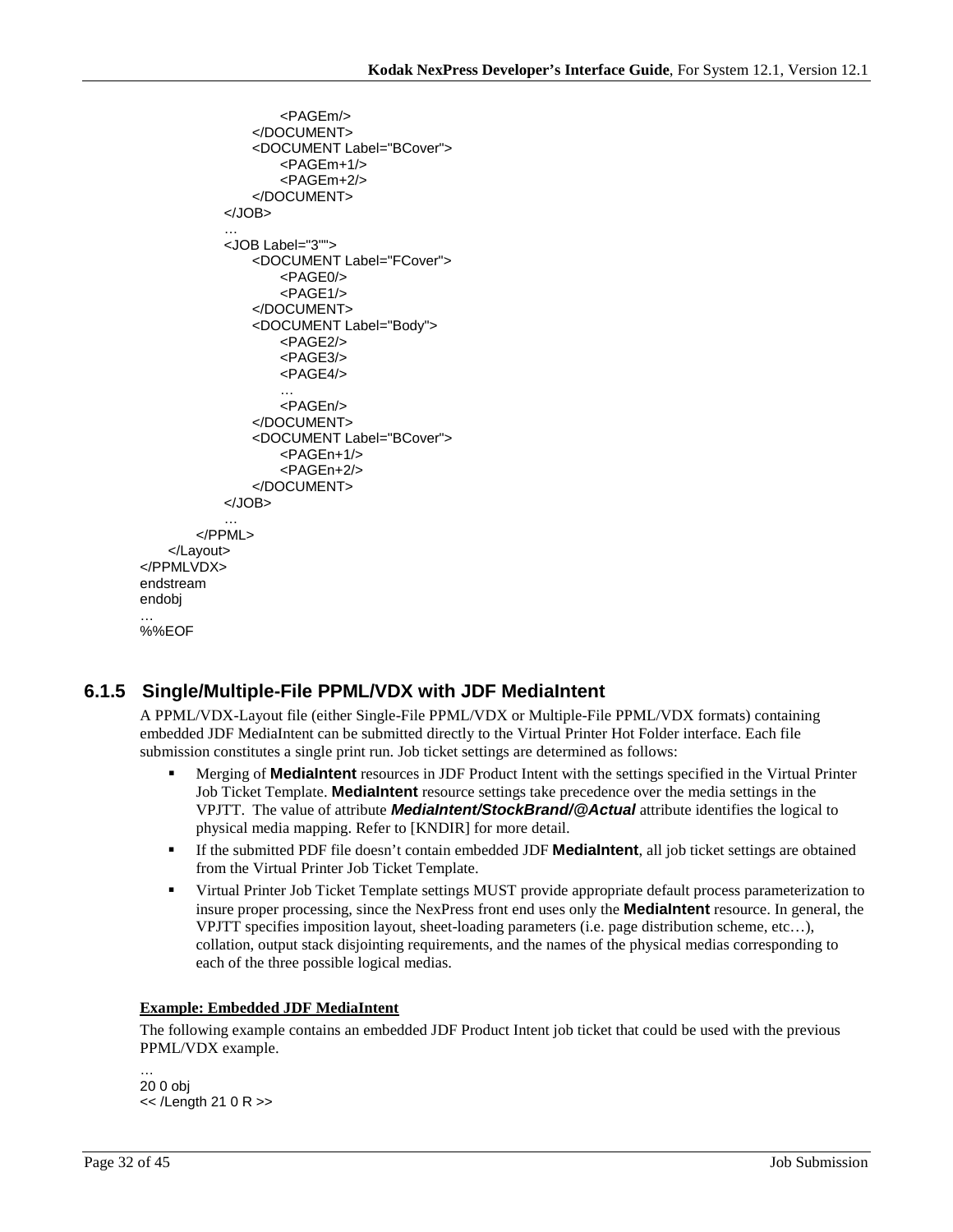```
stream
<?xml version="1.0" encoding="UTF-8"?>
<JDF ID="Booklet" Status="Waiting" Type="Product" Version="1.3" xmlns="http://www.CIP4.org/JDFSchema_1_1">
<ResourcePool>
    …
    <MediaIntent Class="Intent" ID="CoverMedia" Status="Available">
        <MediaType DataType="EnumerationSpan" Actual="Paper"/>
        <FrontCoatings DataType="EnumerationSpan" Actual="Glossy"/>
        <StockBrand DataType="StringSpan" Actual="Media1"/>
    </MediaIntent>
    <MediaIntent Class="Intent" ID="BodyMedia" Status="Available" >
        <MediaType DataType="EnumerationSpan" Actual="Paper"/>
        <FrontCoatings DataType="EnumerationSpan" Actual="Matte"/>
        <StockBrand DataType="StringSpan" Actual="Media0"/>
    </MediaIntent>
    …
</ResourcePool>
…
</ResourceLinkPool>
    …
    <MediaIntentLink Usage="Input" rRef="CoverMedia"/>
    <MediaIntentLink Usage="Input" rRef="BodyMedia"/>
    …
</ResourceLinkPool>
…
endstream
endobj
```
# <span id="page-32-0"></span>**6.2 Submitting to the JDF Portal Interface**

The following table summarizes the Structured Document Formats that can be submitted through the JDF Portal Interface.

| Format                                                    | <b>PDL</b>           | <b>Job Ticket</b>  | <b>Page Composition</b> | <b>Media Identification</b>                     |
|-----------------------------------------------------------|----------------------|--------------------|-------------------------|-------------------------------------------------|
| <b>JDF Process JT (PDF, PDF/VT)</b>                       | <b>PDF</b><br>PDF/VT | <b>JDF</b> Process | PDF, PDF/VT             | <b>JDF</b> Process                              |
| <b>JDF</b> Process JT<br>(Stamp Annotated PDF,<br>PDF/VT) | PDF.<br>PDF/VT       | <b>JDF</b> Process | PDF, PDF/VT             | <b>PDF</b> Stamp Annotations<br>and JDF Process |
| JDF Process JT (Single /<br>Multiple file PPML/VDX)       | <b>PDF</b>           | <b>JDF</b> Process | PPML/VDX                | <b>JDF</b> Process                              |

The JDF Portal Interface provides both an HTTP port and a hot-folder to receive submission requests.

JDF Portal Hot Folder: \\<servername>\HotFolder\JDFHotfolder

JDF Portal JMF Interface: Port 49700 services HTTP Post requests on behalf of the JDF Portal JMF Interface

A JDF Job Ticket is required for submission through the JDF Portal Interface; a page content file or PPML layout file cannot be submitted directly. Instead the JDF Process job ticket must reference the content file in its **RunList/LayoutElement/FileSpec**.

The first Combined Process Node found within the root JDF element of the submitted job ticket file will be processed. There are no configurable default job ticket settings for the JDF Portal Hot Folder; the JDF Process job ticket should include all required job settings.

…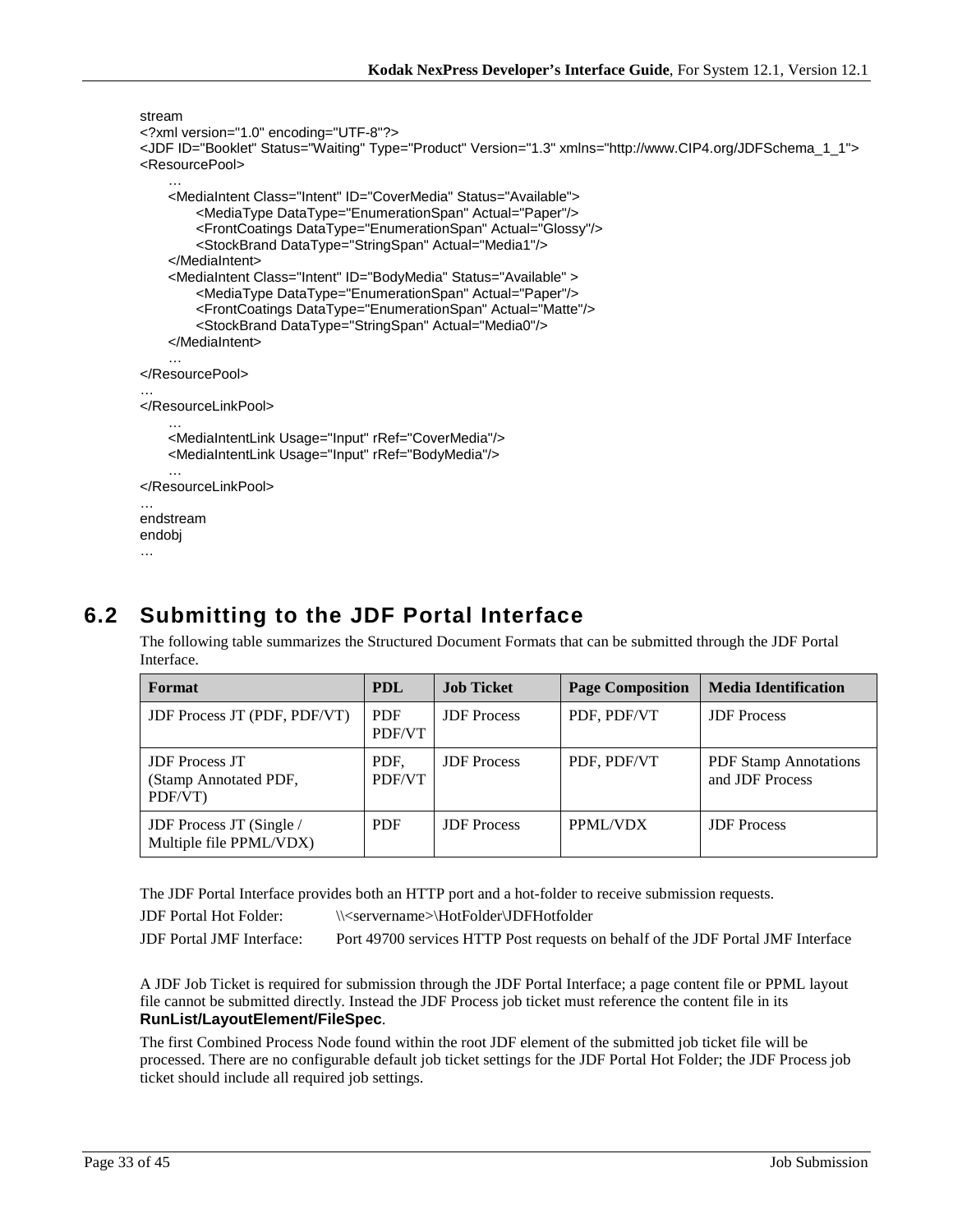The NexPress will resolve all dependent data resources, including any referenced content files. Job submission will fail, and printing will be aborted, if a content file cannot be resolved.

### <span id="page-33-0"></span>**6.2.1 The JDF Portal JMF Interface**

The NexPress front end's JDF Portal will accept JDF job tickets through its JDF Portal JMF Interface. JMF Submissions use the SubmitQueueEntry command; the JDF Process Job Ticket is usually packaged as a MIME attachment but URIs of "HTTP:", "FTP:", or "FILE:" scheme can also be used.

Content files can also be MIME encoded; these three part MIME packages contain a JMF **SubmitQueueEntry** command as the first part, a JDF Process job ticket as the second part, and PDF formatted file (i.e. PDF or PPML/VDX) as the third part. The MIME header for the content file attachment should specify "Content-Disposition: Attachment" and "Content-Type: application/pdf"; failure to do so limits the size of the attachment to several hundred megabytes. The content filename can also be specified with the disposition; e.g. Content-Disposition: Attachment; filename="test.pdf".

The JDF Portal assigns each submission a unique JDF Portal Queue Entry ID; this ID is returned in the SubmitQueueEntry response. The JDF Portal Queue Entry ID is used for job queue management, it can also be used to track job progress.

#### **Example: SubmitQueueEntry using two-part MIME**

```
MIME-Version: 1.0
Content-Type: multipart/related; boundary=-----967a0f3d165acc20
-------967a0f3d165acc20
Content-Type: application/vnd.cip4-jmf+xml
<?xml version="1.0" encoding="UTF-8" standalone="no" ?>
<JMF xmlns="http://www.CIP4.org/JDFSchema_1_1" SenderID="MessageSenderDevice" TimeStamp="2006-06-
    19T10:44:06-04:00" Version="1.3">
     <Command ID="m060619104406_0022" Type="SubmitQueueEntry" 
    xmlns:xsi="http://www.w3.org/2001/XMLSchema-instance" xsi:type="CommandSubmitQueueEntry">
         <QueueSubmissionParams Priority="2" URL="cid:jdfTag@kodak.com"/>
     </Command>
</JMF>
-------967a0f3d165acc20
Content-Type: application/vnd.cip4-jdf+xml
Content-ID: <idfTag@kodak.com>
<?xml version="1.0" encoding="UTF-8" standalone="no" ?>
<JDF xmlns="http://www.CIP4.org/JDFSchema_1_1" ID="n060619104402_0007" Status="Ready" Type="Combined" 
    Types="LayoutPreparation Imposition ColorSpaceConversion Interpreting Rendering Screening DigitalPrinting" 
    Version="1.3" xmlns:NXP="www.nexpress.com" xmlns:xsi="http://www.w3.org/2001/XMLSchema-instance" 
    xsi:type="Combined">
…
     <ResourcePool>
         <ScreeningParams Class="Parameter" ID="r060619104402_0008" NXP:ScreeningID="1" 
    Status="Available"/>
        <Component Amount="1" Class="Quantity" ComponentType="PartialProduct" ID="r060619104402_0009" 
        Status="Available"/>
         <RunList Class="Parameter" ID="r060619104402_0010" Status="Available">
             <LayoutElement>
                 <FileSpec URL=file://KP-GDF00/TestFiles/develop/onepage.pdf
                UserFileName="BC Plus_2005.pdf"/>
             </LayoutElement>
         </RunList>
…
</JDF>
-------967a0f3d165acc20—
```
#### <span id="page-33-1"></span>**6.2.2 The JDF Portal Hot Folder**

The NexPress front end's JDF Portal will accept JDF job tickets through its JDF Portal Hot Folder. JDF job tickets can be copied into the hot folder, or placed into the folder using a simple drag and drop operation. No JMF response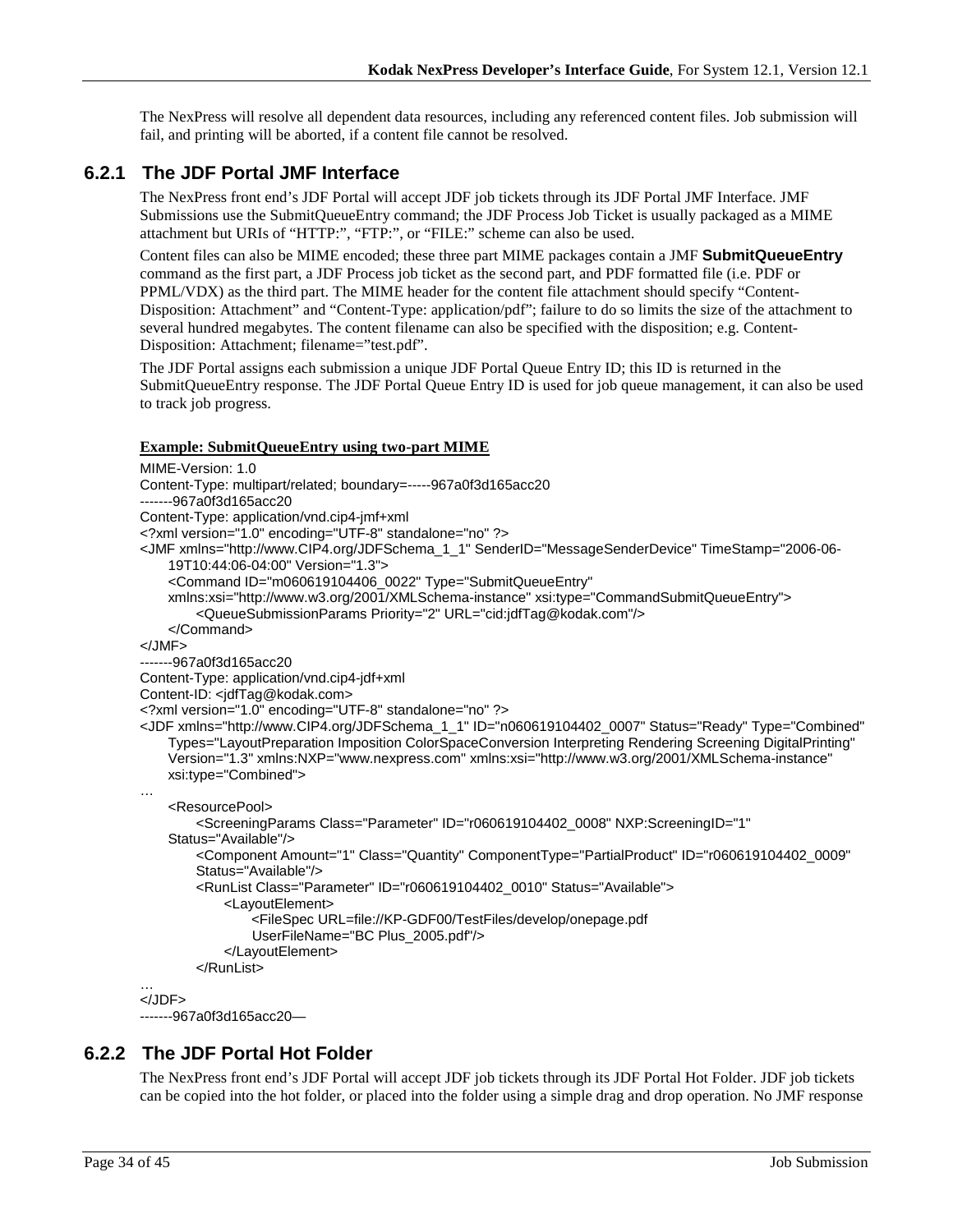is sent for jobs submitted to the hot folder. Signals will, however, be triggered by jobs submitted to the hot folder, and are sent to any open persistent channels.

### <span id="page-34-0"></span>**6.2.3 Locating Content Files**

The JDF Specification [JDF] provides several options for the location of content files and how they are specified within the JDF Job Ticket. *JDF/ResourcePool/RunList/LayoutElement/FileSpec/@URL* identifies within the JDF Job Ticket where the file is located. URL schemes of "FILE:", "FTP:", and "HTTP:" are supported. "CID:" is also supported for MIME packaged submissions using a MIME file to the JDF Portal Hot Folder, or a 3-part MIME with JMF SubmitQueueEntry.

There are several additional issues that need to be considered when a URL scheme of "FILE:" is used:

- The JDF Portal process within the NexPress front end must have appropriate permissions to access the specified file. This is not a problem if the content file is located on a directory or local share. It can become problematic in some networks if the NexPress is not part of the domain. When retrieving content from a remote server it is recommended to use the "HTTP:" URL scheme to avoid such network issues.
- Content files are not removed when the JDF Job has completed unless **Runlist/Disposition** is used.

#### <span id="page-34-1"></span>**6.2.3.1 Auto-Deletion of Content Files**

**FileSpec/Disposition** controls automatic deletion of content files. By default, the content file is preserved.

To enable automatic deletion, set *Disposition/@DispositionAction*="Delete". Only content files using a URL scheme of "FILE:" local to the DFE will be removed. When auto-deletion is enabled, the content file will be removed as the job finishes processing. *Disposition/@Until* can be used to specify an alternate removal time. The value of this attribute must be specified using ISO 8601 Date/Time format (i.e. yyyy-mm-ddThh:mm:ss-tz:tz). The file will be deleted within 5 minutes of the "Until" time provided.

### <span id="page-34-2"></span>**6.2.4 Media Selection**

Any JDF or PJTF embedded in the PDF file is ignored for submissions through the JDF Portal interface.

To assign media within a JDF file, the Media element can be partitioned by *SheetIndex* and/or *RunTags*, or an explicit LocationName value can be used with an unpartitioned Media element. See Section [4.1.1](#page-21-2) for details on specifying media using PDF stamp annotations. These annotations can be used with *RunTags* to assign pages to specific media.

#### <span id="page-34-3"></span>**6.2.4.1 Media/Location/@LocationName**

To define media using *Media/Location/@LocationName*, Media elements are defined and given LocationName values of Media0, Media1, Media2, or Media3. These LocationNames identify the four "logical trays" of the NexPress respectively known as "Body", "Cover", "Insert", and "Separator". With engine configurations of more than four supplies, "Media4", "Media5", …, "Media10" can be used to identify logical trays containing "Insert2", "Insert3", ... "Insert8" respectively.

The NexPress can infer values of **Location/@LocationName** from **DigitalPrintingParams** or **Media** partitioning if only Body and Cover media are used. For all other jobs, **Location/@LocationName** must be defined for each **Media**.

#### **Example: Media Selection Using LocationName**

In the following example, body pages will use SterlingUltraDigitalGloss\_118\_350x470, cover pages will use Wausau\_Bright\_White\_350\_350x470, and insert pages will use AquaTEC\_Permanent\_Uncoated\_237\_350x470.

 <Media Brand="SterlingUltraDigitalGloss\_118\_350x470" Class="Consumable" Dimension="992.11 1332.262" ID="r060619104402\_0011" NXP:ClearCoatBack="none" NXP:ClearCoatFront="none" Status="Available"> <Location LocationName="Media0"/>

</Media>

 <Media Brand="Wausau\_Bright\_White\_350\_350x470" Class="Consumable" Dimension="992.11 1332.262" ID="r060619104402\_0012" NXP:ClearCoatBack="none" NXP:ClearCoatFront="none" Status="Available"> <Location LocationName="Media1"/>

</Media>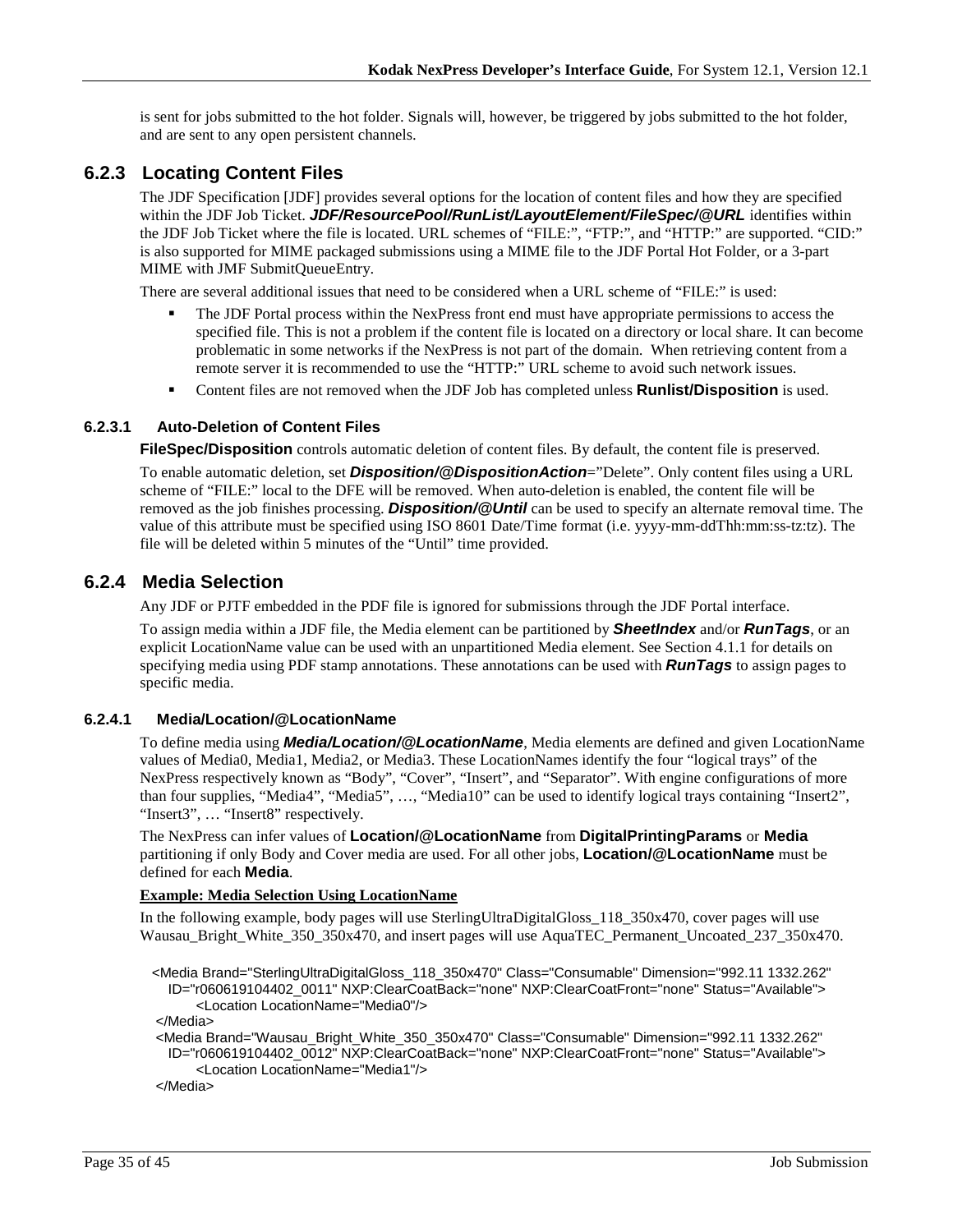<Media Brand="AquaTEC\_Permanent\_Uncoated\_237\_350x470" Class="Consumable" Dimension="992.11 1332.262" ID="r060619104402\_0013" NXP:ClearCoatBack="none" NXP:ClearCoatFront="none" Status="Available"> <Location LocationName="Media2"/>

```
 </Media>
```
#### <span id="page-35-0"></span>**6.2.4.2 DigitalPrintingParams/@SheetIndex**

To define media using *DigitalPrintingParams/@SheetIndex*, the DigitalPrintingParams should be partitioned using a SheetIndex that corresponds to the assigned sheet number. For example, to specify cover media, a SheetIndex of 0 is the front cover,  $-1$  is the back cover, and a range of  $1 \sim -2$  is all the sheets in between. When Media is partitioned or DigitalPrintingParams contains a MediaRef, the value of LocationName has no special significance.

#### **Example: Media Selection Using SheetIndex**

In the following example, body pages use SterlingUltraDigitalGloss\_118\_350x470, front cover pages use Wausau\_Bright\_White\_350\_350x470, and back cover pages use AquaTEC\_Permanent\_Uncoated\_237\_350x470.

```
 <Media Brand="SterlingUltraDigitalGloss_118_350x470" Class="Consumable" Dimension="992.11 1332.262" 
 ID="MediaForBody" NXP:ClearCoatBack="none" NXP:ClearCoatFront="none" Status="Available">
  <Location LocationName="Media0"/>
```
</Media>

```
 <Media Brand="Wausau_Bright_White_350_350x470" Class="Consumable" Dimension="992.11 1332.262" 
 ID="MediaForFrontCover" NXP:ClearCoatBack="none" NXP:ClearCoatFront="none" Status="Available">
  <Location LocationName="Media1"/>
```
</Media>

```
 <Media Brand="AquaTEC_Permanent_Uncoated_237_350x470" Class="Consumable" Dimension="992.11 
 1332.262" ID="MediaForInsert" NXP:ClearCoatBack="none" NXP:ClearCoatFront="none" Status="Available">
  <Location LocationName="Media2"/>
```
</Media>

```
…
<DigitalPrintingParams PartIDKeys="SheetIndex"… >
```

```
<DigitalPrintingParams SheetIndex="0">
```
<MediaRef rRef="MediaForFrontCover" /> </DigitalPrintingParams>

```
<DigitalPrintingParams SheetIndex="1 ~ -2">
    <MediaRef rRef="MediaForBody" />
```

```
</DigitalPrintingParams>
```

```
<DigitalPrintingParams SheetIndex="-1">
```

```
<MediaRef rRef="MediaForInsert" />
```

```
</DigitalPrintingParams>
```

```
</DigitalPrintingParams>
```
#### …

```
- or -
```
…

```
<Media ID="MyMedias" Class="Consumable" Status="Available" PartIDKeys="SheetIndex">
    <Media SheetIndex="0" Brand="Wausau_Bright_White_350_350x470">
        <Location LocationName="Media1"/> <!- Media for Front Cover -->
    </Media>
    <Media SheetIndex="1 ~ -2" Brand="SterlingUltraDigitalGloss_118_350x470">
        <Location LocationName="Media0"/> <!- Media for Body -->
    </Media>
    <Media SheetIndex="-1" Brand="AquaTEC_Permanent_Uncoated_237_350x470">
        <Location LocationName="Media2"/> <!- Media for Back Cover / Insert -->
    </Media>
```
</Media>

#### <span id="page-35-1"></span>**6.2.4.3 DigitalPrintingParams/@RunTags**

*DigitalPrintingParams/@RunTags* is used in the NexPress label methods (Stamp Annotation and PPML/VDX labels) for PDL page to media mapping.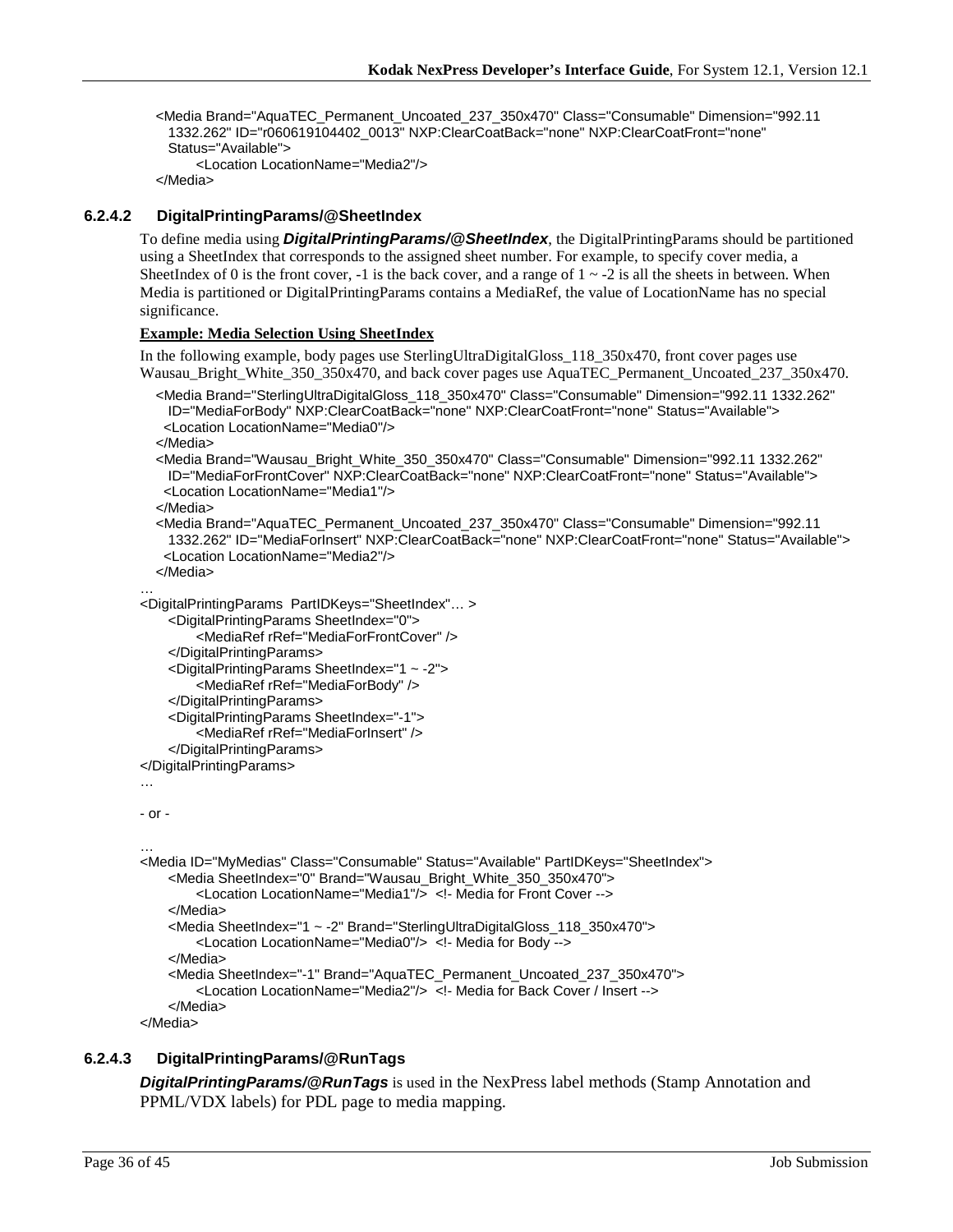When using Stamp Annotation, only the attribute values "SubstrateTypeCover" and "SubstrateTypeInsert" are valid RunTags values.

When using PPML/VDX labels, the attribute values must correspond to the arbitrary values of the PPML [DOCUMENT/@Label](mailto:DOCUMENT/@Label) attributes.

If the value of RunTags has no correspondence with a PDF stamp annotation or PPML DOCUMENT/@Label then the media partition is ignored.

#### **Example: Media Selection Using RunTags**

In the following example, body pages use SterlingUltraDigitalGloss\_118\_350x470, and front cover pages use Wausau\_Bright\_White\_350\_350x470.

```
 <Media Brand="SterlingUltraDigitalGloss_118_350x470" Class="Consumable" Dimension="992.11 1332.262" 
    ID="MediaForBody" NXP:ClearCoatBack="none" NXP:ClearCoatFront="none" Status="Available">
    <Location LocationName="Media0"/>
   </Media>
   <Media Brand="Wausau_Bright_White_350_350x470" Class="Consumable" Dimension="992.11 1332.262" 
    ID="MediaForCover" NXP:ClearCoatBack="none" NXP:ClearCoatFront="none" Status="Available">
    <Location LocationName="Media1"/>
   </Media>
…
<DigitalPrintingParams PartIDKeys="RunTags"… >
    <MediaRef rRef="MediaForBody" />
    <DigitalPrintingParams RunTags="SubstrateTypeCover">
        <MediaRef rRef="MediaForCover" />
    </DigitalPrintingParams>
</DigitalPrintingParams>
…
- or -
…
<Media ID="MyMedias" Class="Consumable" Status="Available" PartIDKeys="RunTags">
    <Media RunTags="SubstrateTypeCover" Brand="Wausau_Bright_White_350_350x470">
        <Location LocationName="Media1"/> <!- Media for Cover -->
    </Media>
</Media>
```
#### <span id="page-36-0"></span>**6.2.4.4 Media/@SheetIndex and Media/@RunTags**

If partitioning by both *SheetIndex* and *RunTags*, partition first by *SheetIndex*, then by *RunTags*. These PartIDKeys are used together to apply the combination of NexPress cover-mode and label methods of page-to-media mapping.

#### **Example: Media selection examples using both SheetIndex and RunTags**

```
<Media ID="MyMedias" Class="Consumable" Status="Available" Brand=" SterlingUltraDigitalGloss_118_350x470" 
    PartIDKeys="SheetIndex RunTags">
    <Location LocationName="Media0"/> <!-- Body substrate default-->
    <Media SheetIndex="0 -1" Brand=" Wausau_Bright_White_350_350x470">
        <Location LocationName="Media1"/> <!- Cover media -->
    </Media>
    <Media SheetIndex="1 ~ -2" >
        <Media RunTags="SubstrateTypeCover" Brand=" Wausau_Bright_White_350_350x470">
            <Location LocationName="Media1"/>
        </Media>
        <Media RunTags="SubstrateTypeInsert" Brand=" AquaTEC_Permanent_Uncoated_237_350x470">
            <Location LocationName="Media2"/>
        </Media>
    </Media>
```
…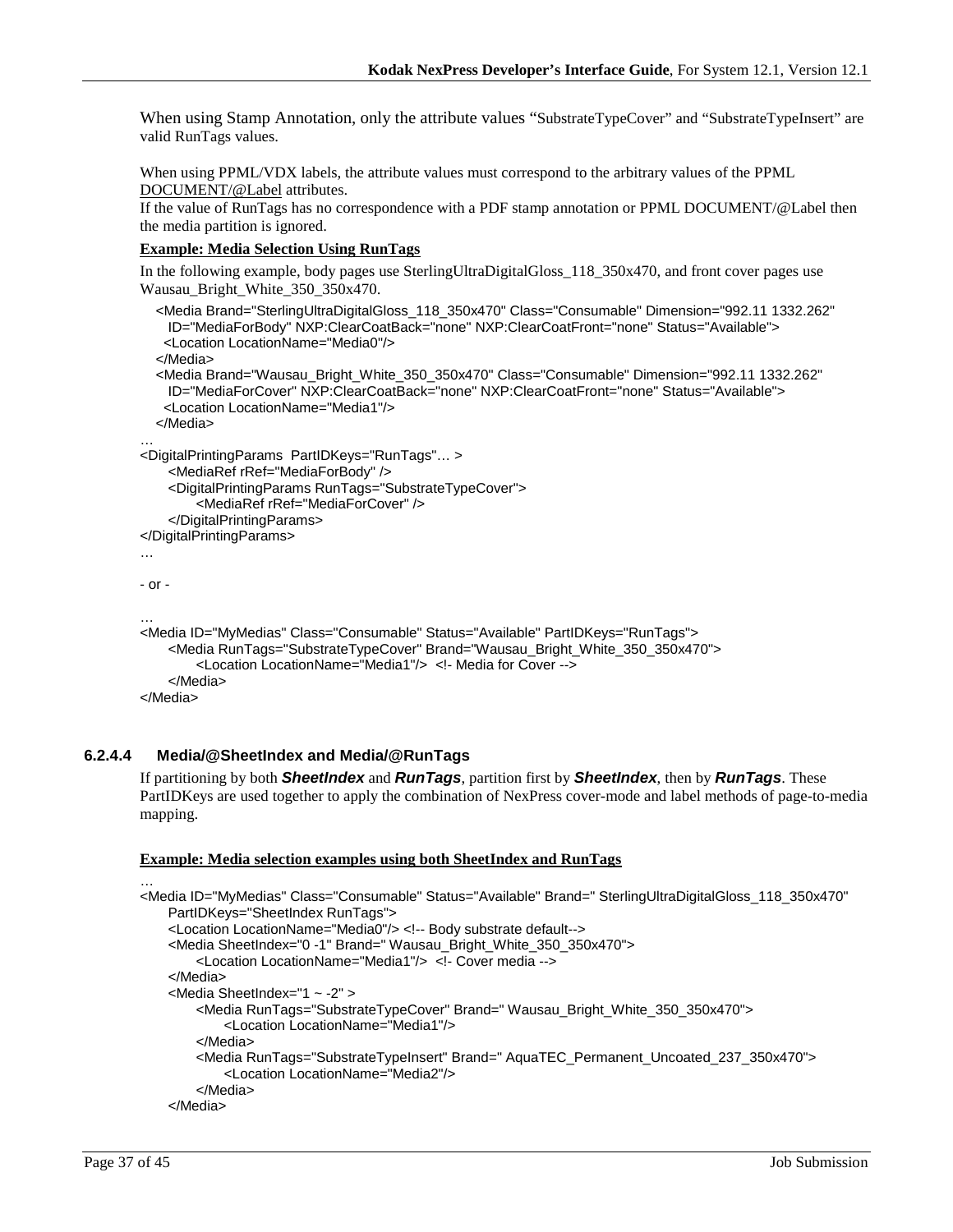</Media>

#### …

## <span id="page-37-0"></span>**6.2.5 Single/Multiple PPML/VDX with JDF Process**

The JDF Portal Interface does not process JDF Intent; consequently JDF MediaIntent cannot be used with PPML/VDX submitted through the JDF Portal. Instead the PPML/VDX must specify imposed production sheet surfaces directly. Production sheets are imposed sheet layouts in which the PPML **PAGE** elements describe the contents of complete impositions including sheet marks (not individual reader content pages). These sheet definitions are presented in the order they are to be printed.

In the JDF Process job ticket, PPML **PAGE** elements should be treated as imposed sheet surface definitions and not as a reader-ordered set of pages to be imposed. The **LayoutPreparationParams** resource usually will specify a one-up layout (*LayoutPreparationParams/@NumberUp*="*1 1*", and either one or two-sided printing. Sheet marks and the details of the imposition layout are specified as part of the PPML graphical page content, and PPML pages are directly mapped to the front and/or back surfaces of a substrate. This is known as **Plain Imposition.**

NOTE: Supplemental PPML/VDX-Content files from the **ContentBindingTable** (for Multiple-file PPML/VDX) are fetched as content data during the resource collection phase of job execution. The job is aborted if any content files cannot be resolved.

#### **Example: Media selection using RunTag partitioning with PPML/VDX**

```
<PPML ...>
...
    <JOB>
       <DOCUMENT Label="FCover">
           <PAGE> ... </Page>
           <PAGE> ... </Page>
       </DOCUMENT>
       <DOCUMENT Label="Body">
           <PAGE> ... </Page>
           <PAGE> ... </Page>
           <PAGE> ... </Page>
           <PAGE> ... </Page>
           ...
       </DOCUMENT>
       <DOCUMENT Label="BCover">
           <PAGE> ... </Page>
           <PAGE> ... </Page>
       </DOCUMENT>
    </JOB>
    ...
    <JOB>
       <DOCUMENT Label="FCover">
           <PAGE> ... </Page>
           <PAGE> ... </Page>
       </DOCUMENT>
       <DOCUMENT Label="Body">
           <PAGE> ... </Page>
           <PAGE> ... </Page>
           <PAGE> ... </Page>
           <PAGE> ... </Page>
           ...
       </DOCUMENT>
       <DOCUMENT Label="BCover">
           <PAGE> ... </Page>
           <PAGE> ... </Page>
       </DOCUMENT>
    </JOB>
</PPML>
```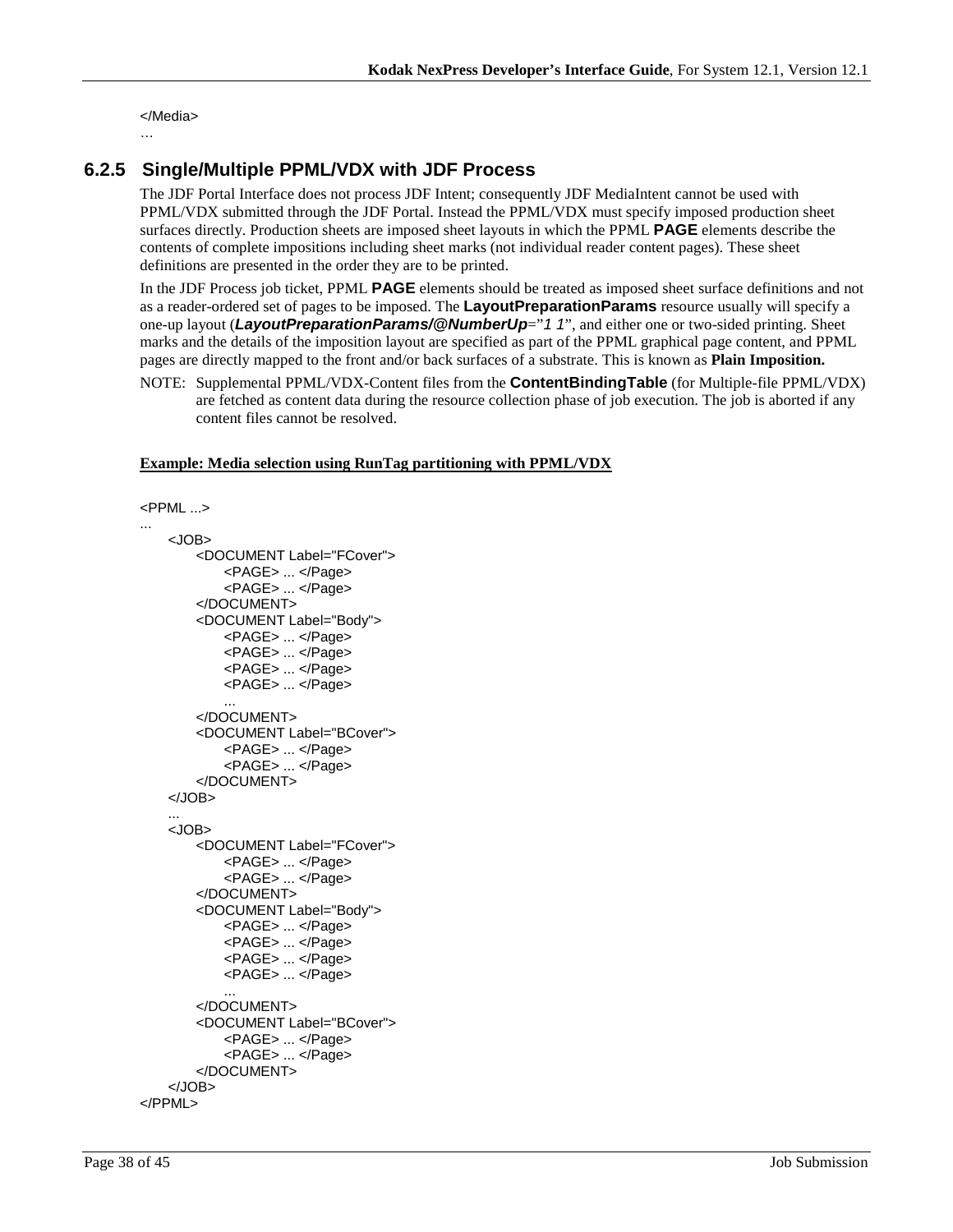```
…
<Media ID="MyMedias" Class="Consumable" Status="Available" PartIDKeys="RunTags">
    <Media RunTags="FCover" Brand="Wausau_Bright_White_350_350x470">
        <Location LocationName="Media1"/> <!- Cover media -->
    </Media>
    <Media RunTags="Body" Brand="SterlingUltraDigitalGloss_118_350x470">
        <Location LocationName="Media0"/> <!-- Body substrate -->
    </Media>
   <Media RunTags="BCover" Brand="Wausau_Bright_White_350_350x470">
        <Location LocationName="Media1"/> <!- Cover media -->
    </Media>
</Media>
…
```
#### **Example: PPML/VDX print range specified by set numbers**

The following sample shows the specification of a print range using set numbers. Using zero-based counting, the instances 0 to 99 are to be printed from the total number of records in the VDX file. *RunList/@Sets* is supported only for VDX/PPML files because VDX instances are RIPped and printed independently.

```
…
<ResourcePool>
```

```
<RunList ID="RLBooklet" Class="Parameter" Status="Available" ComponentGranularity="Set" Sets="0 ~ 99">
        <LayoutElement ElementType="Multiset">
            <FileSpec URL="File://KP-GDF00/TestFiles/develop/VDX/records10_pages10.vdx"/>
        </LayoutElement>
    </RunList>
</ResourceLinkPool>
…
<ResourceLinkPool>
   <RunListLink rRef="RLBooklet" CombinedProcessIndex="6" Usage="Input"/>
</ResourceLinkPool>
```
### <span id="page-38-0"></span>**6.2.6 Identifying a JDF Portal job after submission**

The JDF Portal assigns each submission a unique JDF Portal Queue Entry ID; this ID is returned in the SubmitQueueEntry response. A JDF Client must manage the association of each **QueueEntryID** value with a submitted job. This ID is required for control of the submitted job or to display job status. It is difficult to obtain this association for jobs submitted into the JDF Portal Hot Folder rather than through the JMF Interface. Jobs submitted into a Virtual Printer Hot Folder cannot be viewed or managed using the JDF Portal.

A job is assigned a second identifier upon submission to the Internal Job Queue. This ID, known as the NXP:CDFEJobID, is displayed on the NexPress Client. It is reported in the queueEntry of all JDF jobs that have begun processing.

The NexPress Client can be configured to identify jobs submitted through the JDF Portal Interface. By default, the JDF field is not shown in the Client's job list. If desired, change the preferences of one or more tabs in the Jobs screen to display the field. The JDF Portal Queue Entry ID cannot be displayed on the NexPress Client.

The JDF Job Ticket controls the "Job Name" and "File Name" fields in the NexPress Client.

"Job Name" is determined by selecting the first defined field in the JDF job ticket from the following prioritized list:

- 1. *JDF/@DescriptiveName*
- 2. *JDF/@JobID* of the NexPress Combined Node. If *JDF/@JobPartID* is defined, a '-' is prepended to value of JobPartID and combined with *JDF/@JobID*.
- 3. *JDF/AncestorPool/Ancestor/@DescriptiveName*
- 4. *JDF/AncestorPool/Ancestor/@JobID*. If *JDF/ AncestorPool/Ancestor/@JobPartID* is defined, a '-' is prepended to value of JobPartID and combined with *JDF/AncestorPool/Ancestor/@JobID*.
- 5. *JDF/@ID*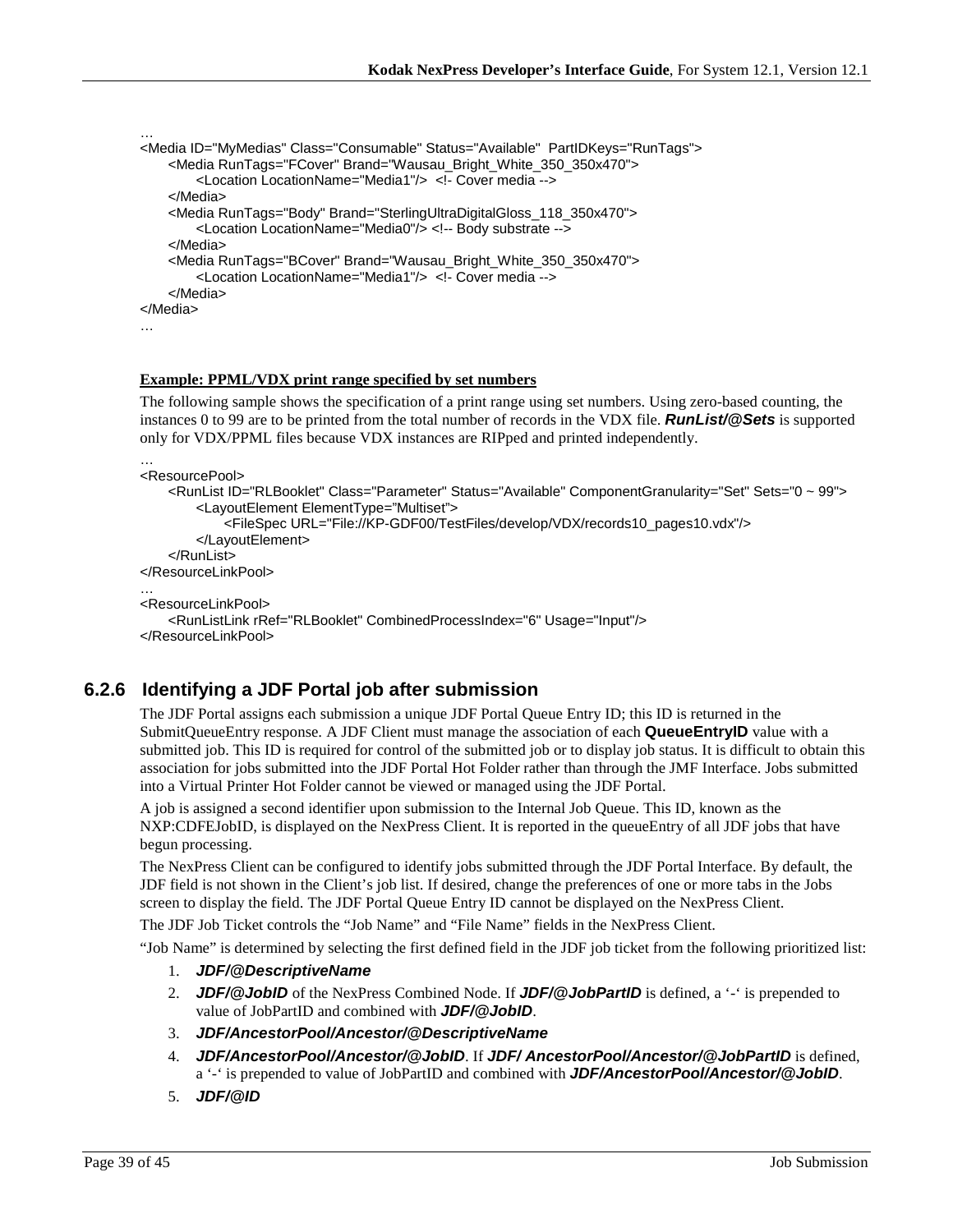"File Name" is determined by selecting the first defined field in the JDF job ticket using following list. If more than one FileSpec is found in the JDF, file name is set using the first FileSpec:

- 1. *JDF/ResourcePool/RunList/LayoutElement/FileSpec@UserFileName*
- 2. *JDF/ResourcePool/RunList/LayoutElement/FileSpec@URL* (pathname stripped)

## <span id="page-39-0"></span>**6.2.7 Accessing completed JDF Portal Job detail**

The NexPress updates the JDF AuditPool as the job is processed. There are two ways to obtain the completed JDF job ticket:

- The NexPress front end can be instructed to write the JDF file to a designated share folder or web server.
- The JDF file can be fetched from the JDF storage directory on the NexPress front end.
- To write a completed JDF job ticket file to a designated location, include either

*JDF/NodeInfo/TargetRoute/@URL* in the JDF Job Ticket or *QueueSubmissionParams/@ReturnURL* in the JMF SubmitQueueEntry. If both are supplied, *ReturnURL* takes precedence. To identify a web server, the URI has the format "HTTP://servername:PORT#/". To identify a file share that is writeable by the local system account, the URI has the format "FILE://servername/sharename/file."

If no other location is specified for the completed JDF ticket, it will be written to

c:\HotFolder\JDFHotfolder\Unmerged. The filename of the completed JDF ticket written to the Unmerged directory is system-generated and cannot be programmatically determined from the JDF Portal interface; use an explicit TargetRoute or ReturnURL to facilitate matching completed JDF with its submitted ticket.

JDF Storage Directory: \\<servername>\HotFolder\JDFHotFolder\Unmerged

#### **Example: Specifying TargetRoute in a JDF Job Ticket**

<?xml version="1.0" encoding="UTF-8" standalone="no" ?>

<JDF xmlns="http://www.CIP4.org/JDFSchema\_1\_1" ID="n060621083401\_0074" Status="Ready" Type="Combined" Types="LayoutPreparation Imposition ColorSpaceConversion Interpreting Rendering Screening DigitalPrinting" Version="1.3" xmlns:NXP="www.nexpress.com" xmlns:xsi="http://www.w3.org/2001/XMLSchema-instance" xsi:type="Combined">

…

#### **Example: Specifying ReturnURL in JMF SubmitQueueEntry**

```
MIME-Version: 1.0
Content-Type: multipart/related; boundary=-----da2a52b369b4dffb
-------da2a52b369b4dffb
Content-Type: application/vnd.cip4-jmf+xml
<?xml version="1.0" encoding="UTF-8" standalone="no" ?>
<JMF xmlns="http://www.CIP4.org/JDFSchema_1_1" SenderID="MessageSenderDevice" TimeStamp="2006-06-
    29T14:53:57-04:00" Version="1.3">
     <Command ID="m060629145357_0022" Type="SubmitQueueEntry" 
    xmlns:xsi="http://www.w3.org/2001/XMLSchema-instance" xsi:type="CommandSubmitQueueEntry">
        <QueueSubmissionParams Priority="2" ReturnURL=" file://KP-GDF00/ReturnJDF/ReturnJDF01.jdf " 
        URL="cid:jdfTag@kodak.com"/>
     </Command>
</JMF>
```
…

<sup>&</sup>lt;NodeInfo TargetRoute="file://KP-GDF00/ReturnJDF/ReturnJDF01.jdf"/> </JDF>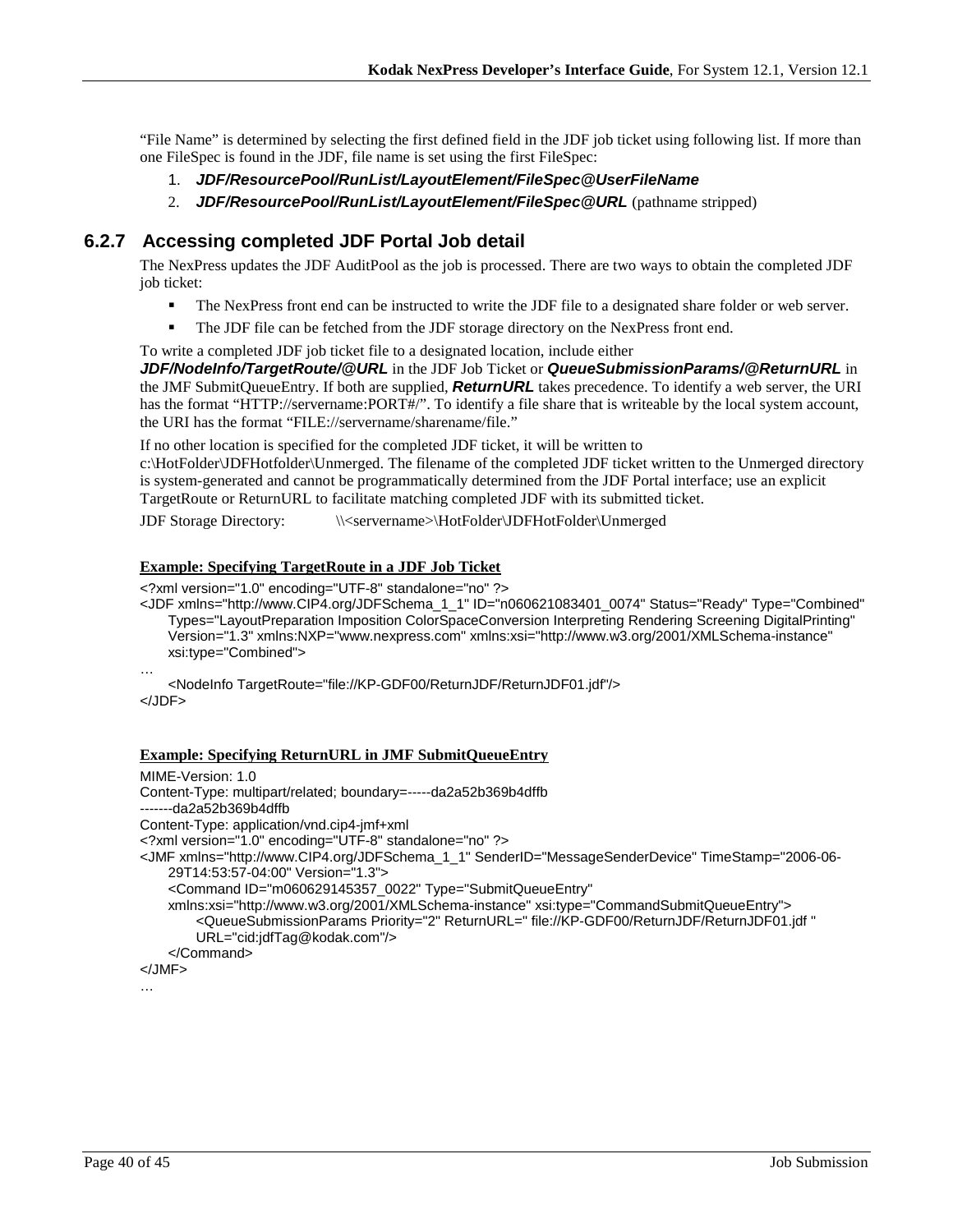# <span id="page-40-0"></span>**7 Job Management**

Only jobs submitted through the JDF Portal Interface can subsequently be managed using the JMF interface. Jobs submitted into a Virtual Printer Hot Folder cannot be viewed or managed using the JDF Portal, and the state of the JDF Portal Job Queue does not effect submission through the Virtual Printer Hot Folder.

# <span id="page-40-1"></span>**7.1 JDF Portal Job Queue Management**

The NexPress front end only supports management of the JDF Portal Queue using the JDF Portal JMF Interface. The portal supports the following queue management commands:

- Opening the JDF Portal Job Queue
- Closing the JDF Portal Job Queue
- **Holding the JDF Portal Job Queue**
- Resuming the JDF Portal Job Queue

The portal also supports the following queue handling query:

Querying the JDF Portal Job Queue status

The JDF Specification [JDF] identifies this group as Global Queue Handling messages. Details can be found in [JDF]. Any JMF global queue management messages defined in [JDF], but not supported by the NexPress front end are ignored.

Multiple JDF clients may be accessing the JDF Portal at the same time. Obvious race conditions will exist if multiple JDF clients attempt to control the state of the same JDF Portal Job Queue. It is recommended that only a single master JDF client manage the JDF Portal Job Queue state; if multiple peer JDF clients submit files to the same NexPress front end, it is recommended that the clients coordinate their use of the NexPress front end as a shared resource.

Even though [JDF] provides a complete description of JMF and its use, refer to [KNDIR] for details on the syntax and semantics of the NexPress front end's conformance to JMF.

All queue management commands use the same syntax, varying only by *JMF/Command/@Type* and *JMF/Command/@xsi:type.* A single example is provided as a reference for all queue management commands.

#### **Example: Queue Management Commands (featuring OpenQueue)**

```
<?xml version="1.0" encoding="UTF-8" standalone="no" ?>
<JMF xmlns="http://www.CIP4.org/JDFSchema_1_1" SenderID="NxpJdfTest" TimeStamp="2008-01-17T13:33:13-
    05:00" Version="1.2">
     <Command ID="m080117133313_9173" Type="OpenQueue" xmlns:xsi="http://www.w3.org/2001/XMLSchema-
    instance" xsi:type="CommandOpenQueue">
         <QueueFilter QueueEntryDetails="Brief"/>
     </Command>
</JMF>
…
<?xml version="1.0" encoding="UTF-8" standalone="no" ?>
<JMF xmlns="http://www.CIP4.org/JDFSchema_1_1" SenderID="KP-GDF00" TimeStamp="2008-01-17T13:34:17-
    05:00" Version="1.3">
     <Response ID="m080117133417_0043" ReturnCode="0" Type="OpenQueue" refID="m080117133313_9173" 
    xmlns:xsi="http://www.w3.org/2001/XMLSchema-instance" xsi:type="ResponseOpenQueue">
         <Queue DeviceID="KP-GDF00" Status="Waiting"/>
     </Response>
```
</JMF>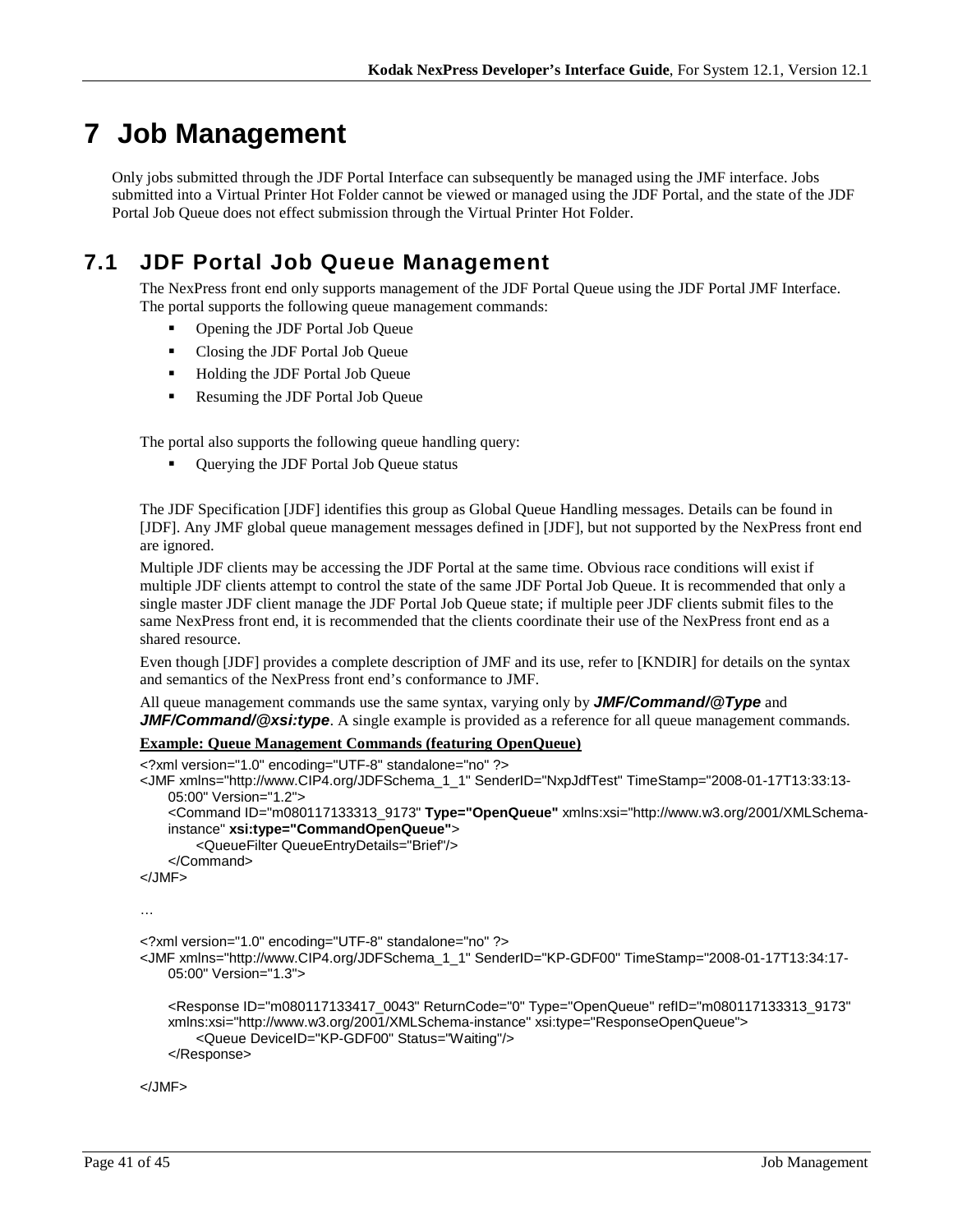## <span id="page-41-0"></span>**7.1.1 Closing the JDF Portal Job Queue**

The JDF Portal Job Queue must be in the *Waiting* state and ready to accept jobs prior to submission of a JDF job. The JDF Portal Job Queue defaults to the *Waiting* state (open) after initialization.

If the JDF Portal Job Queue is in a *Waiting* (i.e. opened) state, the JMF **CloseQueue** command will transition the job queue to a *Closed* state.

JDF job tickets submitted to the JDF Portal Hot Folder while the JDF Portal Job Queue is in a *Closed* state will be deleted. JDF job tickets submitted through the JDF Portal JMF Interface are rejected when the JDF Portal Job Queue is in a *Closed* state.

| JMF/Command/@Type     | CloseQueue        |
|-----------------------|-------------------|
| JMF/Command/@xsi:type | CommandCloseQueue |

## <span id="page-41-1"></span>**7.1.2 Opening the JDF Portal Job Queue**

If the JDF Portal Job Queue is in a *Closed* state, the JMF **OpenQueue** command will transition the queue back to *Waiting*. While *Closed*, the JDF Portal Job Queue will not accept any job submissions from the JDF Portal Hot Folder or the JDF Portal JMF Interface. Any existing entries in the JDF Portal Job Queue will continue to execute, and all supported JMF commands other than **SubmitQueueEntry** may be used

JMF/Command/@Type OpenQueue *JMF/Command/@xsi:type* CommandOpenQueue

## <span id="page-41-2"></span>**7.1.3 Holding the JDF Portal Job Queue**

The JMF **HoldQueue** command will transition the job queue to a *Held* state. While *Held*, no jobs will begin execution. **HoldQueue** has no effect on jobs that have begun processing. New entries may still be submitted to a *Held* queue, but they will not be processed until the queue has been resumed.

| JMF/Command/@Type     | HoldOueue        |
|-----------------------|------------------|
| JMF/Command/@xsi:type | CommandHoldOueue |

## <span id="page-41-3"></span>**7.1.4 Resuming the JDF Portal Job Queue**

If the JDF Portal Job Queue is in a Held state, the JMF **ResumeQueue** command will transition the job queue to a *Waiting* state.

| JMF/Command/@Type     | ResumeQueue        |
|-----------------------|--------------------|
| JMF/Command/@xsi:type | CommandResumeQueue |

## <span id="page-41-4"></span>**7.1.5 Querying the JDF Portal Job Queue status**

JDF Portal Queue status is returned with the reponse from supported Queue Management Commands by including **<QueueFilter** *QueueEntryDetails="Brief***"/>** as shown in the example. **QueueStatus** can also be queried directly without affecting the queue state.

#### **Example: QueueStatus Query**

```
<?xml version="1.0" encoding="UTF-8" standalone="no" ?>
<JMF xmlns="http://www.CIP4.org/JDFSchema_1_1" SenderID="NxpJdfTest" TimeStamp="2008-01-17T13:38:54-
   05:00" Version="1.2">
     <Query ID="m080117133854_9174" Type="QueueStatus" xmlns:xsi="http://www.w3.org/2001/XMLSchema-
    instance" xsi:type="QueryQueueStatus">
         <QueueFilter QueueEntryDetails="Brief"/>
     </Query>
</JMF>
```
…

```
<?xml version="1.0" encoding="UTF-8" standalone="no" ?>
```

```
<JMF xmlns="http://www.CIP4.org/JDFSchema_1_1" SenderID="KP-GDF00" TimeStamp="2008-01-17T13:38:59-
   05:00" Version="1.3">
```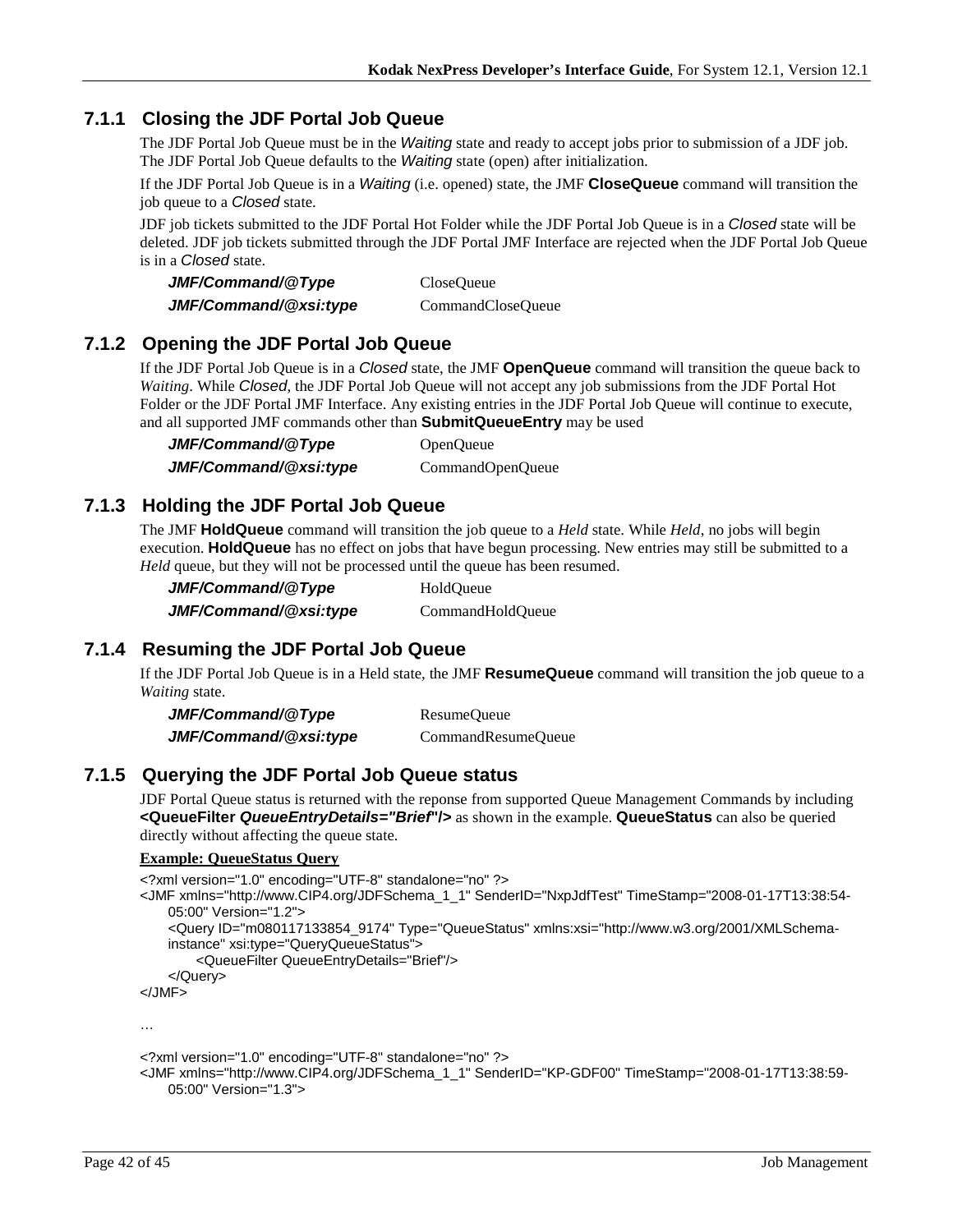```
 <Response ID="m080117133859_0043" ReturnCode="0" Subscribed="false" Type="QueueStatus" 
refID="m080117133854_9174" xmlns:xsi="http://www.w3.org/2001/XMLSchema-instance" 
xsi:type="ResponseQueueStatus">
     <Queue DeviceID="KP-GDF00" Status="Waiting"/>
</Response>
```
</JMF>

# <span id="page-42-0"></span>**7.2 JDF Portal Job Entry Management**

The NexPress front end only supports direct management of JDF Portal queue entries using the JDF Portal JMF interface. Any job in the internal Job Queue, including those submitted through the JDF Portal, can also be held (stopped), resumed, aborted or removed (deleted) using the NexPress Client. The portal supports the following queue entry management commands:

- Aborting a JDF Portal Job Entry
- **Removing a JDF Portal Job Entry**
- **Holding a JDF Portal Job Entry**
- Suspending a JDF Portal Job Entry
- Resuming a JDF Portal Job Entry

The following queue entry queries are also supported:

■ Querying status of a JDF Portal Job Entry

The JDF Specification [JDF] identifies this group as Queue Entry Handling messages. Details can be found in [JDF]. Any JMF queue entry handling messages defined in [JDF], but not supported by the NexPress front end, are ignored.

Queue Entry Handling messages require a *QueueEntryDef/@QueueEntryID*; the supplied value identifies the affected job.

Even though [JDF] provides a complete description of JMF and its use, refer to [KNDIR] for details on the syntax and semantics of the NexPress front end's conformance to JMF.

All Queue Entry Handling commands use the same syntax, varying only by *JMF/Command/@Type* and *JMF/Command/@xsi:type.* A single example is provided as a reference for all queue entry handling commands.

#### **Example: Queue Entry Handling Commands (featuring AbortQueueEntry)**

```
<?xml version="1.0" encoding="UTF-8" standalone="no" ?>
<JMF xmlns="http://www.CIP4.org/JDFSchema_1_1" SenderID="NxpJdfTest" TimeStamp="2006-06-21T14:09:24-
   04:00" Version="1.1">
    <Command ID="m060621140924_0092" Type="AbortQueueEntry"
   xmlns:xsi="http://www.w3.org/2001/XMLSchema-instance" xsi:type="CommandAbortQueueEntry">
        <QueueFilter QueueEntryDetails="Brief"/>
        <QueueEntryDef QueueEntryID="Nxp2100@KP-GDF00_32"/>
    </Command>
</JMF>
```
## <span id="page-42-1"></span>**7.2.1 Aborting a JDF Portal Job Entry**

The JMF **AbortQueueEntry** command will abort the JDF Portal Queue Entry matching the value of *Command/QueueEntryDef/@QueueEntryID*.

*JMF/Command/@Type* AbortQueueEntry *JMF/Command/@xsi:type* CommandAbortQueueEntry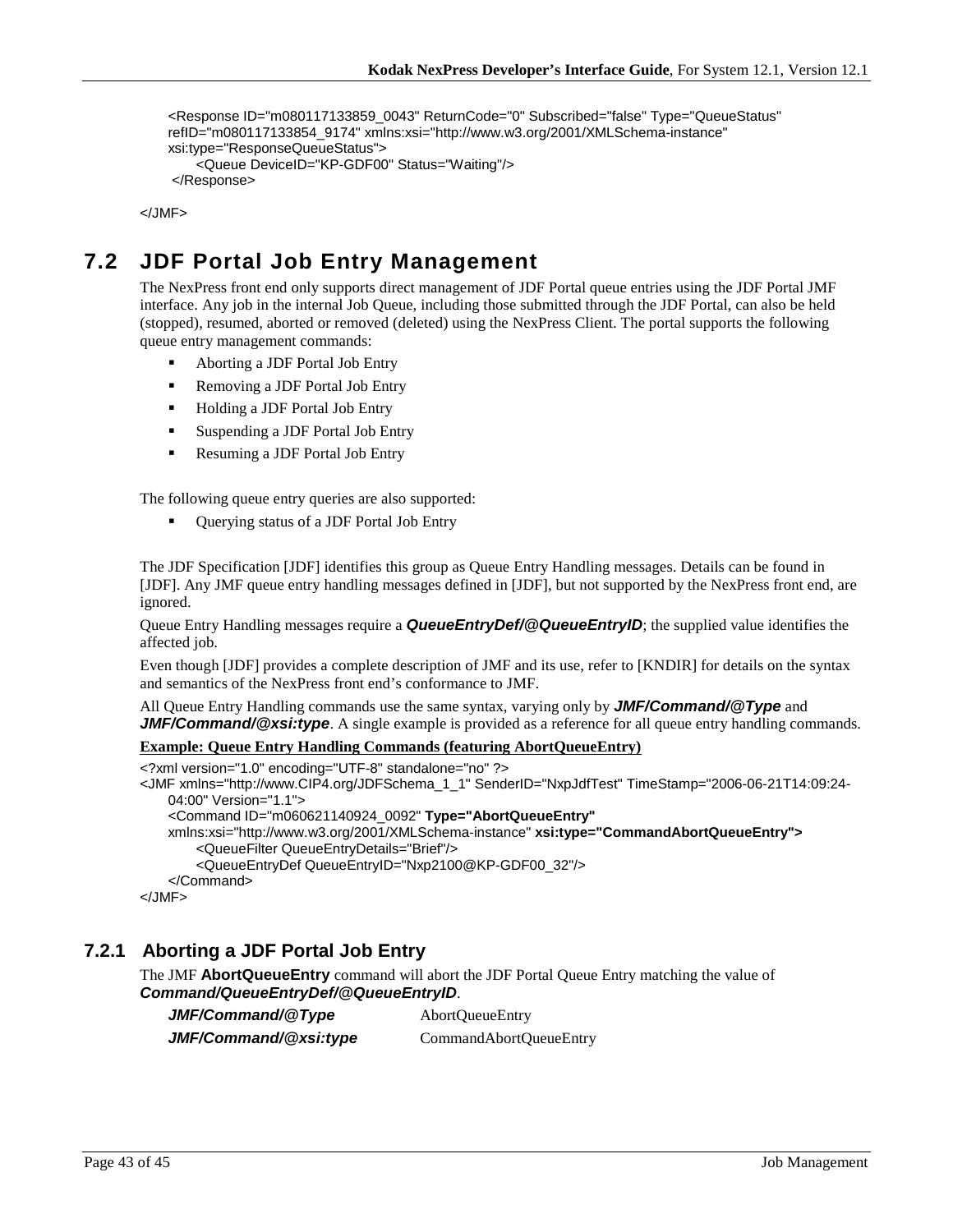## <span id="page-43-0"></span>**7.2.2 Removing a JDF Portal Job Entry**

All jobs submitted through the JDF Portal remain in the JDF Portal queue and in the internal job queue until the job is removed. Jobs submitted with JMF **SubmitQueueEntry** use **QueueSubmissionParams/Disposition** to control automatic removal of the job upon completion. Jobs without this Disposition element are removed by the Portal when the job status becomes *Completed* or *Aborted*. Any job submitted through the JDF Portal Hot Folder will be automatically removed when it finishes processing.

The JMF **RemoveQueueEntry** command will remove the JDF Portal Queue Entry matching the value of *Command/QueueEntryDef/@QueueEntryID*.

Only JDF Portal Queue entries with a status of *Waiting, Held,* or *Aborted* can be removed.

| JMF/Command/@Type     | RemoveQueueEntry        |
|-----------------------|-------------------------|
| JMF/Command/@xsi:type | CommandRemoveQueueEntry |

### <span id="page-43-1"></span>**7.2.3 Holding a JDF Portal Job Entry**

The JMF **HoldQueueEntry** command will transition to a *Held* status the JDF Portal Queue Entry matching the value of *Command/QueueEntryDef/@QueueEntryID*.

Only JDF Portal Queue entries with a status of *Waiting* can be held.

| JMF/Command/@Type     | <b>HoldQueueEntry</b> |
|-----------------------|-----------------------|
| JMF/Command/@xsi:type | CommandHoldQueueEntry |

## <span id="page-43-2"></span>**7.2.4 Suspending a JDF Portal Job Entry**

The JMF **SuspendQueueEntry** command will transition to a *Suspended* status the JDF Portal Queue Entry matching the value of *Command/QueueEntryDef/@QueueEntryID*.

Only JDF Portal Queue entries with a status of *Running* can be suspended.

| JMF/Command/@Type     | SuspendQueueEntry        |
|-----------------------|--------------------------|
| JMF/Command/@xsi:type | CommandSuspendQueueEntry |

# <span id="page-43-3"></span>**7.2.5 Resuming a JDF Portal Job Entry**

The JMF **ResumeQueueEntry** command will transition to a *Waiting* or *Running* status the JDF Portal Queue Entry matching the value of *Command/QueueEntryDef/@QueueEntryID*. A QueueEntry with a status of *Held* becomes *Waiting*; an entry with a status of *Suspended* becomes *Running*.

Only JDF Portal Queue entries with a status of *Held* or *Suspended* can be resumed.

*JMF/Command/@Type* ResumeQueueEntry *JMF/Command/@xsi:type* CommandResumeQueueEntry

## <span id="page-43-4"></span>**7.2.6 Retrieving status of a JDF Portal Job Entry**

The JMF **QueueStatus** or **Status** queries can be used at any time to determine the status of a submitted job.

NOTE: The JDF Portal provides only marginal support for **QueueStatus**. To filter by a specific QueueEntryID, use **Status** rather than **QueueStatus**.

#### **Example: Retrieving Status of a Specific QueueEntryID**

<?xml version="1.0" encoding="UTF-8" standalone="no" ?>

- <JMF xmlns="http://www.CIP4.org/JDFSchema\_1\_1" SenderID="NxpJdfTest" TimeStamp="2006-06-21T15:27:07- 04:00" Version="1.1">
	- <Query ID="m060621152707\_0097" Type="Status" xmlns:xsi="http://www.w3.org/2001/XMLSchema-instance" xsi:type="QueryStatus">

<StatusQuParams QueueEntryID="Nxp2100@KP-GDF00\_33" QueueInfo="true"/>

```
 </Query>
```
</JMF>

…

<?xml version="1.0" encoding="UTF-8" standalone="no" ?>